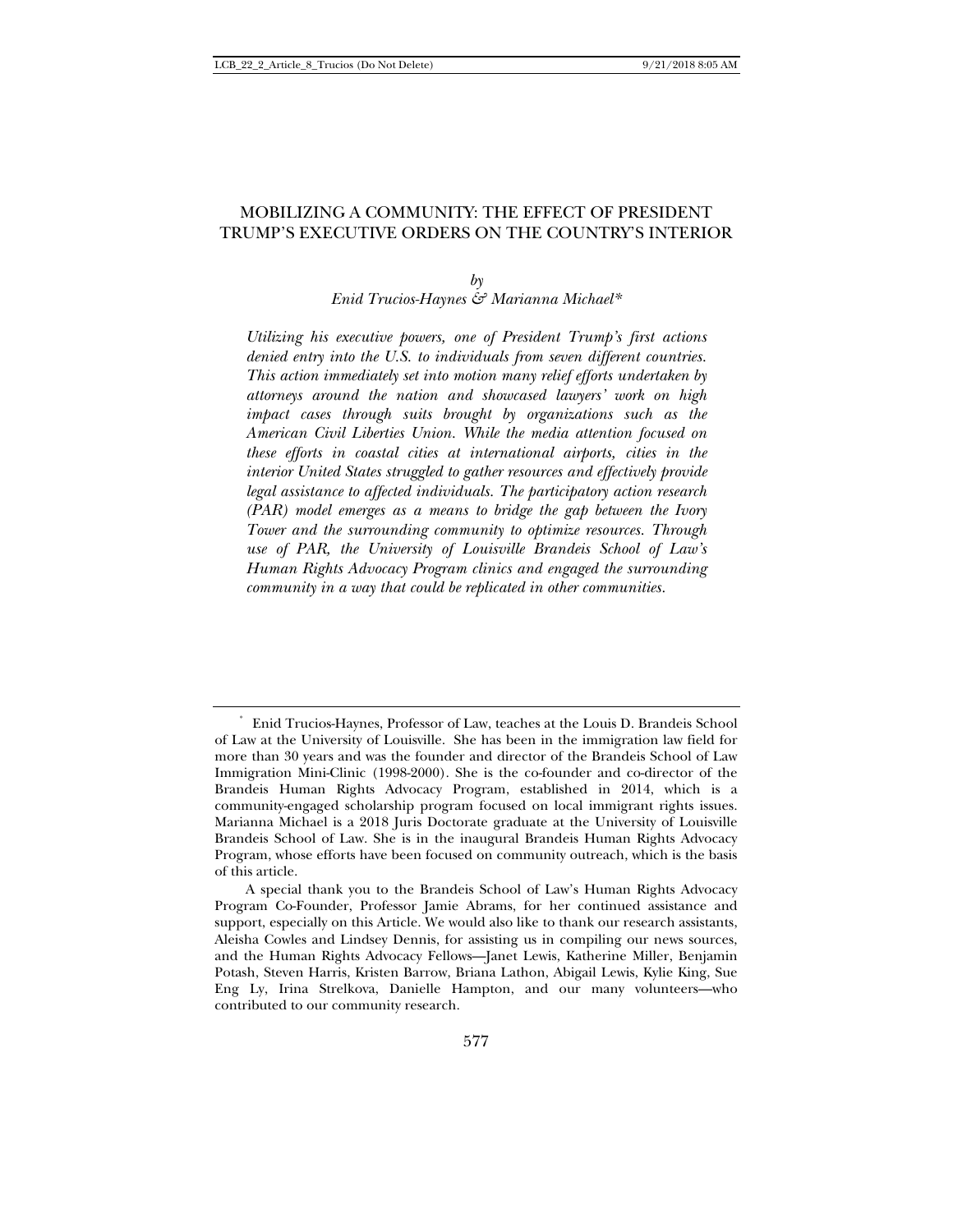LCB\_22\_2\_Article\_8\_Trucios (Do Not Delete) 9/21/2018 8:05 AM

# 578 LEWIS & CLARK LAW REVIEW [Vol. 22:2]

|  | I. THE NATION'S FIRST LOOK AT PRESIDENT TRUMP'S          |  |
|--|----------------------------------------------------------|--|
|  |                                                          |  |
|  | II. THE CHALLENGES IN SMALLER CITIES SUCH AS LOUSIVILLE, |  |
|  |                                                          |  |
|  |                                                          |  |
|  | IV. A COMMUNITY AFFAIR: IMPLEMENTING THE PARTICIPATORY   |  |
|  |                                                          |  |
|  |                                                          |  |

### INTRODUCTION

On January 27, 2017, President Trump released Executive Order 13769.<sup>1</sup> Fulfilling one of his many campaign promises, this Order effectively acted as a "Muslim ban"<sup>2</sup> and would later be referred to as the "travel ban."3 The ban excluded entry of citizens from seven Muslim majority countries for 90 days and indefinitely suspended the entry of Syrian refugees. The impact was felt immediately. Upon arriving in the U.S., individuals from these countries were detained at airports; some were immediately returned to their home countries.<sup>4</sup> Others were not allowed to board their flights to the U.S. People were enraged. Attorneys rushed to the airports. Executive Order 13769 was the last in a trio of orders issued by the Trump Administration during his first week in office fundamentally altering the framework for enforcement, as well as the policies for refugee admissions.<sup>5</sup> The news coverage, however, focused on the travel ban and its effect on coastal cities, obscuring other long-term changes to immigration policy in these executive orders.

<sup>&</sup>lt;sup>1</sup> Exec. Order No. 13,769, 82 Fed. Reg. 8977 (Jan. 27, 2017).

<sup>&</sup>lt;sup>2</sup> See Margaret Hu, *Algorithmic Jim Crow*, 86 FORDHAM L. REV. 633, 636 (2017). Though the President explicitly stated that Executive Order 13769 was not a Muslim ban upon its release, many news outlets focused on his campaign rhetoric as the basis for his actions. "The travel restrictions and the vetting requirements were expanded yet again in a third iteration of the 'Muslim Ban,' also referred to as the 'Travel Ban' or the 'Entry Ban.'" *Id.* at 636.

*See, e.g.*, Evan Bush, *After Block of Trump Travel Ban, Washington Solicitor General Noah Purcell Adjusts to Spotlight*, SEATTLE TIMES (Feb. 12, 2017), https://www. seattletimes.com/seattle-news/politics/successful-travel-ban-challenge-shines-light-onlawyer-noah-purcell/. 4

<sup>&</sup>lt;sup>4</sup> Anya Kamenetz, *Students Stranded Worldwide by Trump Order*, NAT'L PUB. RADIO (Jan. 30, 2017), https://www.npr.org/sections/ed/2017/01/30/512431112/studentsstranded-worldwide-by-trump-order. 5

 $5$  Exec. Order No. 13,767, 82 Fed. Reg. 8793, 8793 (Jan. 25, 2017) (naming the Executive Order "Border Security and Immigration Enforcement Improvements"); *see also* Exec. Order No. 13,768, 82 Fed. Reg. 8799, 8799 (Jan. 30, 2017) (naming the Executive Order "Enhancing Public Safety in the Interior of the United States").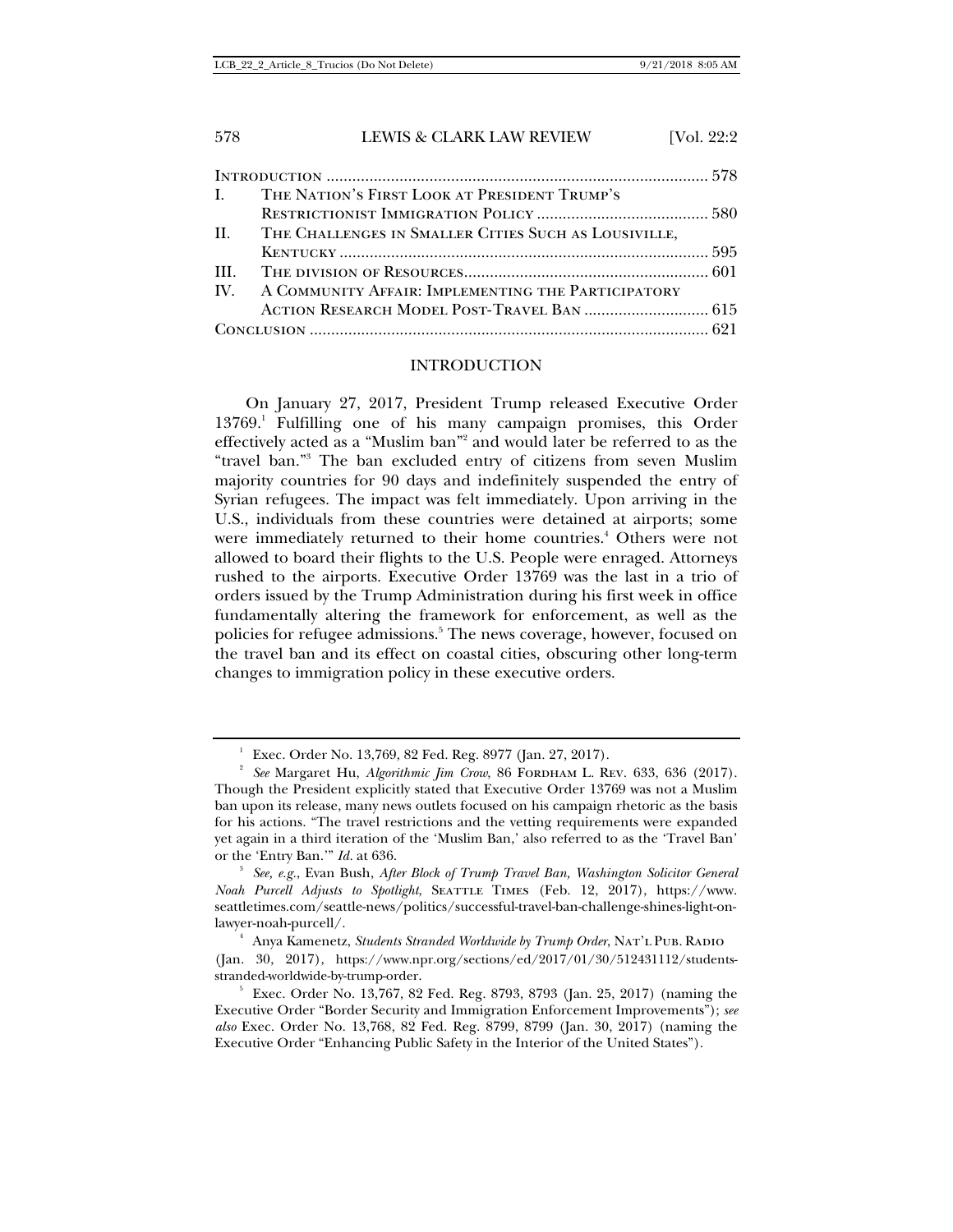National organizations, such as the American Civil Liberties Union (ACLU) and the National Immigrant Justice Center, brought suit on behalf of detained individuals seeking injunctive relief to halt the widespread chaos at major U.S. international airports.<sup>6</sup> As time went on, President Trump released two revised versions of the travel ban (Travel Bans 2.0 and 3.0), each one more narrowly tailored to avoid a legal challenge.

In the backdrop of these national events, attorneys in interior states struggled to assist people in their local communities. These efforts were unnoticed since local media coverage was limited. Local attorneys and nonprofit organizations with limited resources also worked tirelessly to ensure that their communities received accurate information and legal advice about the new policies and nebulous executive orders. It was necessary for local attorneys to partner with community organizations to ensure that legal services were available to the local community. In Louisville, the Brandeis Human Rights Advocacy Program (HRAP or the Program), housed in the Louis D. Brandeis School of Law, acted as a conduit between the legal community; local organizations; and the local immigrant, noncitizen, and refugee community by leveraging resources through its participatory action research and community engagement model.<sup>7</sup>

Part I reviews the history of the travel ban litigation and the national media attention focused on coastal cities with large airports. It includes an assessment about how the media coverage may have limited the public's understanding of the full impact of the new restrictionist immigration policy. Part II examines the challenges facing smaller, interior cities, such as Louisville, Kentucky, and provides a brief overview of Louisville's immigrant, noncitizen, and refugee community. Part III addresses the distribution of resources after high-profile actions, the contrast between national and local resources, as well as the challenges of

<sup>6</sup> *See ACLU and Other Groups Challenge Trump Immigration Ban After Refugees Detained at Airports Following Executive Order*, ACLU (Jan. 28, 2017), https://www.aclu. org/blog/national-security/discriminatory-profiling/aclu-and-other-groups-challengetrump-immigration; Robert Channick, *Immigration Lawyers Swamped in Wake of Travel*  Ban, CHI. TRIB. (Feb. 7, 2017), http://www.chicagotribune.com/business/ctimmigration-lawyers-trump-travel-ban-0208-biz-20170206-story.html.lawyers-trumptravel-ban-0208-biz-20170206-story.html.story.html.story.html.story.html.and-Channick; *Immigration Lawyers Swamped in the Wake of the Travel Ban*, CHICAGO TRIBUNE (Feb. 7, 2017), http://www.chicagotribune.com/business/ct-immigration-lawyers-trump-travelban-0208-biz-20170206-story.html.

<sup>7</sup> Brandeis Human Rights Advocacy Program, HRAP Final Report 2015, http://louisville.edu/law/bhrap/documents-pp-pdfs/hrap-final-report-2015/view ("We use the phrase in this report 'noncitizen and refugee community' to identify the entire international population in the region . . . . This report does not use the term 'immigrant' because the [Immigration and Nationality Act] defines an immigrant as a noncitizen authorized to reside permanently in the U.S.").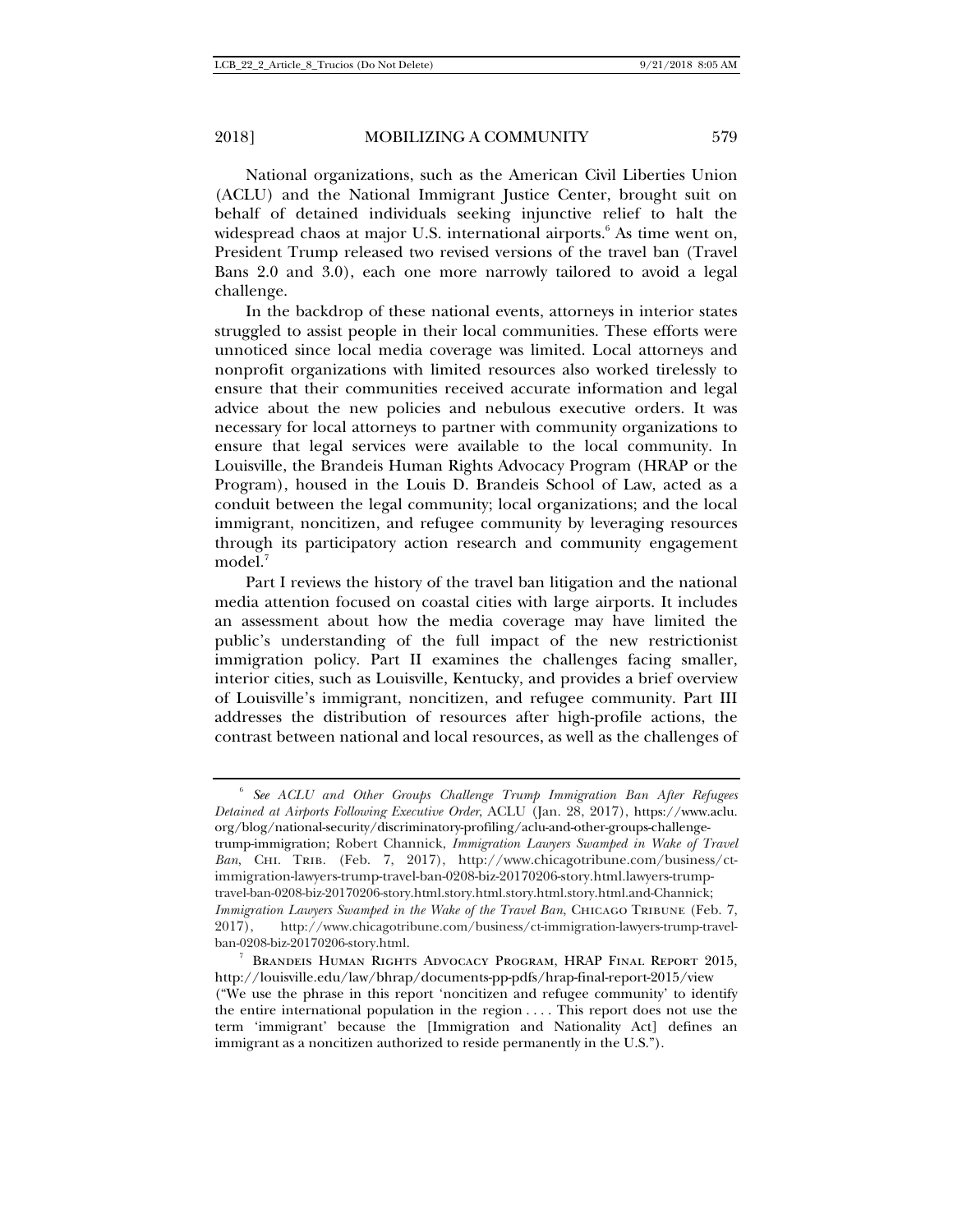resource constraints in smaller legal markets. It includes an analysis of the difficulties in mobilizing a local legal community and continuing its assistance on a sustained level. This includes a discussion of the university as a resource and offers a more in-depth explanation of the Brandeis School of Law Human Rights Advocacy Program and its functions. Part IV concludes with an analysis of the measures HRAP took after the January 2017 Executive Orders, illustrating the usefulness of a participatory action research and community engagement model in a law school setting compared to a more traditional clinical education model.

## I. THE NATION'S FIRST LOOK AT PRESIDENT TRUMP'S RESTRICTIONIST IMMIGRATION POLICY

## *The New Restrictionist Immigration Policy: The January 2017 Executive Orders— A Travel Ban and Much More*

Throughout the election period, Candidate Trump gave many speeches promising to fundamentally alter immigration law and policy, including building a wall on the U.S. southern border; creating a deportation force to round up the unauthorized population estimated at 11 million; instituting extreme vetting for entry into the U.S.; and dismantling the Deferred Action for Childhood Arrivals (DACA), a program enacted during President Obama's tenure to provide refuge for children who arrived in the United States at a young age.<sup>8</sup> The DACA program was terminated without notice on September 5, 2017 by the

<sup>&</sup>lt;sup>8</sup> See 2016 Candidates Stance on Immigration—Donald Trump, FED'N FOR AM. Immigration Reform, https://fairus.org/legislation/2016-candidates-stanceimmigration-donald-trump; Lauren Said-Moorhouse & Ryan Browne, *Donald Trump Wants 'Extreme Vetting' of Immigrants. What Is the US Doing Now?*, CNN (Aug. 16, 2016), https://www.cnn.com/2016/08/16/politics/how-us-vets-immigrants-donald-trumpextreme-vetting/index.html; Amy Chozick, *Trump Appears to Soften on Deporting Thousands of Young Immigrants*, N.Y. Times (Dec. 7, 2016), https://nyti.ms/2gWxkYG. The DACA program granted deferred action (deportation) status to noncitizens who were under the age of 31 as of June 15, 2012; entered the U.S. before their 16th birthday; had continuously resided in the U.S. since June 15, 2007; were physically present in the U.S. on June 15, 2012; had no lawful status; were in school, or had graduated or completed high school, or had a General Educational Development (GED) certificate, or were honorably discharged veteran of the Coast Guard or Armed Forces of the United States; and had not been convicted of a felony, a significant misdemeanor, three or more other misdemeanors, and would not otherwise pose a threat to national security or public safety. *Consideration of Deferred Action for Childhood Arrivals (DACA)*, U.S. Citizenship & Immigration Servs., https://www.uscis.gov/humanitarian/consideration-deferred-action-childhoodarrivals-daca (last updated Oct. 6, 2017).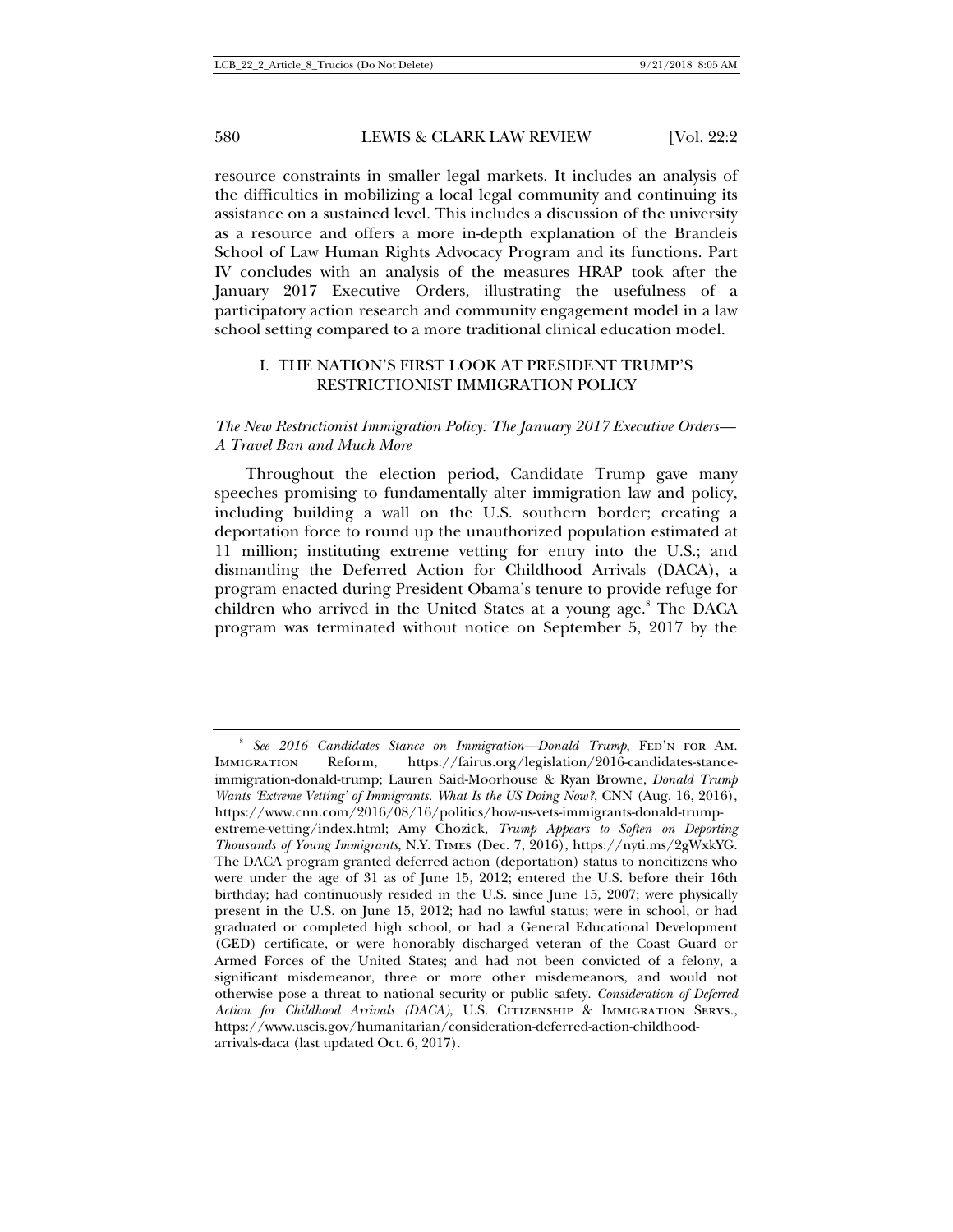Trump Administration, creating chaos for those who are "DACA-mented" and affecting students on university campuses throughout the nation. $^9$ 

HRAP predicted that uncertainty about the future of DACA would be a central issue after the election and that there would be significant unmet legal needs in our community. None in the immigrant advocacy community predicted the kind of disruption created by the Trump Administration barely one week after the inauguration. A trio of executive orders, implemented immediately, created fear, confusion, and havoc throughout the nation. The first two Executive Orders released during President Trump's first week in office dismantled established enforcement priorities and longstanding interpretations of the Immigration and Nationality Act (INA) relating to enforcement. These Executive Orders, entitled *Border Security and Immigration Enforcement Improvements* (Border Security Executive Order) and *Enhancing Public Safety in the Interior of the United States* (Interior Enforcement Executive Order), were released on January  $25$ ,  $2017<sup>10</sup>$  The full implication of these orders was obscured by the surprise and chaos after Executive Order 13769, *Protecting the Nation from Foreign Terrorist Entry Into the United States*, released on January 27, 2017 (Travel Ban Executive Order or Travel Ban 1.0).<sup>11</sup> To respond, HRAP focused on mobilizing and collaborating with the legal community and local immigrant rights advocacy groups. This included public education at numerous community events where HRAP's co-director, Professor Trucios-Haynes, joined local advocates in discussing the impact of the executive orders.<sup>12</sup> HRAP fellows worked on

<sup>9</sup> On September 5, 2017, President Trump announced his plans to end DACA, which simultaneously rescinded the Obama Administration memorandum establishing the DACA program. Memorandum from Elaine C. Duke, Acting Sec'y, U.S. Dep't of Homeland Sec., to James W. McCament, Acting Dir., U.S. Citizenship & Immigration Servs. et al. (Sept. 5, 2017), https://www.dhs.gov/news/2017/09/ 05/memorandum-rescission-daca. His actions were in response to his fellow Republicans' calls for him to act on the promises he made during his campaign. *See*  Jill Colvin, *Trump Expected to Decide Soon on Fate of Young Immigrants*, Chi. Trib. (Aug. 28, 2017), http://www.chicagotribune.com/news/nationworld/ct-trumpimmigrants-daca-20170828-story.html; Stephen Dinan, *Top Republicans Demand Data on Dreamers Taking Shortcut to Citizenship*, Wash. Times (Aug. 28, 2017), http://www.washingtontimes.com/news/2017/aug/28/top-republicans-demand-

data-dreamers-shortcut/; The Editors, *Mr. President, End DACA*, Nat'l Rev. (Aug. 28, 2017) http://www.nationalreview.com/article/450894/daca-donald-trump-endamnesty. According to the Migration Policy Institute, "[c]lose to one-third [of DACA recipients] had either enrolled in college or completed at least some college." Randy Capps et al., Migration Policy Inst., The Education and Work Profiles of the

DACA POPULATION 4 (2017).<br><sup>10</sup> Exec. Order No. 13,767, 82 Fed. Reg. 8793, 8793 (Jan. 25, 2017); Exec. Order No 13,768, 82 Fed. Reg. 8799, 8799 (Jan. 25, 2017).

<sup>&</sup>lt;sup>11</sup> Exec. Order No. 13,769, 82 Fed. Reg. 8977, 8977 (Jan. 27, 2017).<br><sup>12</sup> The public education efforts in Louisville mirrored similar events held across the country organized by nonprofit immigrant rights advocacy groups, immigration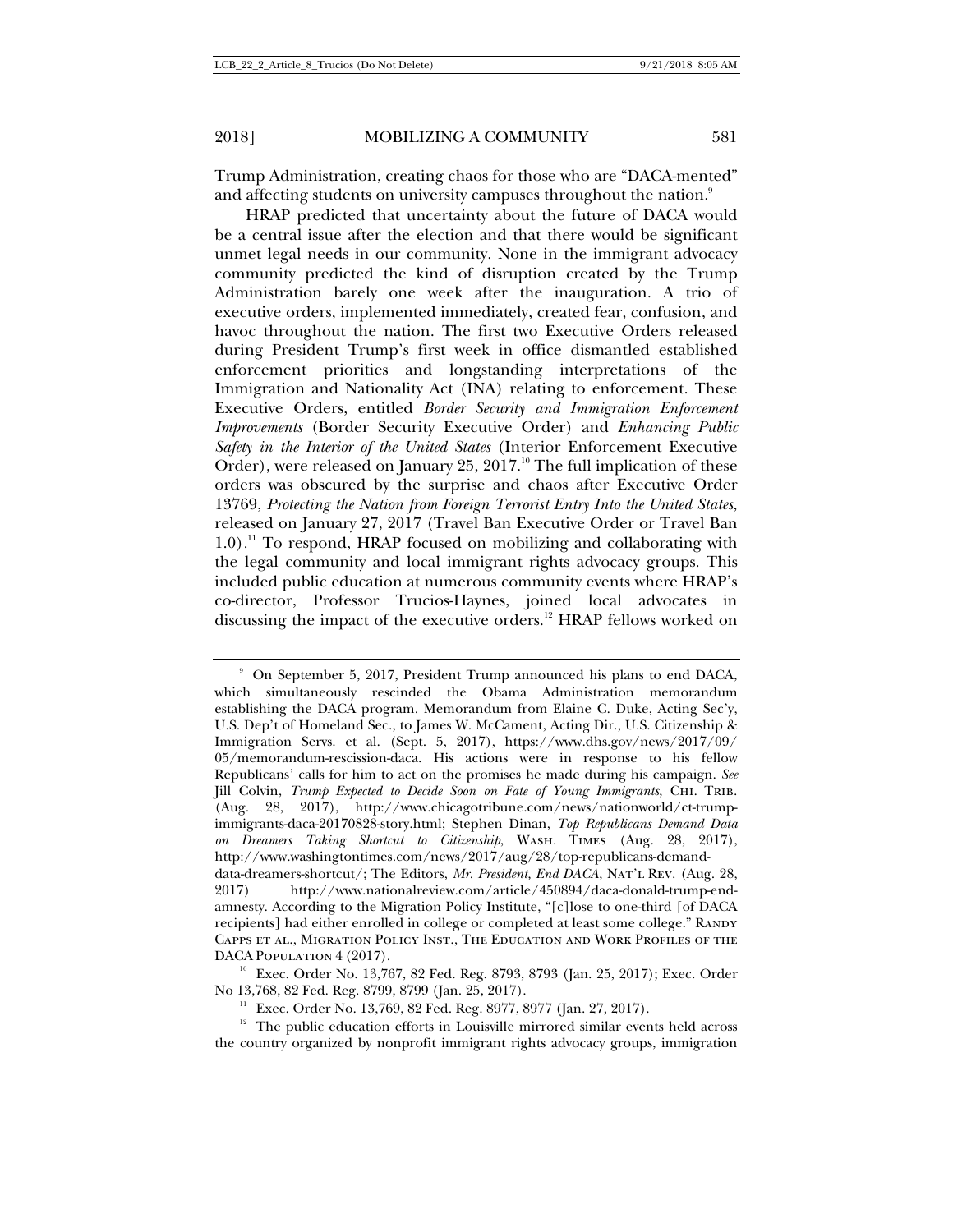creating one-day pro bono legal clinics and other educational programs to provide information to the university and the local immigrant, noncitizen, and refugee community. The clinics were modeled on DACA clinics previously organized through the law school in 2012 in Lexington and Louisville, Kentucky by co-director Professor Trucios-Haynes, local immigration lawyers and community advocates, and DACA-eligible students.

The Travel Ban Executive Order included elements affecting many different immigrant, noncitizen, and refugee communities. The justification for Travel Ban 1.0 relied on September 11, 2001 and a continued need to "ensure that those admitted to this country do not bear hostile attitudes toward it and its founding principles."13 It suspended the entry of "immigrants and nonimmigrants" for 90 days to ensure adequate standards were established to prevent "infiltration by foreign terrorists or criminals." 14 While not explicitly stating which countries were excluded, the Executive Order referred to the countries listed in section  $217(a)(12)$  of the Immigration and Nationality Act.<sup>15</sup> Those listed countries include Iraq, Syria, Iran, Libya, Somalia, Sudan, and Yemen.<sup>16</sup>

The Travel Ban Executive Order suspended *all* refugee admissions for 120 days.<sup>17</sup> The entry of Syrian refugees was declared to be

law clinics, and other immigration law experts. Many national organizations and law schools immediately produced valuable multilingual materials explaining the executive orders and the fast-moving litigation. *See, e.g.*, *Immigration After the Election*, Penn State Law, https://pennstatelaw.psu.edu/immigration-after-election (listing

various resources that address the travel ban and DACA).<br><sup>13</sup> Exec. Order No. 13,769, 82 Fed. Reg. at 8977 (The Executive Order stated the U.S. should not admit those: (1) who "do not support the Constitution"; (2) who "place violent ideologies over American law"; (3) who "engage in acts of bigotry or hatred (including 'honor' killings, other forms of violence against women, or the persecution of those who practice religions different from their own)"; or (4) who "would oppress Americans of any race, gender, or sexual orientation."). 14 *Id.* at 8978. Immigrant and nonimmigrant admissions were halted from the

seven countries and Syrian refugee admissions were suspended entirely; DHS clarified within days that immigrants [lawful permanent residents] were exempt from this ban. *Id.*; *Fact Sheet: Protecting the Nation from Foreign Terrorist Entry to the United States*, Dep't of Homeland Sec. (Jan. 29, 2017), https://www.dhs.gov/news/  $2017/01/29$ /protecting-nation-foreign-terrorist-entry-united-states.<br><sup>15</sup> Exec. Order No. 13,769, 82 Fed. Reg. at 8978; Immigration and Nationality Act

<sup>(</sup>INA) § 217(a)(12), 8 U.S.C. § 1187(a)(12) (2012) (listing individuals from Iraq, Syria, or countries "designated by the Secretary of State under section 4605(j) of title 50" or "any other country or area of concern designated by the Secretary of Homeland Security"). 16 INA § 217(a)(12), 8 U.S.C. § 1187(a)(12); *see also Trump's Executive Order: Who* 

*Does Travel Ban Affect?*, BBC (Feb. 10, 2017), http://www.bbc.com/news/world-uscanada-38781302. 17 Exec. Order No. 13,769, 82 Fed. Reg. at 8979.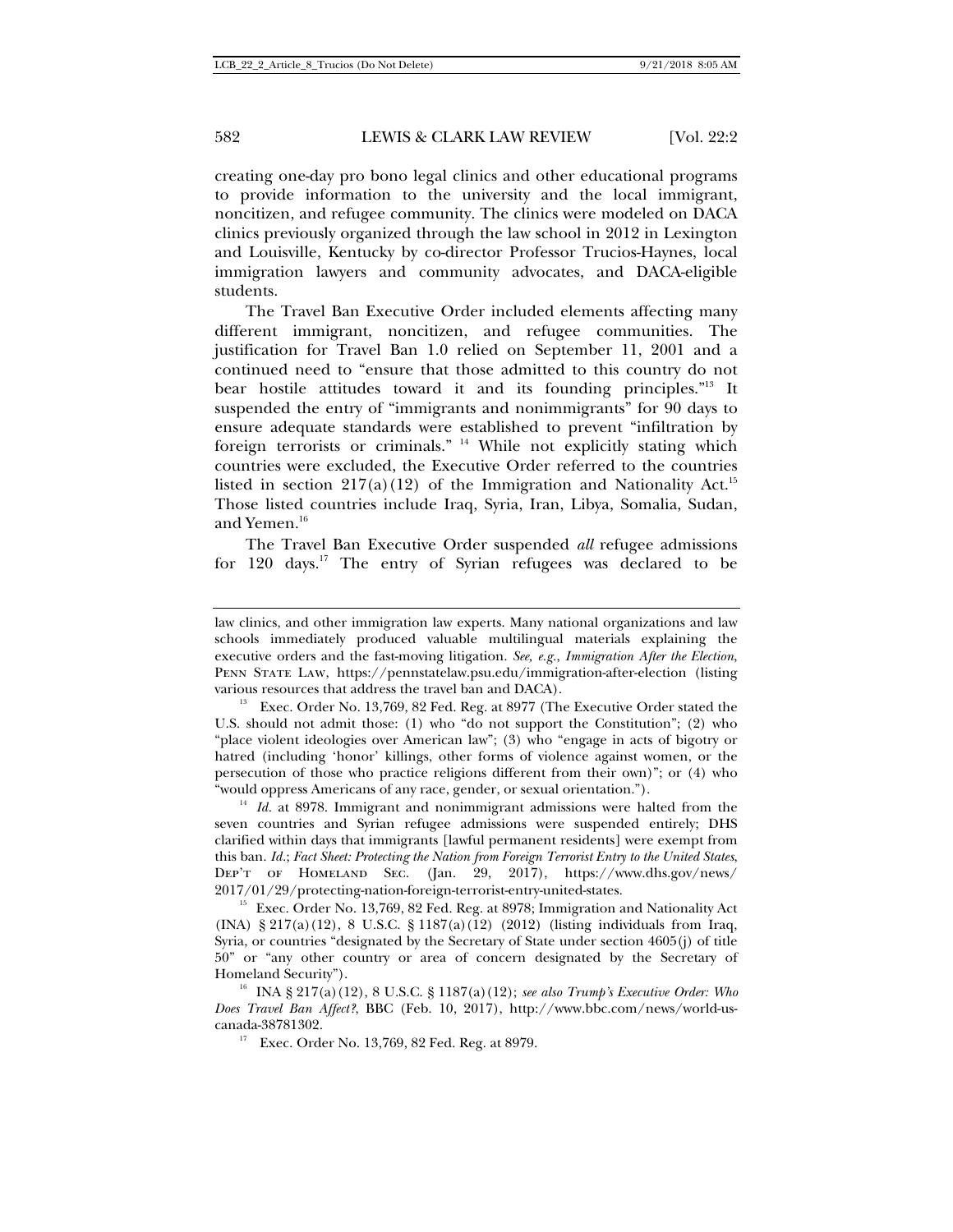"detrimental to the interests of the United States" and admissions were suspended indefinitely.<sup>18</sup> An exception was carved out for Christians being persecuted in these countries.<sup>19</sup> Refugee admissions were reduced to 50,000 for fiscal year 2017, claiming a detriment to U.S. interests by admitting more refugees.<sup>20</sup> The Travel Ban Executive Order also suspended the processing of any other immigration benefit to citizens of the seven countries, which would include applications relating to naturalization, extending work authorization for refugees already present in the U.S., and petitions filed for relatives seeking permanent residency in the U.S.<sup>21</sup> It included a form of "extreme vetting" promised during the campaign by requiring vague additional screening procedures to determine if individuals were at risk of causing harm in the U.S. *after* their admission and if they were likely to "become a positively contributing member of society" and "make contributions to the national interest."22 The Secretary of State and the Secretary of Homeland Security were empowered to issue visas or other immigration benefits on a case-bycase basis to individuals who would otherwise be blocked.<sup>23</sup>

The Border Security and Interior Enforcement Executive Orders focus on heightened security at the U.S.-Mexican border $24$  and expanded enforcement within the interior U.S.<sup>25</sup> These Orders increased Customs and Border Protection (CBP) and Immigration and Customs Enforcement (ICE) agents by  $15,000$ .<sup>26</sup> The Border Security Executive Order mandates steps toward building a physical wall on the southern border, including budget requests to Congress; increases detention facilities along the southern border; expands detention of *all* individuals unlawfully present in the U.S.; and allows the Department of Homeland Security (DHS) to enter agreements with state and local law enforcement

<sup>&</sup>lt;sup>18</sup> *Id.* This determination was made under section 212(f) of the INA, which outlines the duration and termination of a country's designation as disqualified due to its perceived high risk and failure to report passport thefts, share information with the Secretaries of Homeland Security and State, and screen applicants. INA § 212(f),

<sup>8</sup> U.S.C. § 1182(f).<br><sup>19</sup> Exec. Order No. 13,769, 82 Fed. Reg. at 8979 (stating the Order will "prioritize refugee claims made by individuals on the basis of religious-based persecution, provided that the religion of the individual is a minority religion in the individual's country of nationality").<br>
<sup>20</sup> *Id.*<br>
<sup>21</sup> *Id.* at 8977.

<sup>&</sup>lt;sup>22</sup> *Id.* at 8979.<br><sup>23</sup> *Id.* at 8978.<br><sup>24</sup> Exec. Order No. 13,767, 82 Fed. Reg. 8793, 8793 (Jan. 25, 2017).<br><sup>25</sup> Exec. Order No. 13,768, 82 Fed. Reg. 8799, 8800 (Jan. 25, 2017).<br><sup>26</sup> Exec. Order No. 13,767, 82 Fed. Reg. No. 13,768, 82 Fed. Reg. at 8800 (10,000 ICE agents); *see also* Jennifer M. Chacón, *Immigration and the Bully Pulpit*, 130 Harv. L. Rev. F. 243, 254 (2017).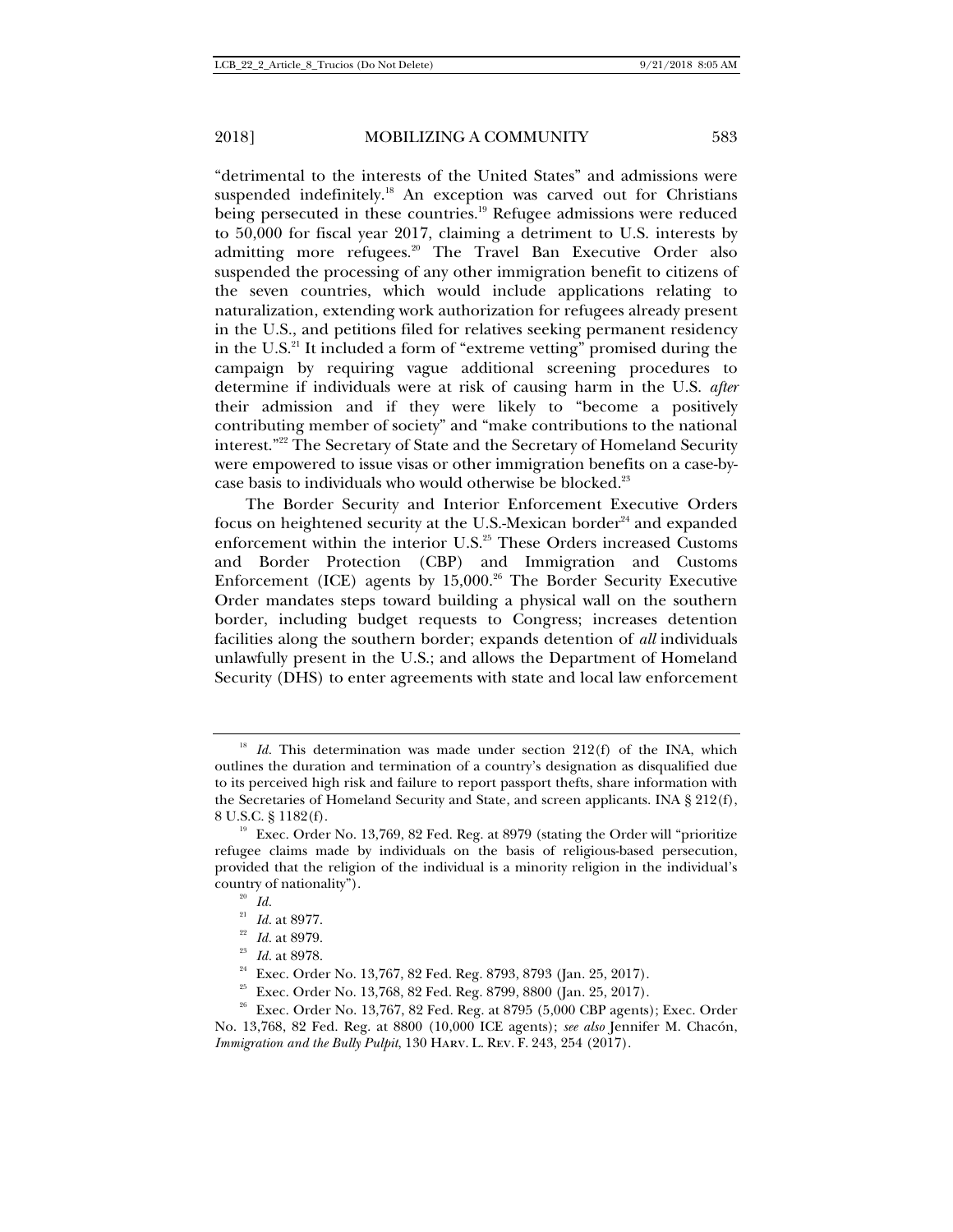agencies to perform immigration enforcement functions.<sup>27</sup> In addition to the expanded detention, ICE officers are empowered to expand the expedited removal process applied to individuals who lack proper documentation for admission into the U.S., or who have committed fraud or a material misrepresentation and have not been lawfully admitted or paroled.<sup>28</sup> The preexisting policy applied expedited removal to those within 100 miles of a U.S. border.<sup>29</sup> Under the Border Security Executive Order, this removal would apply to anyone who lacks proper documentation.<sup>30</sup> These individuals may now be summarily deported without access to an Immigration Judge. The justification for these measures includes assertions, unsupported by facts, about a "recent surge in illegal immigration at the southern border[,]" and the harms caused by transnational criminal organizations engaged in drug and human trafficking that have contributed to the significant increases in violent crime and drug overdoses in the United States.<sup>31</sup>

The Interior Enforcement Order, and a subsequent memorandum implementing both the Border Security and Interior Enforcement Executive Orders, rescinded all prior policies related to enforcement priorities, effectively targeting all unauthorized noncitizens in the U.S. by providing broad discretionary authority to apprehend and detain anyone believed to be present in violation of immigration law.<sup>32</sup> One of the most publicized portions of this Order attempts to limit the authority of state and local jurisdictions to refuse to enforce federal immigration law. DHS is authorized, in its sole discretion, to designate a state or local

<sup>27</sup> Exec. Order No. 13,767, 82 Fed. Reg. at 8794–95. 28 Exec. Order No. 13,768, 82 Fed. Reg. at 8800; *see also* INA § 235(b)(1), 8 U.S.C. § 1225(b)(1) (2012). As of April 1, 1997, expedited removal procedures are applied to any person deemed inadmissible for fraud or material misrepresentation under INA §  $212(a)(6)(C)$  or lack of proper immigration documents under INA 212(a)(7). Inspection and Expedited Removal of Aliens; Detention and Removal of Aliens; Conduct of Removal Proceedings; Asylum Procedures, 62 Fed. Reg. 10,312, 10,318 (Mar. 6, 1997) (codified in scattered sections of 8 U.S.C). Expedited removal provides an immigration officer with the singular authority to detain and deport an individual and to deny access to a deportation hearing before an Immigration Judge. INA  $\S 235(b)(1)$ , 8 U.S.C.  $\S 1225(b)(1)$ . Expedited removal may apply to any person who is unable to prove they have been present in the U.S. for two or more years. *Id.* DHS policy had applied expedited removal to anyone within 100 miles of a U.S. border who could not prove they were continuously present in the U.S. for the prior 14 days. Designating Aliens for Expedited Removal, 69 Fed. Reg. 48,877, 48,879 (Aug. 11, 2004) (notice). The Trump Interior Enforcement Executive Order expands the interior use of expedited removal to anyone encountered anywhere in the U.S. Exec.

Order No. 13,767, 82 Fed. Reg. at 8793–94.<br><sup>29</sup> Designating Aliens for Expedited Removal, 69 Fed. Reg. at 48,879.<br><sup>30</sup> Exec. Order No. 13,767, 82 Fed. Reg. at 8793–94.<br><sup>31</sup> Id. at 8793.<br><sup>32</sup> See BILL ONG HING ET AL., IMMIG (2018); *see also* Chacón, *supra* note 26, at 254.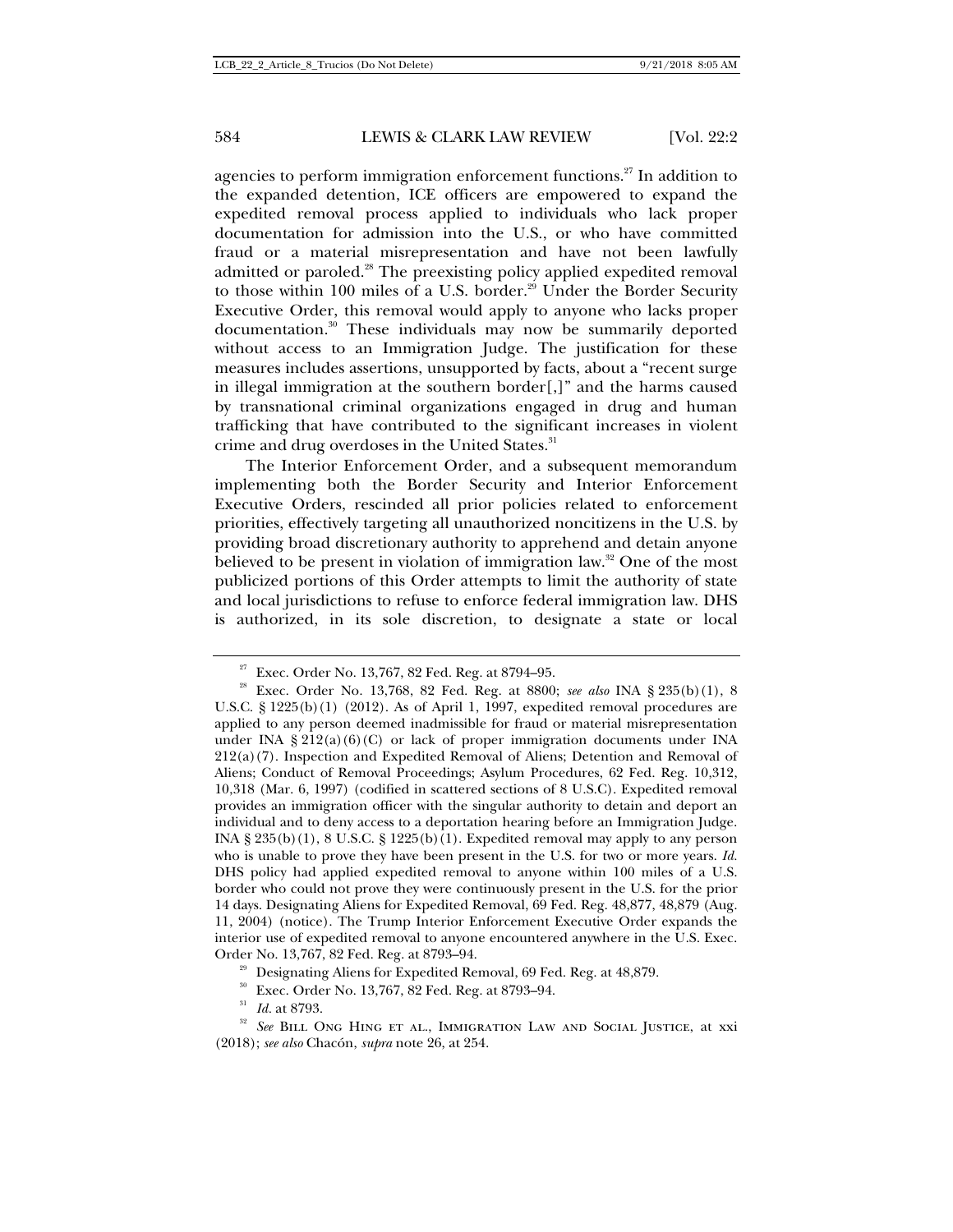jurisdiction as a "sanctuary jurisdiction" and make these jurisdictions ineligible for federal grants.<sup>33</sup> The Department of Justice is authorized to take "appropriate" enforcement action against a designated jurisdiction.<sup>34</sup> The new enforcement priorities essentially include any and all unauthorized noncitizens in the U.S.<sup>35</sup> Ongoing litigation throughout the nation has challenged these sanctuary city provisions and attempts by the Department of Justice to limit law enforcement-related federal grants.<sup>36</sup> These are limited examples of the significant policy changes affecting immigrant, noncitizen, and refugee communities within the interior U.S. in addition to the travel ban.

The first iteration of the Travel Ban Executive Order (1.0) had a farranging, immediate impact. The travel ban halted the entry of first-time entrants into the U.S. as well as lawful permanent residents.<sup>37</sup> The ban directly counteracted the INA, which explicitly entitles lawful permanent residents (LPRs) to return to the U.S.<sup>38</sup> The White House tried to

*'Sanctuary City' Threat*, Sacramento Bee (Mar. 23, 2017), http://www.sacbee.com /news/politics-government/article140414868.html; Ryan Lucas, *Los Angeles Sues Justice Department, Joining Other 'Sanctuary Cities', NAT'L PUB. RADIO (Aug. 22, 2017),* https://www.npr.org/2017/08/22/545352996/los-angeles-sues-justice-department-

<sup>&</sup>lt;sup>33</sup> Exec. Order No. 13,768, 82 Fed. Reg. at 8801.<br><sup>34</sup> *Id.* (designating jurisdictions as sanctuary cities if they "willfully refuse to

comply with 8 U.S.C. 1373"). 35 *See* Hing et al., *supra* note 32, at xxi–ii. The new enforcement priorities include anyone who has been "[c]onvicted of any criminal offense"; "[c]harged with any criminal offense where the charge is 'not resolved'"; "[c]ommitted 'acts' that constitute a 'chargeable criminal offense'"; "[c]overed by any deportation ground related to crimes, criminal behavior (e.g. prostitution, drug sales), allegations of terrorism or national security"; "[s]ubject to 'expedited removal'"; "[s]ubject to a final order of removal"; "[s]uspected of fraud or willful misrepresentation in their immigration cases"; "[a]n 'abuser' of any government benefit program"; or "[a] threat to public safety and security in the 'judgment' of an 'immigration officer.'" Paromita Shah et al., *FAQ for Community Groups: Immigration Enforcement Executive Actions: Interior Enforcement*, Immigrant Justice Network (Jan. 26, 2017), http:// immigrantjusticenetwork.org/resources. 36 *See, e.g.*, Ryan Lillis, *Sacramento Joins Federal Lawsuit Challenging Trump's* 

joining-other-sanctuary-cities. 37 Chacón, *supra* note 26, at 259. 38 INA § 101(a)(13)(C), 8 U.S.C. § 1101(a)(13)(C) (2012). A lawful permanent resident (LPR) will not be regarded as seeking an admission unless he or she has (1) abandoned or relinquished LPR status; (2) been absent from the U.S. for a continuous period in excess of 180 days; (3) engaged in illegal activity after departing the U.S.; (4) departed the U.S. while in deportation proceedings; (5) committed a criminal offense under INA § 212(a)(2); or (6) entered or attempted to enter the U.S. without a formal admission. *Id.*; *see also* Chacón, *supra* note 26, at 259 ("As any student of immigration law could have informed President Trump, compared to other arriving immigrants, LPRs, particularly those returning from a brief stay abroad, are entitled under clearly established law to a more robust process than the summary exclusion to which many of them were subjected.").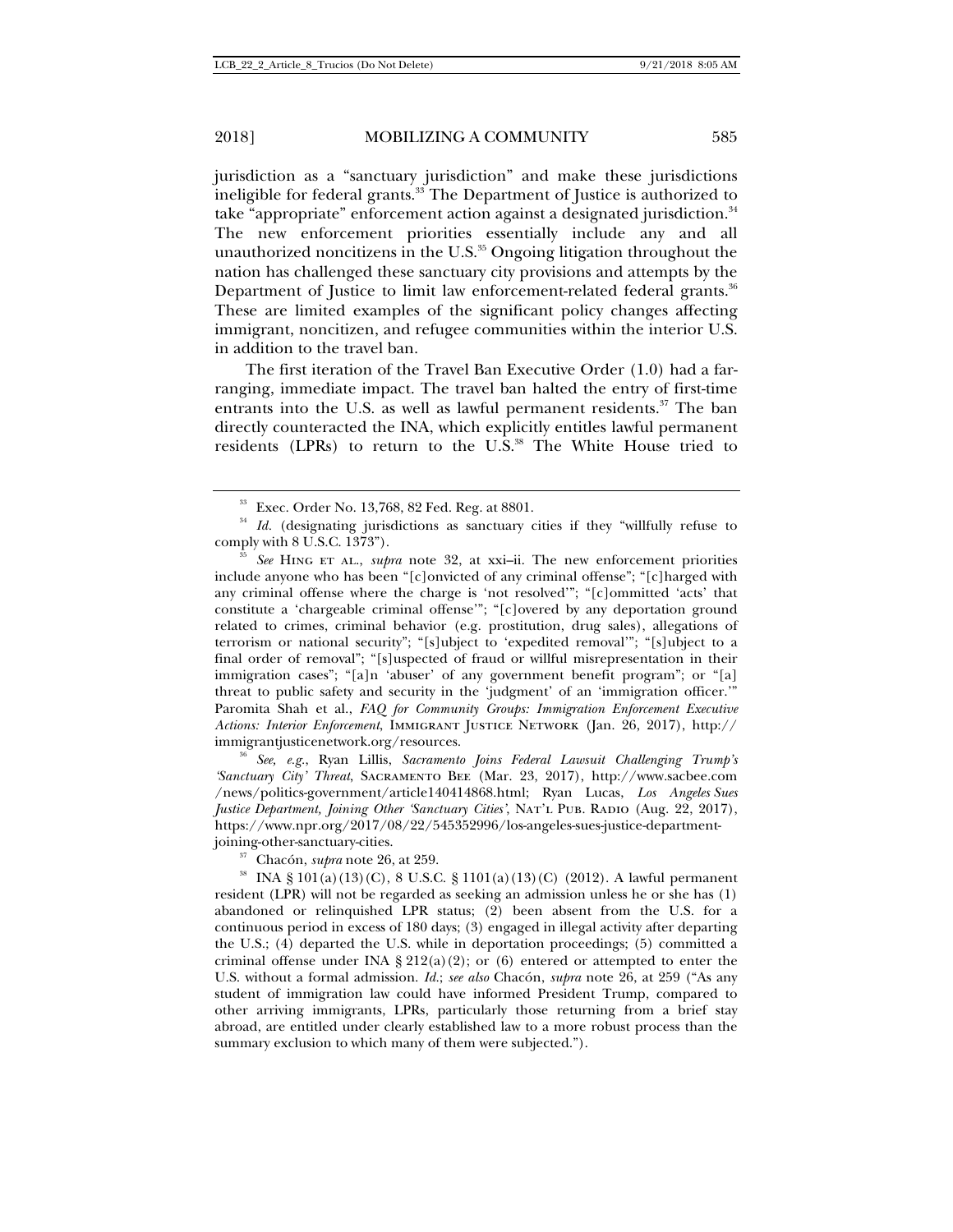counteract the immediate, harsh effects by altering the Executive Order.39 After litigants were granted an injunction, the Secretary of Homeland Security later stated that the ban did not apply to LPRs.<sup>40</sup> Following the release of the Travel Ban Executive Order and the ensuing chaos, the Trump Administration announced that 872 refugees would be allowed into the U.S., since they were already traveling to the country.<sup>41</sup>

The immediate and drastic effect of the Travel Ban Executive Order led to high-impact cases filed by the ACLU and other groups. The ACLU brought a case before a New York federal judge on behalf of two affected individuals.42 The petitioners filed an Emergency Motion for Stay of Removal.<sup>43</sup> The action was filed on behalf of themselves and others similarly situated.<sup>44</sup> The judge granted the Emergency Motion for Stay of Removal submitted by two respondents against President Trump, DHS, CBP, and their respective department heads on the basis that the defendants failed to show that the affected plaintiffs would not face substantial and irreparable harm by being sent back to their countries.<sup>45</sup>

The ACLU filed another case in Massachusetts on behalf of two university professors who were detained in the Boston Logan International Airport.46 The Massachusetts universities filed an *amici* brief in support of granting both Arghavan Loughalam and Mazdak Pourabdollah Tootkaboni injunctive relief.<sup>47</sup> Many professors and students, returning from being abroad for conferences, studying abroad, and visiting family, were detained at airports.<sup>48</sup> The *amici* brief highlighted people like Steve Jobs's father and many international

<sup>39</sup> Fredrick Kunkle, *What Should Travelers Expect Following Trump's Travel Ban? Even Experts Say It's Hard to Know*, Wash. Post (Feb. 1, 2017), https://www. washingtonpost.com/news/tripping/wp/2017/02/01/what-should-travelers-expectfollowing-trumps-travel-ban-even-experts-say-its-hard-to-know/?utm\_term=.4a29eff3f938 ("The original order—which has been the subject of legal challenges—has

undergone changes in the way it's been enforced.").<br><sup>40</sup> Chacón, *supra* note 26, at 259.<br><sup>41</sup> Alicia A. Caldwell, *U.S. Official Says 872 Refugees Will Be Allowed In*, BLOOMBERG (Jan. 31, 2017), https://www.bloomberg.com/news/articles/2017-01-31/us-official-

 $388504$ , at \*1 (E.D.N.Y. Jan. 28,  $388504$ , at \*1 (E.D.N.Y. Jan. 28,  $2017$ ).<br><sup>43</sup> *Id.*<br><sup>44</sup> *Id.* 

 $\frac{44}{45}$  *Id.* <sup>45</sup> *Id.* 

<sup>46</sup> *See* Shannon Dooling, *Boston Federal Court Puts Hold on Trump's Travel, Refugee Ban*, WBUR News (Jan. 29, 2017), http://www.wbur.org/news/2017/01/29/bostonruling-trump-executive-order. 47 Brief of Amici Curiae Massachusetts Universities in Support of Plaintiffs'

Complaint for Declaratory and Injunctive Relief at 1, Louhghalam v. Trump, 230 F.

See, e.g., Dooling, *supra* note 46; Kamenetz, *supra* note 4.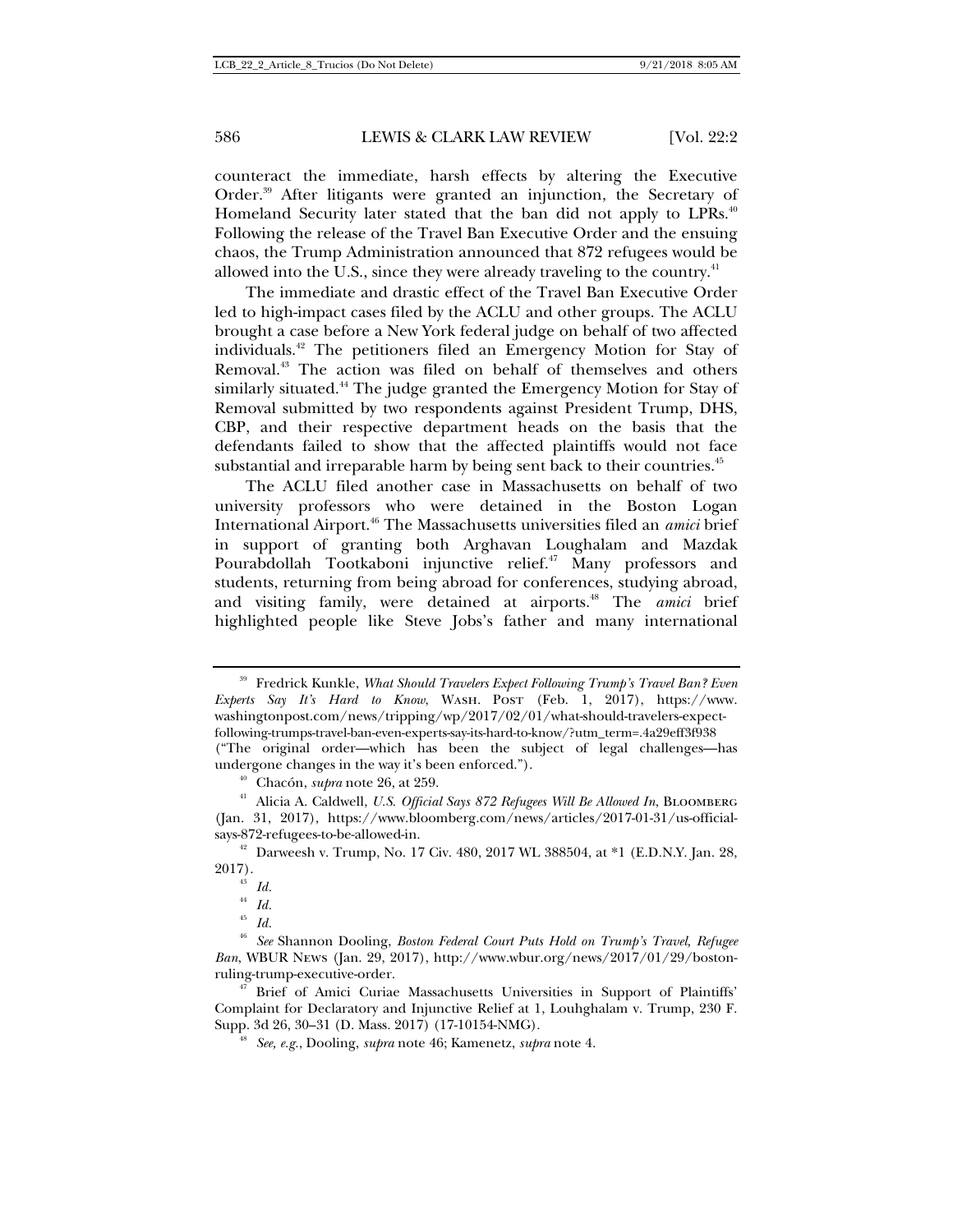leaders, such as Liberian President Ellen Johnson-Sirleaf and former Pakistani Prime Minister Benazir Bhutto, to extol the contributions of individuals who received their educations in the U.S. $49$  In 2016, the U.S. hosted 17,000 foreign exchange students from the seven banned countries, which exemplifies the travel ban's impact on these communities.50 Citing the Executive Order's deterrent effect on international scholars, the universities requested the judge to grant the stay.<sup>51</sup>

The Ninth Circuit Court of Appeals heard arguments from the Department of Justice and the states of Washington and Minnesota on an action brought by the Government seeking an emergency stay of the district court's ruling against the travel ban.<sup>52</sup> The Ninth Circuit considered whether the Government proved its likelihood of succeeding on the merits of its appeal, the degree of hardship caused by the stay or its denial, and the public interest associated with the stay.<sup>53</sup> This suit specifically focused on the travel ban's suspension of individuals from the seven countries, the Refugee Admissions Program, and all Syrian refugees.54 It also challenged the expanded power of the Secretaries of State and Homeland Security in granting case-by-case exceptions.<sup>55</sup> The states argued that the travel ban was unconstitutional and sought to enjoin its implementation and enforcement.<sup>56</sup> The Government argued that the district court lacked subject matter jurisdiction due to the states' lack of standing.<sup>57</sup> The states' arguments mirrored those set forth in Massachusetts by highlighting the travel ban's burden on university students and employees.<sup>58</sup> Finding that the states had standing through "third party standing," the Ninth Circuit ruled in favor of the states.<sup>59</sup> The Government went on to frame President Trump's powers in creating immigration laws as unreviewable.<sup>60</sup> The court, noting that it is required to give deference to a president's immigration policies, rejected the Government's argument.<sup>61</sup> Concluding with an analysis of substantive arguments, the court found that the Government failed to prove that it would succeed on the merits and that it would be irreparably injured

<sup>&</sup>lt;sup>49</sup> Louhghalam, 230 F. Supp 3d at 8.<br>
<sup>50</sup> Kamenetz, *supra* note 4.<br>
<sup>51</sup> Louhghalam, 230 F. Supp. 3d at 19.<br>
<sup>52</sup> Washington v. Trump, 847 F.3d 1151, 1156 (9th Cir. 2017).<br>
<sup>53</sup> Id. at 1156–57.<br>
<sup>54</sup> Id. at 1157.<br>
<sup>55</sup>

<sup>57</sup> *Id.* at 1158. 58 *Id.* at 1159. 59 *Id.* at 1160. 60 *Id.* at 1161. 61 *Id.* at 1162.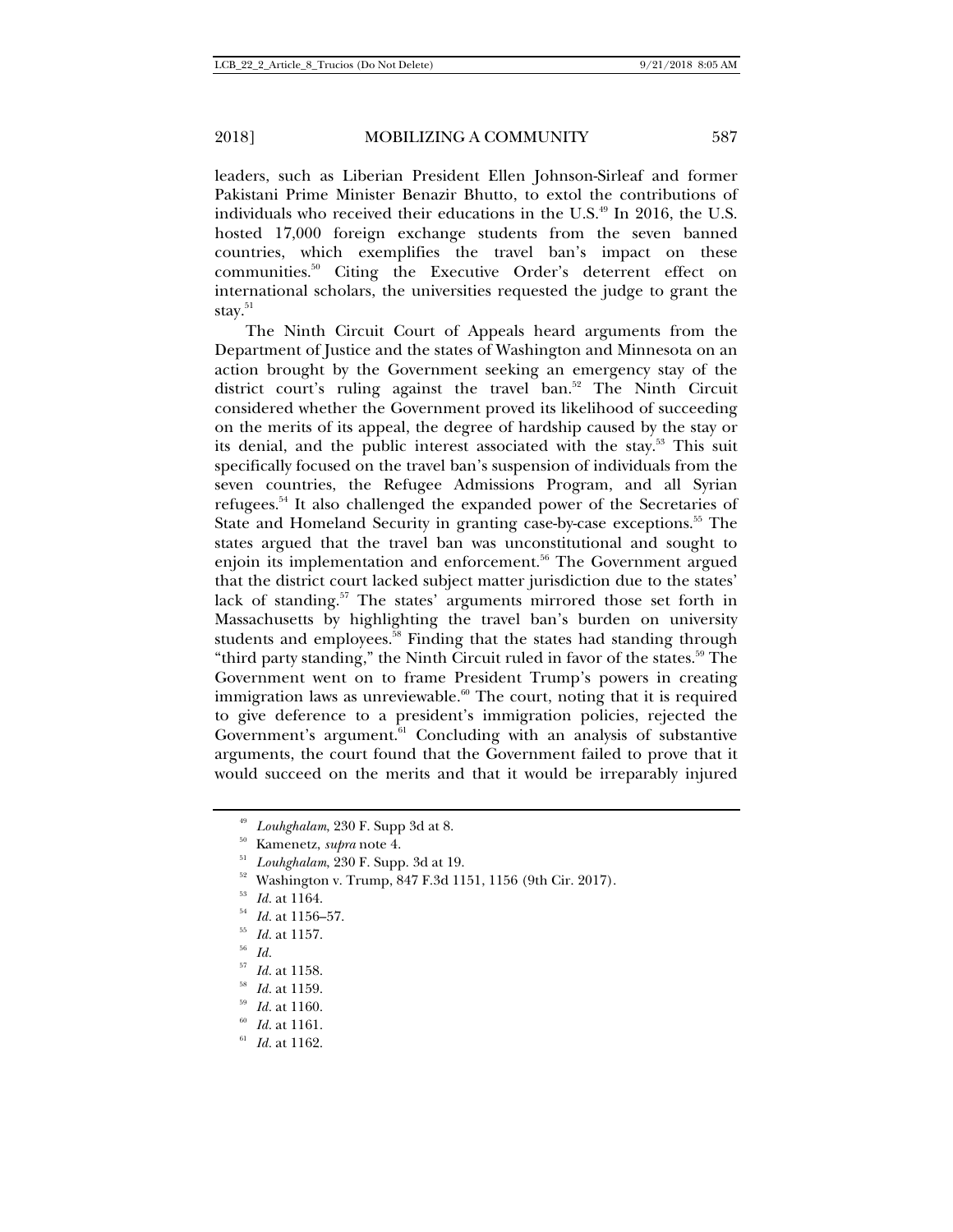without a stay. $62$  Though the Government may have been able to prove the last two factors, that the stay would not injure parties interested in the proceeding and it did not go against public interest, the first two factors hold the most weight.<sup>63</sup> Since the Government failed in proving its likelihood of success, the Ninth Circuit upheld the district court's stay. $64$ 

On March 6, 2017, President Trump released an updated version of Travel Ban 1.0, *Protecting the Nation from Foreign Terrorist Entry Into the*  United States (Travel Ban 2.0).<sup>65</sup> President Trump again claimed authority under Article II of the Constitution and under section 212(f) of the INA to suspend the entry of any people he believes are detrimental to the interests of the United States. $66$  The second travel ban (2.0), quite similar to the first with narrower exceptions, prohibited individuals from six of the original seven countries, with Iraq having been removed from the second iteration.<sup>67</sup> The second travel ban allowed individuals with a "bona fide relationship" to a person or entity within the U.S. entry to the country.68 The updated order framed the President's intent as "protect[ing] the ability of religious minorities . . . to avail themselves of the [U.S. Refugee Assistance Program] in light of their particular challenges and circumstances."69 Once more, the news focused its lens on the impact of Travel Ban 2.0 on coastal cities.<sup>70</sup>

Hills Patch (June 29, 2017), https://patch.com/california/beverlyhills/attorneyscamp-lax-travel-ban-takes-effect. 69 Exec. Order No. 13,780, 82 Fed. Reg. at 13,210. 70 *See, e.g.*, Saeed Kamali Dehghan, *Iranian Cancer Researcher Detained at Boston* 

*Airport Despite Valid Visa*, The Guardian (July 11, 2017), https://www.theguardian. com/us-news/2017/jul/11/travel-ban-iran-cancer-reseracher-boston-mohsen-dehnavi

(Boston, Massachusetts); Holland, *supra* note 68 (Los Angeles, California); Tom McCarthy & Oliver Laughland, *Travel Ban Goes into Effect Despite Courts Saying Security Issues Unfounded*, The Guardian (June 29, 2017), https://www.theguardian.com/usnews/2017/jun/29/trump-travel-ban-us-airports-security-concerns-unfounded (focusing on the reaction of lawyers in New York's John F. Kennedy Airport); Madison Park, *Revised Travel Ban Rolls Out to a Muted Response at US Airports*, CNN (June 30, 2017), http://www.cnn.com/2017/06/30/us/travel-ban-reaction/index.html (highlighting how few lawyers were at airports in Chicago, San Francisco, New York, and Los Angeles).

<sup>&</sup>lt;sup>62</sup> *Id.* at 1164.<br>
<sup>63</sup> *Id.* at 1164.<br>
<sup>64</sup> *Id.* at 1169.<br>
<sup>65</sup> Exec. Order No. 13,780, 82 Fed. Reg. 13,209, 13,209 (Mar. 6, 2017).<br>
<sup>65</sup> *Id.*; *see also* U.S. Const. art. II; INA § 212(f), 8 U.S.C. § 1182(f) (2012).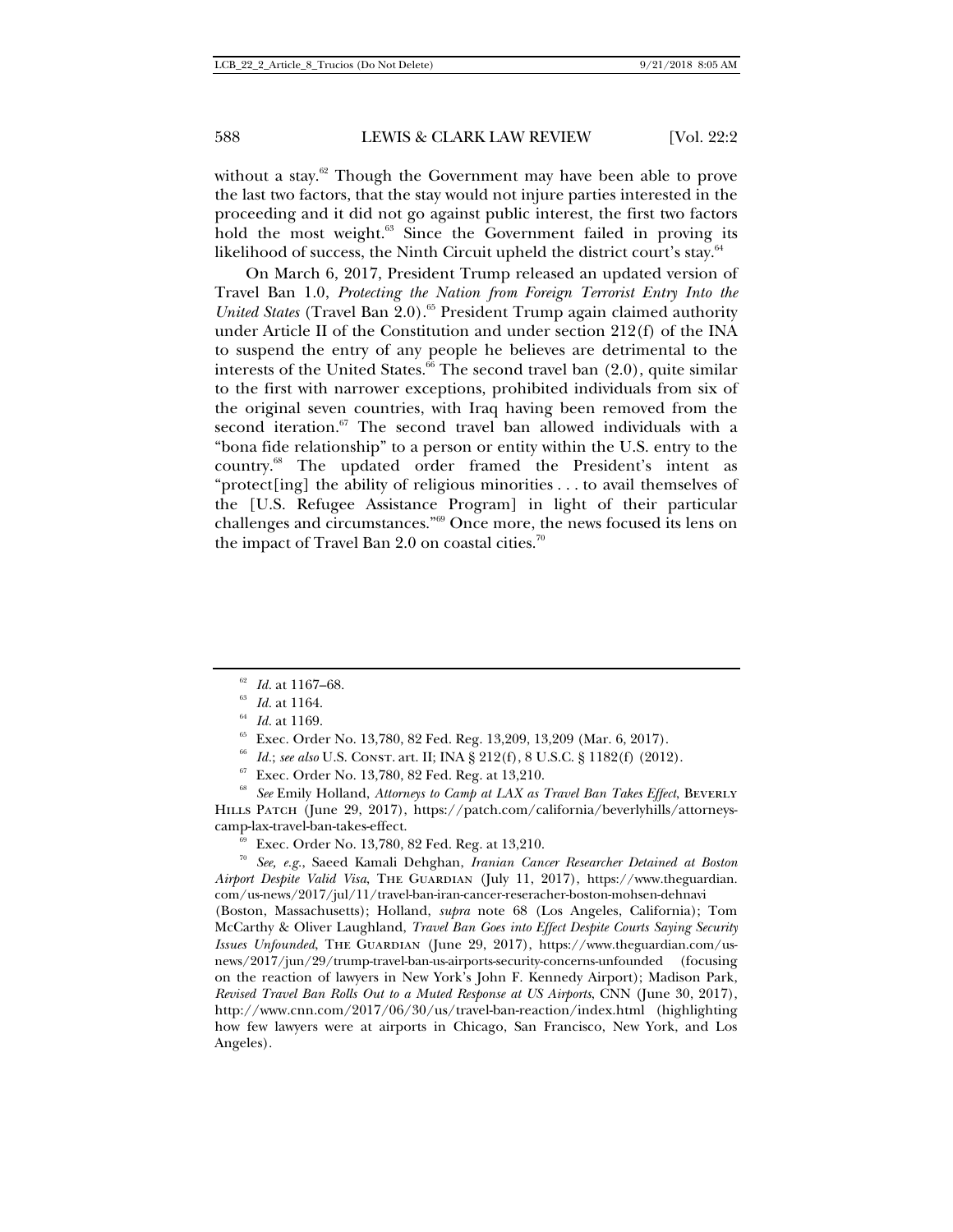On June 26, 2017, the Supreme Court issued its first ruling on the travel ban.<sup>71</sup> The Court upheld part of the travel ban that did not allow "foreign nationals who lack any bona fide relationship with a person or entity in the United States" and scheduled oral arguments to be heard in the fall.<sup>72</sup> The oral arguments would later be cancelled since President Trump issued new executive orders and proclamations that affected the travel ban.<sup>73</sup>

On September 24, 2017, President Trump released a proclamation, *Enhancing Vetting Capabilities and Processes for Detecting Attempted Entry Into the United States by Terrorists or Other Public-Safety Threats*, which was a follow-up to the travel ban released on March 6, 2017 and preceded the third iteration of the original travel ban.<sup>74</sup> The Proclamation highlighted the results of the review undertaken by the Secretary of Homeland Security to determine what "additional information would be needed from each foreign country to assess adequately whether their nationals seeking to enter the United States pose a security or safety threat."75 The President identified seven countries where all immigrants would be prohibited from entering.76 Moving on to a different point, the President promised a "more tailored approach" to restrict "the entry only of certain categories of nonimmigrants, which [would] mitigate the security threats presented by their entry into the United States."77

A month later on October 24, 2017, President Trump released Executive Order 13815, *Resuming the United States Refugee Admissions Program with Enhanced Vetting Capabilities* (Travel Ban 3.0).<sup>78</sup> The purpose of the latest Executive Order is to restart the refugee resettlement program, which the original travel ban suspended for  $120 \text{ days}$ .<sup>79</sup> The Order also established a 90-day review program of individuals from 11 countries.80 Much like the first iteration, the Executive Order did not

<sup>71</sup> Trump v. Int'l Refugee Assistance Project, 137 S. Ct. 2080 (2017); *see also*  Ariane de Vogue, *Supreme Court Allows Parts of Travel Ban to Take Effect*, CNN (June 27, 2017), http://www.cnn.com/2017/06/26/politics/travel-ban-supreme-court/index.html.<br><sup>72</sup> Int'l Refugee Assistance Project, 137 S. Ct. at 2087; de Vogue, *supra* note 71.<br><sup>73</sup> Trump v. Hawaii, 138 S. Ct. 377 (2017) (dismiss

*Supreme Court Cancels Hearing on Previous Trump Travel Ban*, N.Y. Times (Sept. 25,

<sup>&</sup>lt;sup>74</sup> Proclamation No. 9645, 82 Fed. Reg. 45,161, 45,161 (Sept. 24, 2017). *Id.* 

<sup>76</sup> *Id.* at 45,164 (identifying the seven countries as Chad, Iran, Libya, North Korea, Syria, Venezuela, and Yemen).<br><sup>77</sup> *Id.*<br><sup>78</sup> Exec. Order No. 13,815, 82 Fed. Reg. 50,055, 50,055 (Oct. 24, 2017).

<sup>&</sup>lt;sup>79</sup> Id. at 50,056; Ted Hesson, *Trump Targets 11 Nations in Refugee Order*, POLITICO (Oct. 24, 2017), https://www.politico.com/tipsheets/morning-shift/2017/10/25/trumptargets-refugees-from-11-nations-222991.<br><sup>80</sup> Exec. Order No. 13,815, 82 Fed. Reg. at 50,057.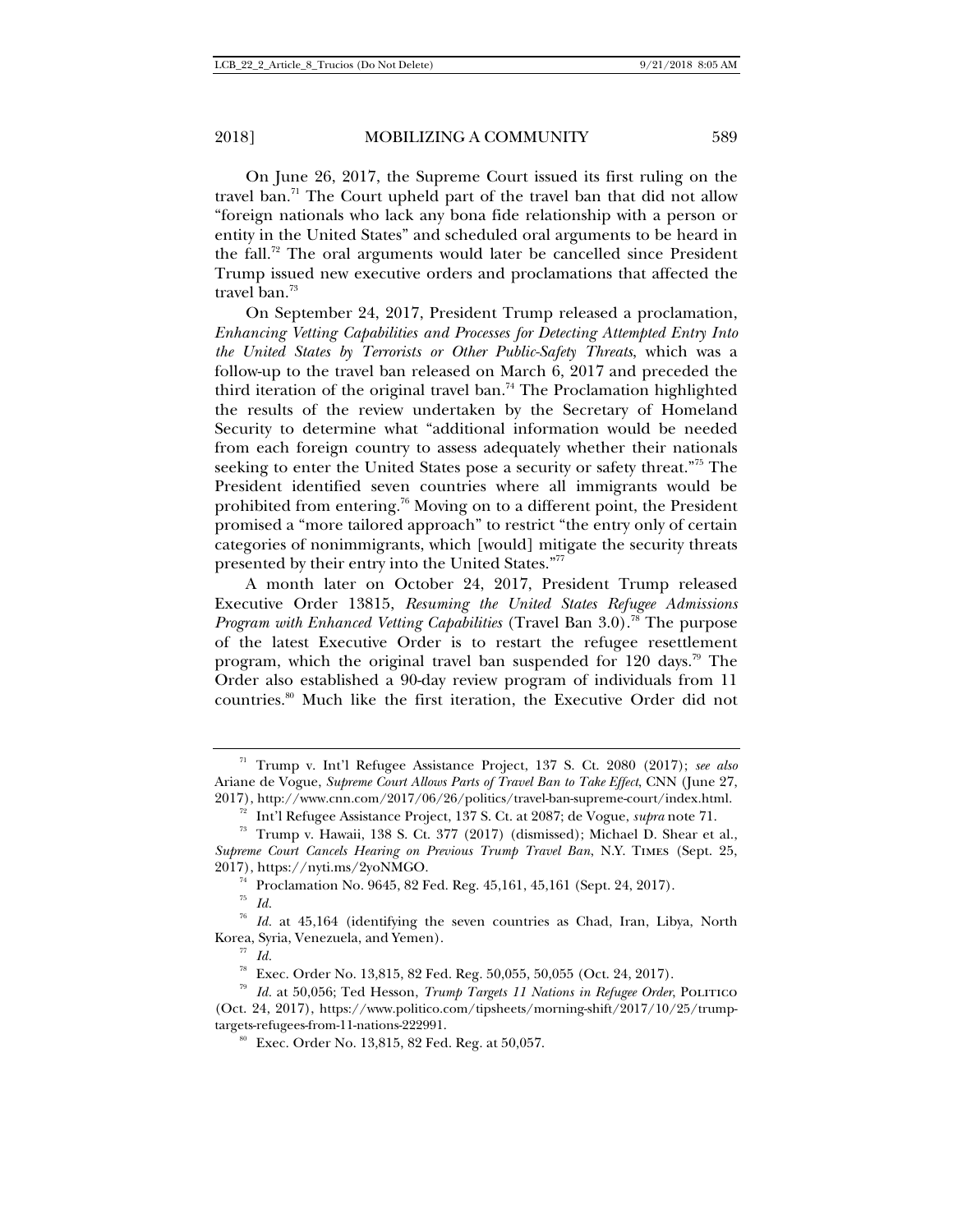name the 11 countries. News outlets reported that senior administration officials made statements that appeared to identify Egypt, Iran, Iraq, Libya, Mali, North Korea, Somalia, South Sudan, Sudan, Syria, and Yemen as the unspecified countries.<sup>81</sup> According to the associate director for the refugee, asylum and international operations directorate at U.S. Citizenship and Immigration Services (USCIS), the new procedures introduced by the latest Executive Order will more stringently regulate the applications, interviews, and background checks of all refugees. $82$  The Refugee Admissions Program resumed on October 24, 2017 under Executive Order 13780, *Protecting the Nation from Foreign Terrorist Entry into the United States*, although admissions from the 11 countries remain on a case-by-case basis.<sup>83</sup> So far, there have not been any challenges.

### *Mainstream Responses to the Initial Travel Ban*

Following the release of the Travel Ban 1.0 executive order on January 27, 2017 and the immediate suspension of entries from the specified countries, attorneys went to international airports in coastal cities such as New York City, Los Angeles, Boston, and Fairfax, among others.84 While immigration attorneys were present, there were many attorneys from different practice areas who went to assist at the airports and provide legal advice based on their general legal knowledge.<sup>85</sup> One thousand two hundred attorneys signed up to volunteer at Dulles Airport alone.<sup>86</sup> The media followed shortly thereafter.

According to a tweet, President Trump estimated that 109 people were detained at the airports.<sup>87</sup> The day before President Trump's tweet,

<sup>84</sup> Katherine Shaver, *'We're the Good Guys': Lawyers Continue Airport Campouts Amid Trump Travel Ban*, Wash. Post (Feb. 3, 2017), https://www.washingtonpost.com/local/ were-the-good-guys-lawyers-continue-airport-campouts-amid-trump-travel-ban/2017/02/

03/7503dd94-e957-11e6-bf6f-301b6b443624\_story.html?utm\_term=.68f122a5eb73. 85 *Id.* ("Most are not immigration lawyers but say they all know constitutional law and how to ask questions, do legal research and gather potential evidence."). <sup>86</sup> *Id.* 

<sup>&</sup>lt;sup>81</sup> Hesson, *supra* note 79.<br><sup>82</sup> *Id.* 

<sup>83</sup> Exec. Order No. 13,780, 82 Fed. Reg. 13,209, 13,216 (Mar. 6, 2017) (determining that current screening/vetting enhancements are generally adequate to resume refugee admissions, but additional in-depth review is needed with respect to refugees of 11 nationalities previously identified as potentially posing a higher risk to the United States for whom admissions will occur on a case-by-case basis during a new 90-day review period); *see Status of the U.S. Refugee Admissions Program*, U.S. Dep't of State (Oct. 24, 2017), https://www.state.gov/r/pa/prs/ps/2017/10/275074.html.

<sup>&</sup>lt;sup>87</sup> Donald J. Trump (@realDonaldTrump), TwiTTER (Jan. 30, 2017 4:16 AM), https://twitter.com/realdonaldtrump/status/826041397232943104?lang=en (highlighting how many people were detained at the airports following his Executive Order); *accord* Joanna Walters, *Trump's Travel Ban: Stories of Those Who Were Detained*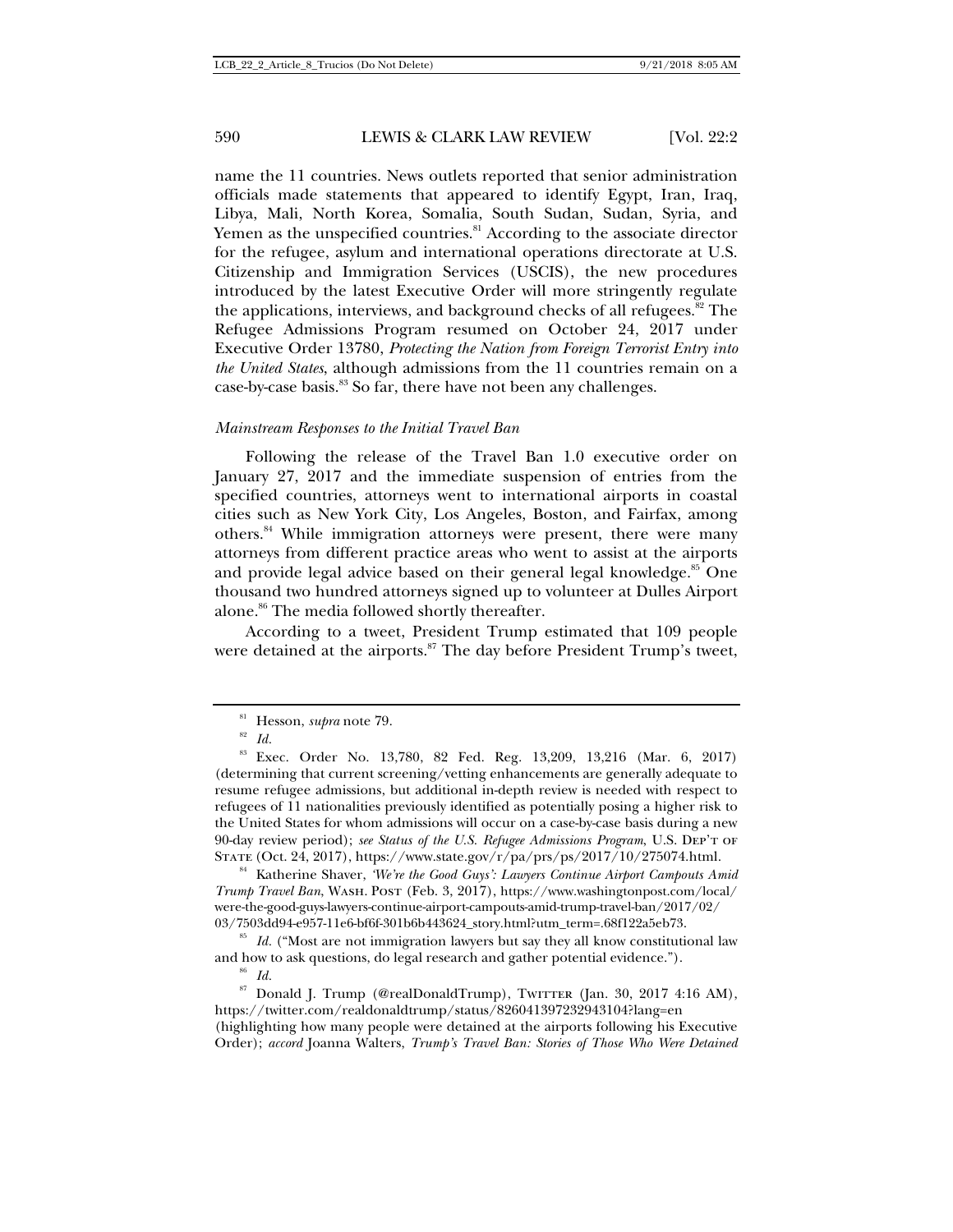the Wall Street Journal reported that 375 individuals were detained according to a senior official from DHS.<sup>88</sup> The conflicting numbers do not reflect the broad swath of individuals affected by the trio of executive orders nor even all of those affected by the Travel Ban 1.0 since the focus was on the individuals who made it to large international airports on the coasts. The numbers fail to include individuals who were forced to stay in a country other than the U.S., were immediately sent back to their country of departure, or were already present in the U.S., but now dealing with the reality that their immigration statuses were at issue. In addition, the U.S.-based family members who petitioned for their family members to join them were not included in the numbers.

The media's coverage solely revolved around large, coastal cities.<sup>89</sup> International news sources also focused on the activity in major, mostly coastal cities. For example, an Australian article focused on the protests in New York, Washington, Los Angeles, San Francisco, and Dallas airports.<sup>90</sup> Though large protests occurred at major airports, this does not reflect the full picture. Protests also occurred within the interior states in cities such as Nashville, Tennessee; Indianapolis, Indiana; and Cleveland, Ohio.<sup>91</sup> The construct that the coastal protests were more important infiltrated local news sources, which mentioned the protests at "major airports," despite existing reports about protests in smaller cities.<sup>92</sup>

Attorneys at these airports faced a unique situation: they wanted to offer legal assistance, but did not have access to the individuals needing legal representation. The lawyers used their intuition and approached

ADVERTISER (Australia), Jan. 30, 2017, at 4.<br><sup>91</sup> Stacey Barchenger, *Amid Protest in Nashville, Tennessee Senators Speak Up*,

Tennessean (Jan. 29, 2017), http://www.tennessean.com/story/news/2017/01/29/ amid-protests-nashville-tennessee-senators-speak-up-nobannowall/97222360/

(Nashville, Tennessee); Justin L. Mack, *Trump Immigration Ban Sparks Planned Indy Airport Protest*, IndyStar (Jan. 29, 2017), https://www.indystar.com/story/news/2017/ 01/29/trump-immigration-ban-sparks-indy-airport-protest/97213386/ (Indianapolis, Indiana); Jane Morice, *Hundreds Protest Trump's Travel Ban at Cleveland Hopkins International Airport*, Cleveland.com (Jan. 29, 2017), http://www.cleveland.com/ metro/index.ssf/2017/01/hundreds\_protest\_trumps\_travel.html (Cleveland, Ohio). 92 *See* Mack, *supra* note 91; *see also* Chris Kenning, *Trump Immigration Protests* 

*This Weekend*, The Guardian (Jan. 31, 2017), https://www.theguardian.com/usnews/2017/jan/31/people-detained-airports-trump-travel-ban. 88 Miriam Jordan et al., *Donald Trump's Immigration Order Sparks Confusion, Despair* 

*at Airport*, Wall St. J. (Jan. 29, 2017), https://www.wsj.com/articles/donald-trumpsimmigration-order-sparks-confusion-despair-at-airports-1485709114.<br><sup>89</sup> *See, e.g.*, Lucy Westcott, *Thousands of Lawyers Descend on U.S. Airports to Fight* 

*Trump's Immigrant Ban*, Newsweek (Jan. 29, 2017), http://www.newsweek.com/lawyersvolunteer-us-airports-trump-ban-549830. 90 Brad Crouch, *Trump's Muslim Travel Ban Sparks Airport Protests*, The

*Spread to Louisville*, Courier J. (Jan. 29, 2017), http://www.courier-journal.com/ story/news/local/2017/01/29/louisville-reaction-to-donald-trump-immigration-orderarchbishop-kurtz/97212764/.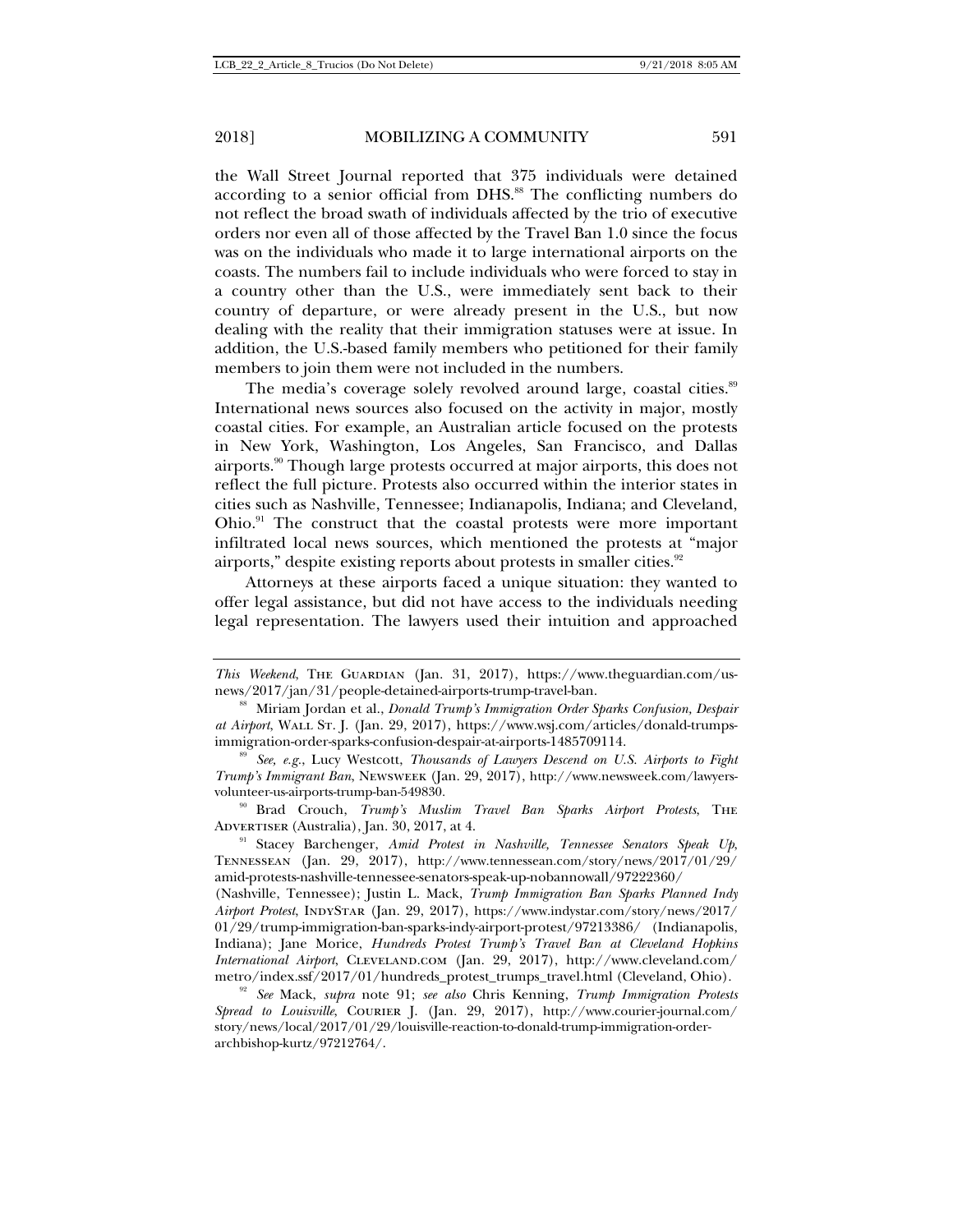individuals who appeared to be waiting on someone.<sup>93</sup> They also received their news about people who may potentially need their help from secondary sources, including travelers who went through customs and interacted with the CBP officers as well **as** the CBP officers themselves.

The travel ban affected many people with different classifications. Approved nonimmigrant visa holders seeking entry as students, visiting scholars, and others possessing lawful status including lawful permanent residents were detained despite conflicting information from DHS and White House officials.<sup>94</sup> In most cases, these individuals with approved visas to enter the U.S. had already been subject to extensive security screenings. In the uncertainty surrounding the travel ban, many legal permanent residents may have signed away their rights.<sup>95</sup> They were reportedly asked to sign papers that would forfeit their green cards to CBP, thereby making them lose their status. $96$  It is estimated that possibly 100,000 visas were "provisionally revoked as a result of Trump's order."97 Individuals were encouraged to "return to their country of origin or face formal deportation, which would jeopardize their chance to ever gain lawful entry to the U.S. again."98 The loss of green cards is one effect that lawyers felt at the airport of the vague travel ban.<sup>99</sup>

Adding a human component to the effects of the Travel Ban Executive Order, many news sources covered stories of people waiting for their relatives to come through customs.<sup>100</sup> The stories generally exposed the plight of the educated individuals who were either coming to the U.S. to work or attend school or those who were waiting to be reunited with

<sup>&</sup>lt;sup>93</sup> Jordan et al., *supra* note 88 ("In an effort to help detained travelers, volunteer lawyers in New York and Los Angeles wandered through terminals and approached people who appeared to be waiting for travelers who hadn't emerged from the

<sup>%</sup> customs-clearance area.").<br><sup>94</sup> *See id.*; Walters, *supra* note 87. <sup>95</sup> Westcott, *supra* note 89, at 6 ("A number of lawful permanent residents of the U.S. were allegedly asked by Customs and Border Patrol agents to sign papers that would surrender their green card to the U.S. government.").<br><sup>96</sup> *Id.* 

<sup>97</sup> Fenit Nirappil et al., *With Stay of Trump Travel Ban, Immigrants Scramble to Get Back to U.S.*, WASH. Post (Feb. 5, 2017), https://www.washingtonpost.com/national/ with-trump-travel-ban-stay-immigrants-scramble-to-get-back-to-us/2017/02/05/3806cea6 ebb4-11e6-b4ff-ac2cf509efe5\_story.html?utm\_term=.43084c386a4c.

<sup>98</sup> Jordan et al., *supra* note 88. 99 *CNN Newsroom Transcript*, CNN (Feb. 4, 2017), http://transcripts.cnn.com/ TRANSCRIPTS/1702/04/cnr.06.html ("All of these events are happening so quickly, the travel ban, the halting of the ban, visas being revoked and visas being reinstated, it's making more, needless to say, confusion at the nation's airport, especially those with a number of international arrivals.").<br><sup>100</sup> *See, e.g.*, Donie O'Sullivan, *The Endless Wait: A Day at Dulles Amid Hope, Despair* 

*and Lawyers*, CNN (Jan. 29, 2017), http://www.cnn.com/2017/01/29/politics/dullesairport-trump-ban-trnd/index.html.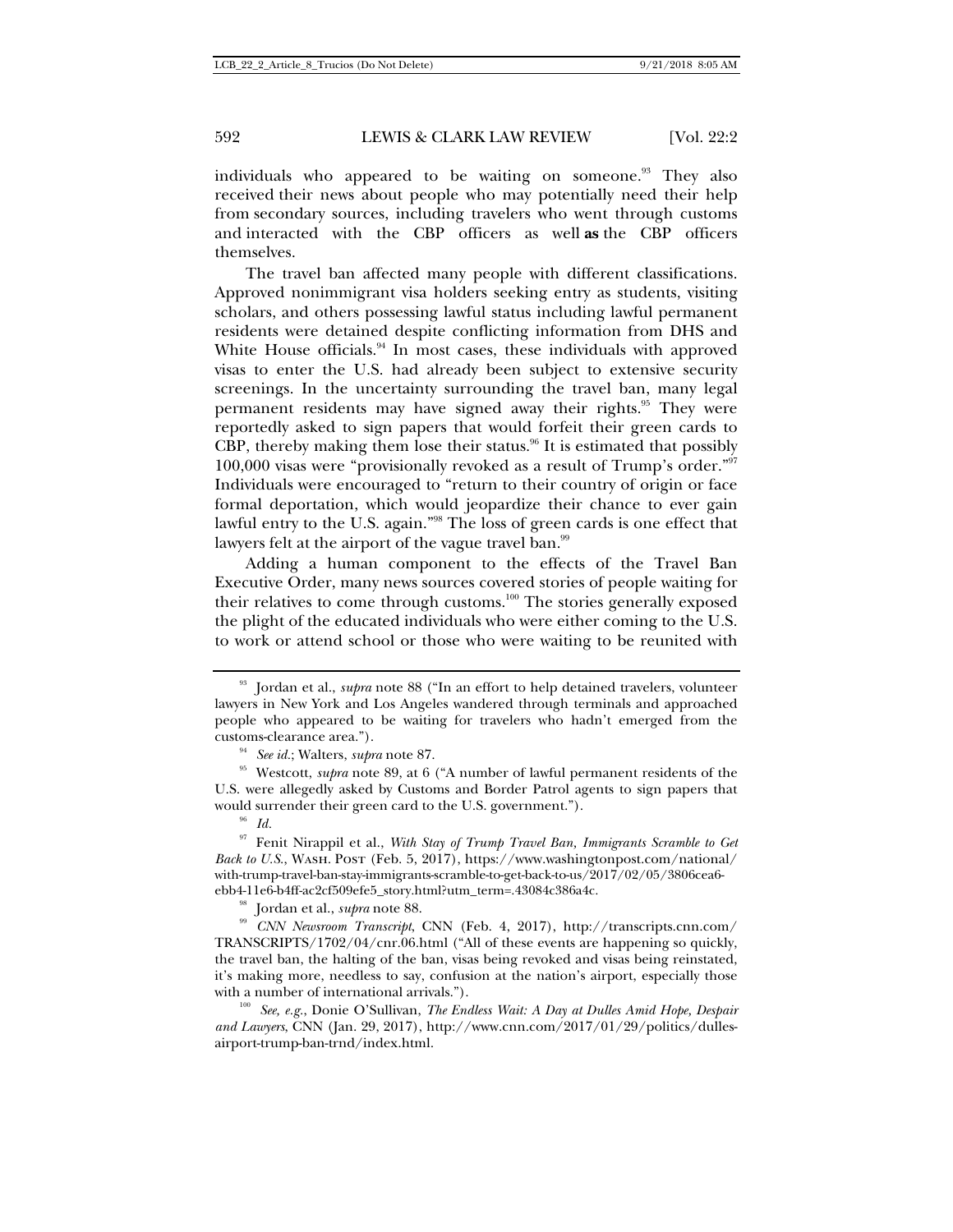family they had to leave in their countries of origin.<sup>101</sup> Many news reports appeared to minimize the range of individual noncitizen stories, opting instead to focus on how the travel ban affected individuals that could assist the U.S.'s competitiveness in education and its economy. The harms caused to refugees denied entry and forced to return to refugee camps overseas were addressed in passing by interested third parties.<sup>102</sup>

On a national level, the news covered attorneys providing aid at airports that serve an international population.<sup>103</sup> The narrative solely revolved around attorneys rooted in the U.S. assisting individuals who came from other countries. This narrative writes out the chaos experienced by travelers who were never allowed onto the plane to their destinations. Even in discussing attorneys who were not at airports, but still assisting clients affected by the travel ban, the media focused on attorneys who were in coastal states.<sup>104</sup> One article about a group of attorneys stationed in a New York diner, highlighted clients who included a Syrian doctor, individuals located in international locales, and an Algerian green card holder.<sup>105</sup> The narrative was firmly rooted in the New York diner, but still focused on the airports as the pathway into the travel ban's crosshairs.

Some news outlets attempted to cover the travel ban's effects on individuals who were sent back to their countries of origin, $106$  or were affected in different countries.<sup>107</sup> Ultimately, the media focused on the success stories. They avoided heavy reporting on the stories of those who were sent back. This may be because there was a lack of access to those

relatively smoothly for travelers landing at U.S. airports, many people were having problems boarding U.S.-bound flights overseas.").

<sup>101</sup> *See, e.g.*, Hatty Collier, *Harvard University-Bound Sisters Stranded at Heathrow Airport amid Donald Trump's Travel Ban*, Evening Standard (Jan. 31, 2017), https:// www.standard.co.uk/news/world/harvard-universitybound-sisters-stranded-at-

heathrow-amid-donald-trumps-travel-ban-a3454431.html. 102 *See* Joanna Walters et al., *US Airports on Frontline as Donald Trump's Travel Ban Causes Chaos and Protests*, The Guardian (Jan. 28, 2017), https://www.theguardian. com/us-news/2017/jan/28/airports-us-immigration-ban-muslim-countries-trump ("I never thought I'd see the day when refugees, who have fled war-torn countries in search of a better life, would be turned away at our doorstep," Cuomo said in a statement. "We are a nation of bridges, not walls, and a great many of us still believe

in the words 'give me your tired, your poor, your huddled masses.'"). 103 *See, e.g.*, Shaver, *supra* note 84. 104 *See, e.g.*, Walters, *supra* note 87 ("The couple are now plaintiffs in a lawsuit filed by immigration lawyers from a firm in Cambridge, Massachusetts, and from the ACLU.").<br><sup>105</sup> Rob Crilly, *In a Diner at JFK Airport, Lawyers Toil Away to Help Those Affected by* 

*Travel Ban*, The National (Feb. 2, 2017), https://www.thenational.ae/world/in-adiner-at-jfk-airport-lawyers-toil-away-to-help-those-affected-by-travel-ban-1.36386.<br><sup>106</sup> *See, e.g.*, Walters, *supra* note 87.<br><sup>107</sup> *See, e.g.*, Nirappil et al., *supra* note 97 ("But while things appeared to be going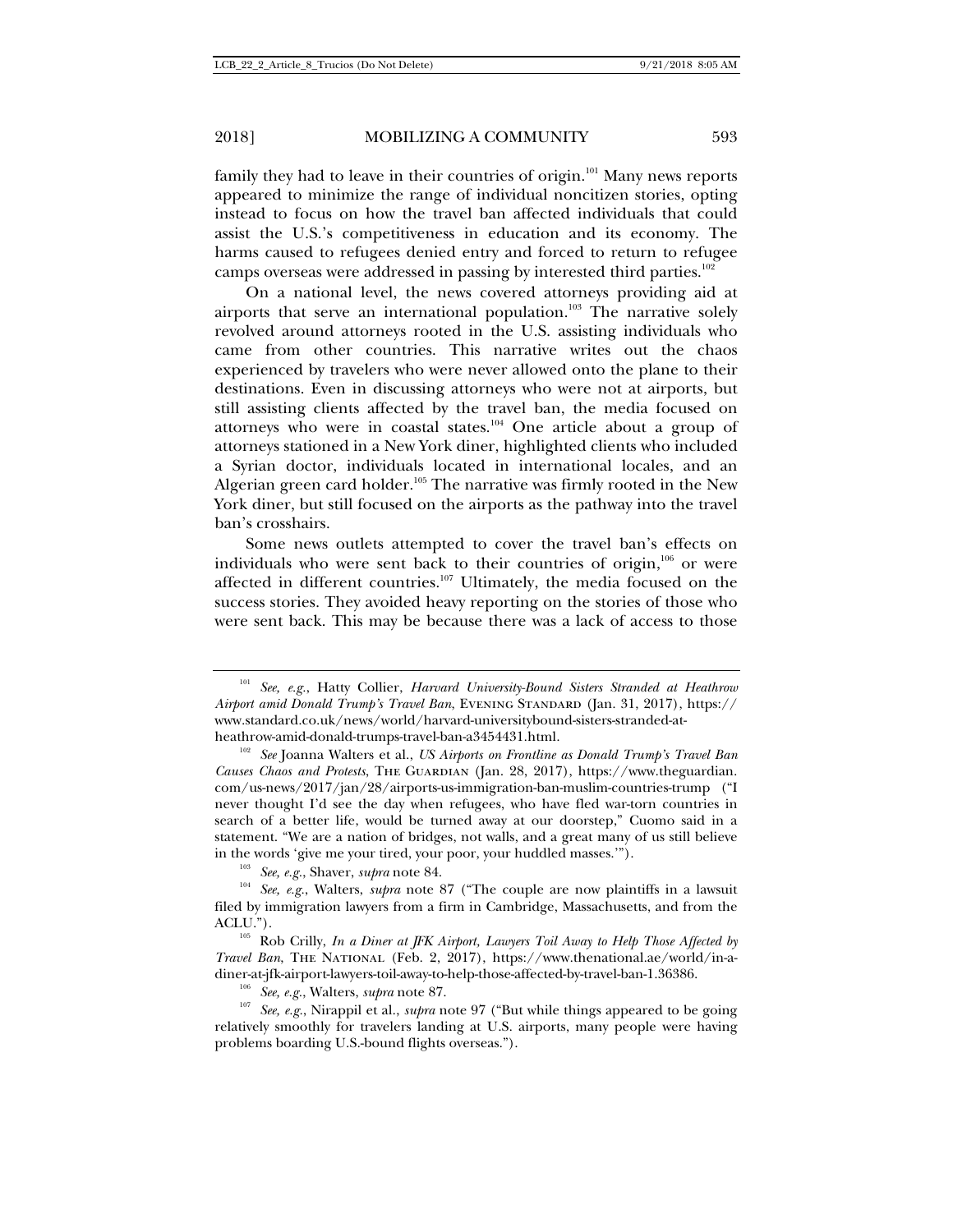individuals, or interest. Regardless, the stories followed a common pattern.

Mainstream media covered some of the immigration challenges arising in interior states. The Orders were only immediately enforced at ports of entry, but not the continental US.<sup>108</sup> This fact obscured impact within the interior states as local news sources failed to report on the issues in their own communities.<sup>109</sup> Instead, they redistributed stories published by the national media outlets. This created an echo chamber where the only narrative being perpetuated was that of heroic lawyers at major international airports.

News reporting that primarily focuses on those providing services to immigrants, noncitizens, and refugees rather than the individuals directly impacted may limit the public's understanding about the human toll of these new immigration policies. An HRAP report about local media coverage found that the focus on service providers did not effectively foster understanding or inclusiveness of immigrant, noncitizen, and refugee members of Kentucky communities.<sup>110</sup> HRAP's Media Rhetoric Project, initiated in 2014, offers insight into the impact of reporting habits over the course of several years in Louisville and the surrounding region.<sup>111</sup> A multi-year review of reporting by local news sources, primarily newspapers, examined the coverage of the immigrant, noncitizen, and refugee populations of Kentucky's metropolitan areas.<sup>112</sup> This work was performed in stages and shared with community members and service providers.

HRAP's Media Rhetoric Project report determined that the local coverage in Kentucky does not effectively foster understanding or inclusiveness of the immigrant, noncitizen, and refugee members of Kentucky communities.<sup>113</sup> Noncitizens, immigrants, and refugees are most often cast in the role of "outsiders" in their community and are not the focus of most stories.<sup>114</sup> Rather, they are almost exclusively included

<sup>&</sup>lt;sup>108</sup> Jordan et al. *supra* note 88 ("The order sowed confusion and despair among travelers and family members Saturday as customs inspectors began implementing it at ports of entry.").<br><sup>109</sup> A quick search of local Louisville news sources, including WLKY, WDRB,

WHAS11, and WAVE3, revealed a lack of stories based on the travel ban's local

effects.<br><sup>110</sup> Brandeis Human Rights Advocacy Program, *supra* note 7, at 8.<br><sup>111</sup> Abby Lewis, Brandeis Human Rights Advocacy Program, Rhetoric Influencing Policy: The Consequences of Inaccurate Discourse 3 (2017), http://louisville.edu/law/bhrap/documents-pp-pdfs/media-rhetoric-report-april- $2017_{\scriptscriptstyle{112}}$ 

<sup>&</sup>lt;sup>113</sup> *See generally id.* (discussing the ways in which local media portrays noncitizens and the effect terminology has on local populations when discussing noncitizens).

<sup>114</sup> *Id.* at 6; *accord* Brandeis Human Rights Advocacy Program, *supra* note 8, at 8.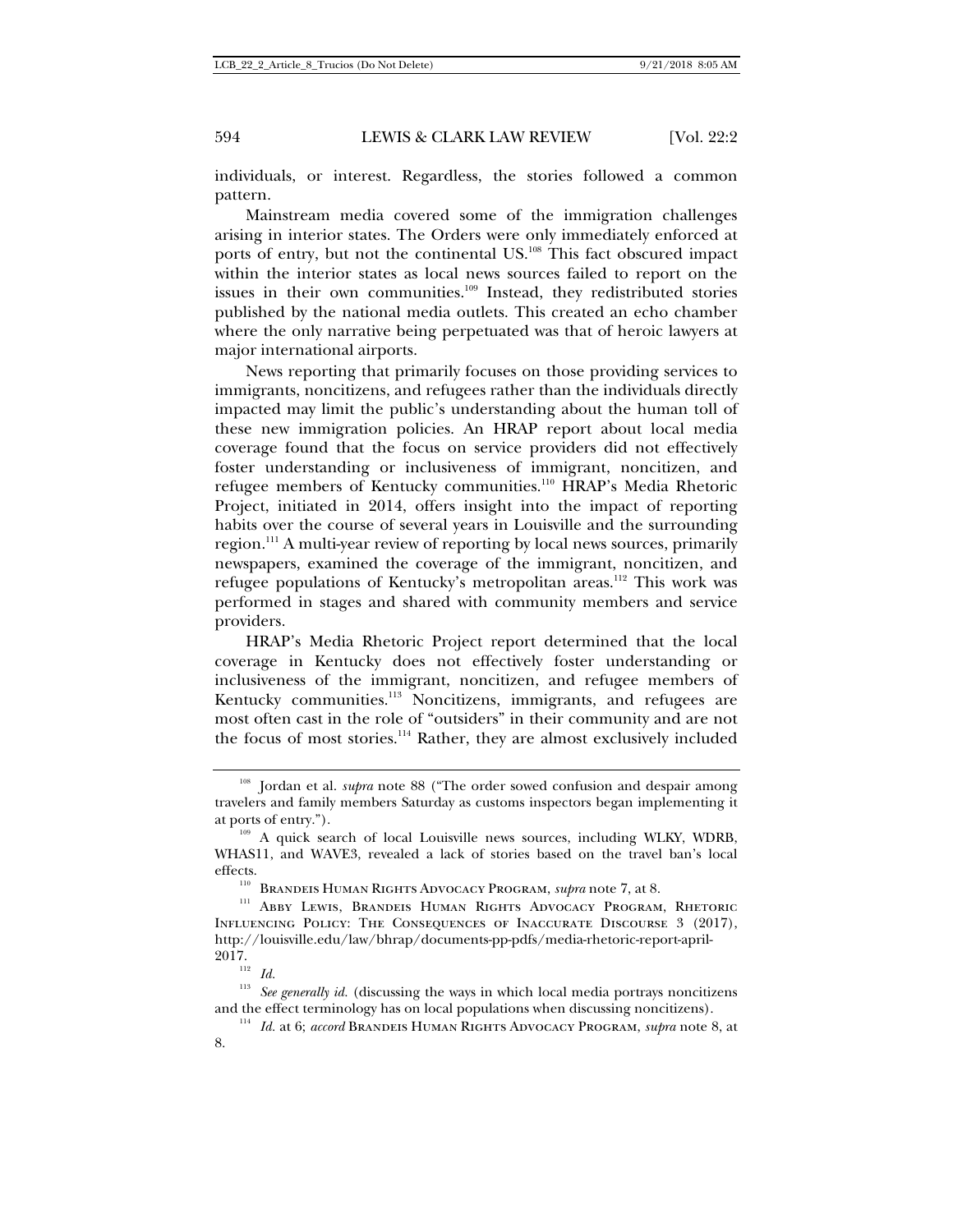in stories showcasing the charitable works of others.<sup>115</sup> This reporting primarily elevates the "insider," while giving only cursory attention to the local immigrant, noncitizen and refugee community.<sup>116</sup> Over the course of three years, the review found that most of the articles focus on images of an "insider" doing good work to assist the "outsider," without fully developing the individual from the immigrant, noncitizen, or refugee community.117 This pattern of exclusion and the portrayal of immigrants, noncitizens, and refugees as outsiders, in combination with the primary focus on the good works of others in the community, provides an inaccurate and incomplete view of these members of the community and the vital role they play in Kentucky's business, schools, churches, and communities at large.<sup>118</sup>

The media coverage of the Travel Ban Executive Orders often overemphasized the role of lawyers. At the same time, collaborative efforts including law students and lawyers who were not immigration attorneys was critical to raising the national consciousness about the impact of the Trump Administration's restrictionist immigration policies. The concern raised by the nearly exclusive focus on the travel bans is the lack of context about the full impact of the trio of executive orders.

## II. THE CHALLENGES IN SMALLER CITIES SUCH AS LOUISVILLE, KENTUCKY

### *Understanding the Diversity of the Immigrant, Noncitizen and Refugee Community in Louisville*

It is important to understand the composition of local immigrant, noncitizen, and refugee communities to assess the impact of the new restrictionist immigration policies unveiled in the Trump Executive Orders. HRAP has made this a central focus of its work with a particular emphasis on the most vulnerable members of the local community. The University of Louisville—situated within a growing, robust, and diverse noncitizen community—has a large footprint with many service-learning, experiential learning, and community engaged research projects.

While numbers tell one story about the local community, the data, reports, and charts may not reveal the full picture nor the characters and

<sup>115</sup> Lewis, *supra* note 111, at 3; *accord* Brandeis Human Rights Advocacy Program, *supra* note 7, at 8.<br><sup>116</sup> Lewis, *supra* note 111, at 3; *accord* Brandeis Human Rights Advocacy

Program, *supra* note 7, at 8. 111, at 3; *accord* Brandeis Human Rights Advocacy Program, *supra* note 7, at 8. 118 **See New Americans** in Kentucky 1<sup>118</sup> *See* New Am. Econ., The Contributions of New Americans in Kentucky 1

<sup>(2016),</sup> http://www.newamericaneconomy.org/wp-content/uploads/2017/02/naeky-report.pdf.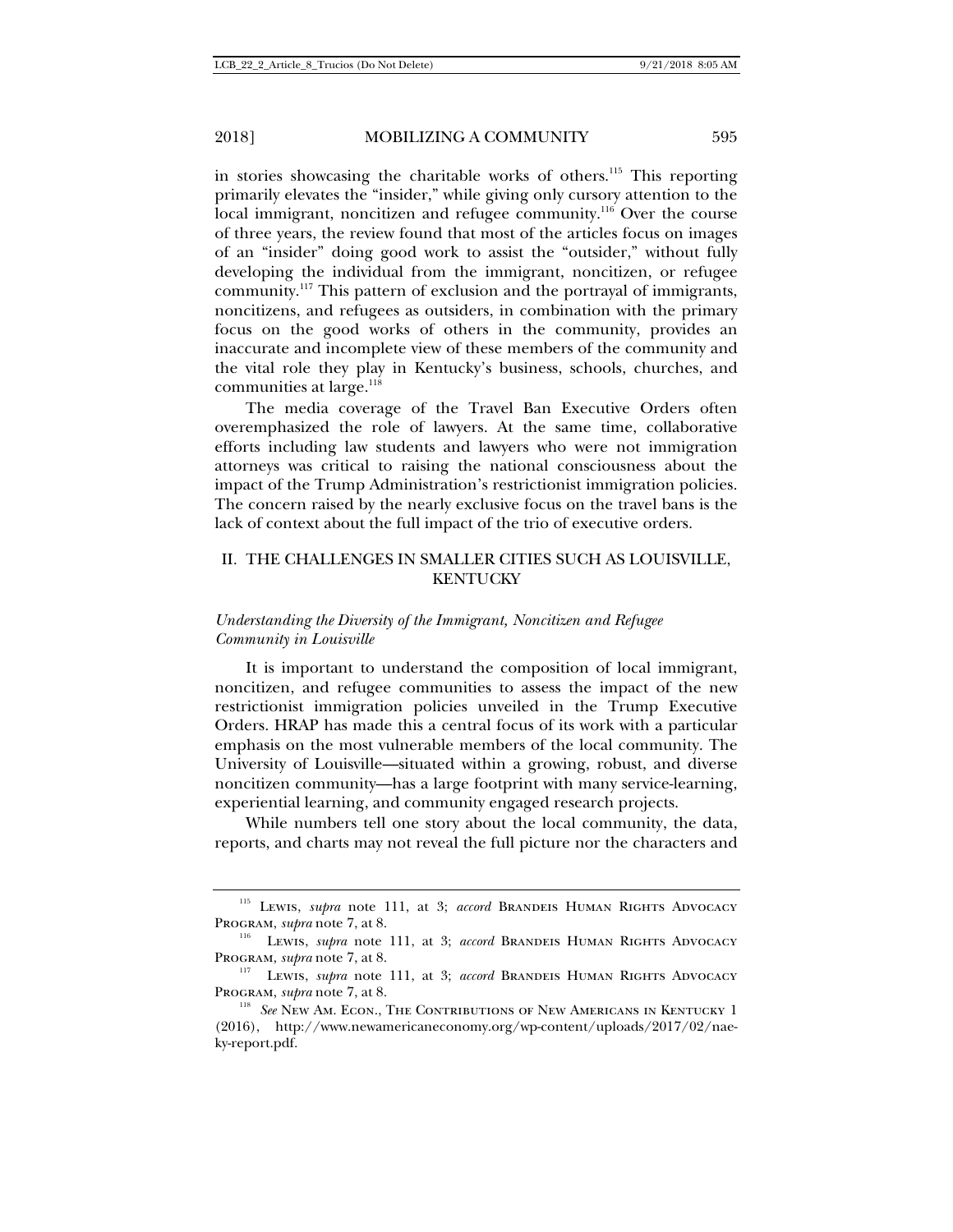plot of the immigration story in Kentucky.119 Louisville is a refugee resettlement city with a refugee population twice the national share.<sup>120</sup> In Louisville MSA (Metropolitan Statistical Area), there is a significant foreign-born population and more than half of the population arrived in the last 20 years.<sup>121</sup> The greater Louisville metropolitan area is home to over 40% of the foreign-born population of the state, demonstrating the need to provide services and address the human rights issues of the immigrant, noncitizen and refugee population. $122$ 

Foreign-born individuals in the Louisville MSA are less likely to be naturalized citizens than the national average, indicating a need for legal and related services.<sup>123</sup> One-third of the foreign-born individuals living in

Urban Inst. 7 (2006), https://www.urban.org/sites/default/files/publication/50986/ 411391-A-Profile-of-the-Foreign-Born-in-the-Louisville-Metropolitan-Area.PDF

http://www.ksdc.louisville.edu/wp-content/uploads/2015/05/louisville-immigrationrebirth.pdf. U.S. Census Bureau data indicates the total Louisville MSA foreign-born population is 61,776 in 2012, and 56.7% arrived in the past 20 years. *Id.* Foreign-born individuals are responsible for nearly half of the population growth from 2000 to 2012 in the Louisville Metropolitan Area. *Global Louisville: A Demographic and Economic Snapshot of the Foreign Born*, Americas Soc'y/Council of the Americas,

http://www.as-coa.org/sites/default/files/GlobalLouisvilleFactSheet.pdf.<br><sup>122</sup> Kentucky's total population is just over 4.4 million and just over 25% live in Louisville MSA. *Quick Facts: Kentucky*, U.S. Census Bureau, https://www.census. gov/quickfacts/KY (4,436,974 people living in Kentucky in 2016); *Louisville/Jefferson County, KY-IN (MSA)*, U.S. Dep't of Commerce, https://www.bea.gov/regional/ bearfacts/pdf.cfm?fips=31140&areatype=MSA&geotype=4 (2016 U.S. Metropolitan Statistical Area (MSA) data, from the American Community Survey Public Use Microdata Sample, indicates 1,283,430 live in the Louisville MSA); *Immigrants and the Economy in: Louisville Metro Area*, New Am. Econ., http://www.newamericaneconomy. org/city/louisville/ (approximately 159,867 foreign-born individuals residing in Kentucky and 66,343 reside in the Louisville MSA).<br><sup>123</sup> Most applicants for citizenship reside in either Louisville MSA or Lexington-

Fayette County. From 2008–2013, approximately 5,200 individuals became permanent residents annually in Kentucky, and approximately 65% of these individuals live in Louisville MSA or Lexington. In 2012, 66.5% of individuals

<sup>&</sup>lt;sup>119</sup> The numbers also tell another story about how difficult it is to compare apples-to-apples because of the different terminology and datasets used in various reports. Some reports rely on U.S. Census data for the Louisville Metropolitan Statistical Area (MSA). The Louisville MSA covers many counties, including seven Kentucky counties (Bullitt, Henry, Jefferson, Oldham, Shelby, Spencer and Trimble) and five counties in Southern Indiana (Clark, Floyd, Harrison, Scott and Washington). Other reports use U.S. Census data on Metro Louisville, which is Louisville-Jefferson County. We rely on demographic data of the state, Louisville MSA and Louisville-Jefferson County (Metro Louisville).<br><sup>120</sup> Randy Capps et al., *A Profile of the Foreign-Born in the Louisville Metropolitan Area*,

<sup>(&</sup>quot;According to our estimates using census data, 15 percent of Louisville's immigrants are refugees, twice the national share of 7 percent. The actual share of refugees among Louisville's immigrants may be even higher, since refugee admissions data suggest that the census undercounted this population.").<br><sup>121</sup> Matt Ruther, *Louisville: Immigration Rebirth*, UNIV. OF LOUISVILLE (2015),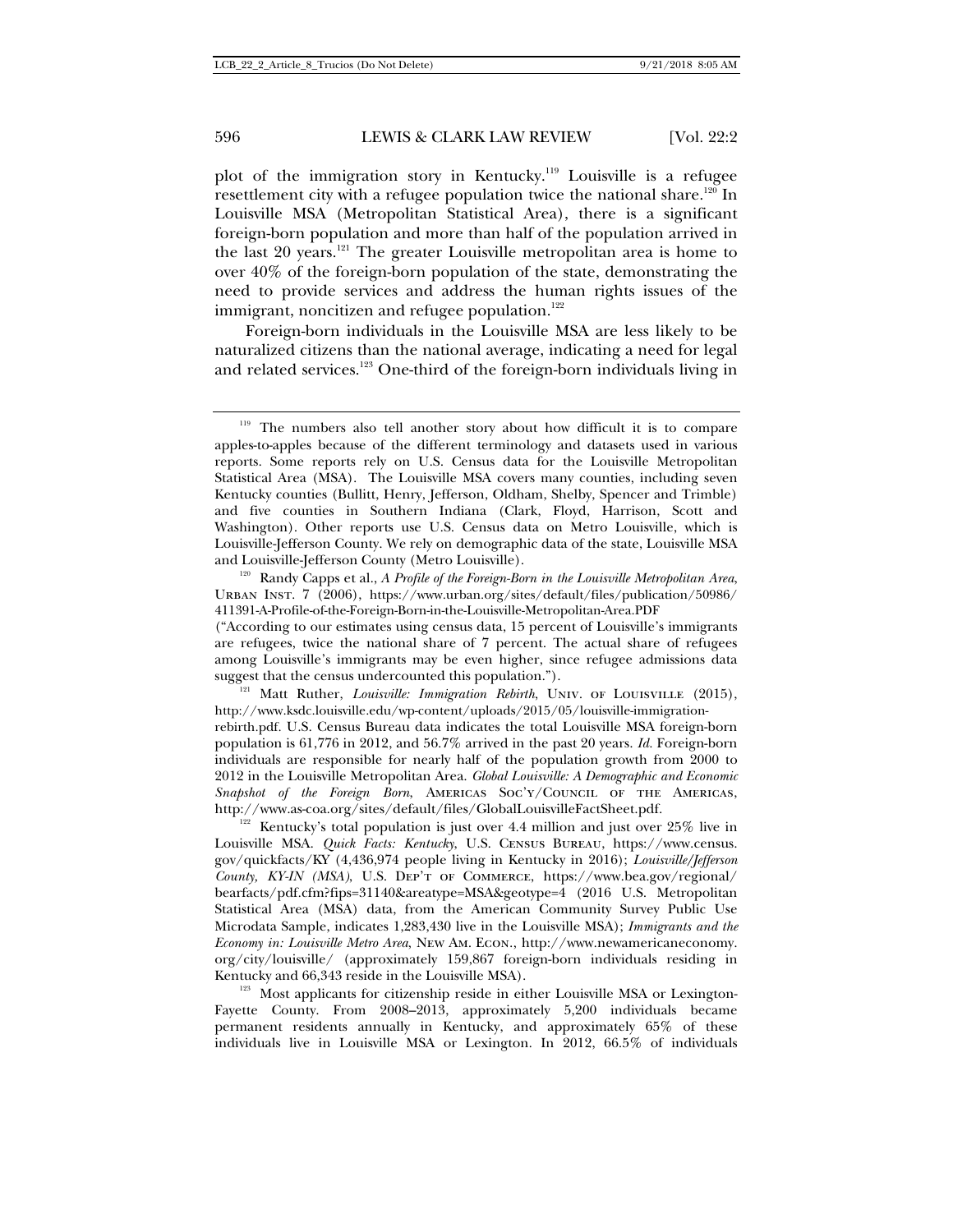the state have become U.S. citizens.<sup>124</sup> In Louisville MSA, nearly  $40\%$  of the foreign-born population is naturalized, representing a significant voting constituency.<sup>125</sup> In 2014, 50% of noncitizen immigrants of the state were eligible for naturalization.<sup>126</sup> Citizenship among the foreign-born population matters in Louisville, as it does elsewhere in the U.S. The noncitizen population living at the poverty line (100%) is more than double the rate for foreign-born citizens.127 In 2012, nearly 60% of noncitizens lived in low-income households, with just over 30% living at the poverty line. To compare, nationally only 15% of foreign-born citizens live at the poverty line.<sup>128</sup>

Louisville, as a refugee resettlement city, has a large African immigrant population, more than double the national average at 10% of the foreign-born population.<sup>129</sup> Nearly half of the Louisville MSA foreignborn population is from Latin America, somewhat lower than the national average.130 In addition, there are sizeable foreign-born populations from India, Vietnam, China, and Bosnia-Herzegovina.<sup>131</sup>

There is a high poverty rate among foreign-born individuals in the Louisville MSA.132 The Louisville MSA poverty rate among foreign-born is 23%, which is significant and higher than the national average poverty

BRANDEIS HUMAN RIGHTS ADVOCACY PROGRAM, *supra* note 7, at 16.<br><sup>128</sup> Elizabeth M. Grieco et al. *The Foreign-Born Population in the United States: 2010*,

Am. Community Surv. Rep., May 2012, at 21, https://www.census.gov/prod/2012pubs/ acs-19.pdf.<br><sup>129</sup> Ruther, *supra* note 121 (10% of foreign-born in Louisville MSA is from Africa

and total US foreign-born from Africa is 4%).

<sup>130</sup> *Id.* (45% of the foreign-born in Louisville MSA were from Latin America and nationally 55% of the foreign-born are from Latin America).  $^{131}$   $\,$   $I\!d$ 

<sup>132</sup> Brandeis Human Rights Advocacy Program, *supra* note 7, at 13.The foreign-born had significantly lower median earnings in Metro Louisville than nativeborn individuals in full-time, year-round positions with just over \$10,000 difference among males, and over a \$9,000 difference among male workers in 2013. U.S. Census Bureau, Ky. Foreign & Native-Born Populations (2009–2013). The median earnings for native-born full-time, year-round workers in Louisville/Jefferson County was \$44,993 for males and \$36,280 for females compared to foreign-born median earnings for males of \$33,392 and for females \$27,353. *Id.* 

obtaining LPR status in Kentucky resided in one or another of the state's two largest cities. *Yearbook of Immigration Statistics 2012*, U.S. Dep't of Homeland Sec. (Nov. 14, 2017), http://www.dhs.gov/yearbook-immigration-statistics-2012-naturalizations. In 2012, 68.3% of those who naturalized statewide, both refugees and other immigrants, resided in Louisville (1,295) and Lexington (541). *Id.* 

<sup>&</sup>lt;sup>124</sup> New Am. Econ., *supra* note 118, at 20. <sup>125</sup> Of the 66,343 foreign-born individuals who reside in the Louisville MSA, 25,715 have been naturalized, which is approximately 39 percent. *Id.*; *Immigrants and the Economy in: Louisville Metro Area, supra* note 122.<br><sup>126</sup> New Am. Econ., *supra* note 118, at 20. <sup>127</sup> Brandeis Human Rights Advocacy Program, *supra* note 7, at 16.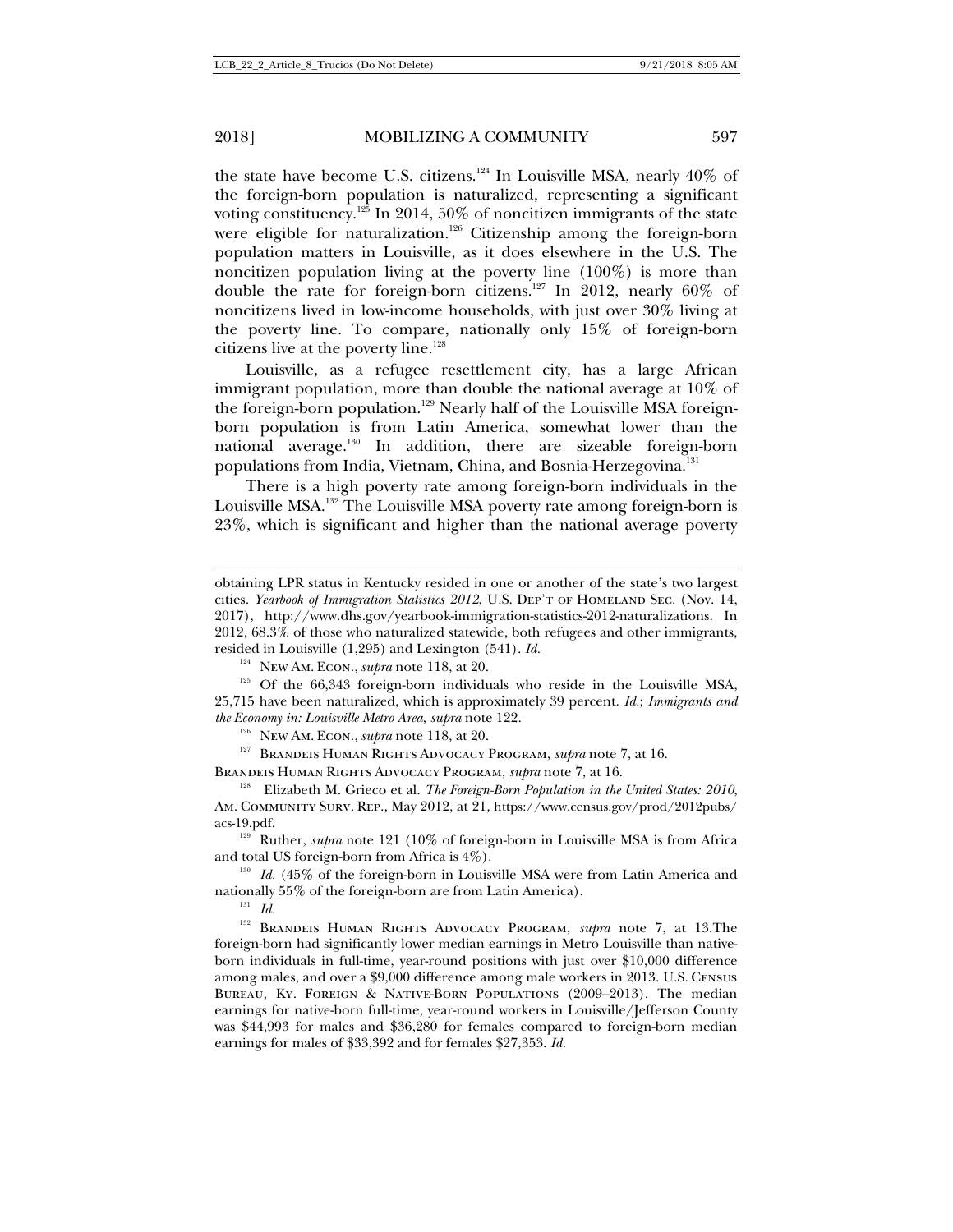rate, which is  $18.7\%$ <sup>133</sup> In the Louisville MSA, the median household income of foreign-born-headed households is approximately 84% of median household income of native-born.<sup>134</sup> This median income for foreign-born individuals is lower than the national average.<sup>135</sup> Finally, the Louisville MSA foreign-born population also is more likely than the native-born population to live below the federal poverty line.<sup>136</sup>

The Jefferson County Public School District (JCPS) in Louisville is the largest school system in the state of Kentucky.<sup>137</sup> According to the JCPS website, 120 languages are spoken by students.138 In 2013–14, the Kentucky School Boards Association stated that 4.9%, or approximately 4,489 of JCPS students participated in the English as a Second Language (ESL) program.139 The same data shows that in 2010 the percentage of students in the ESL program was 3.3%, showing an increase in the need for ESL services.<sup>140</sup> As for Kentucky as a whole, ESL enrollment drastically increased by 306% from 4,030 students to 16,351 students between the academic years 2000-01 and 2010-11.<sup>141</sup> Between these academic years, an article in Voices in Urban Education published by the Annenberg Institute for School Reform at Brown University placed Kentucky as the second fastest growing ESL population nationwide.<sup>142</sup> JCPS responded to this growth by opening more ESL units, now more than 60, although mostly in elementary schools.<sup>143</sup> Pre-enrollment surveys are used to identify students with ESL needs, and the districts actively watch enrollment trends to identify the growing need for ESL units across the county.<sup>144</sup>

<sup>&</sup>lt;sup>133</sup> Ruther, *supra* note 121.<br><sup>134</sup> *Id.* The foreign-born median household income in Louisville MSA is \$42,027; the native-born median household income of \$50,093. *Id.* 

 $^{136}$   $\,$   $\!Id.$ 

<sup>&</sup>lt;sup>137</sup> *JCPS Facts: District Profile*, JEFFERSON CTY. PUBLIC SCH., https://www.jefferson. kyschools.us/about/newsroom/jcps-facts.

<sup>138</sup> *Id.*

<sup>&</sup>lt;sup>139</sup> Board Orientation Presentation on Student Demographics, Jefferson County Public Schools (Jan. 10, 2015). 140 *Id.*

<sup>&</sup>lt;sup>141</sup> Bailey Loosemore, *ESL Programs Skyrocket with Need at JCPS*, COURIER J. (Dec. 17, 2014), http://www.courier-journal.com/story/news/education/2014/12/17/jcpssees-increase-english-language-learners/20534777/.<br><sup>142</sup> Sonya Douglass Horsford & Carrie Sampson, *High-ELL-Growth States:* 

*Expanding Funding Equity and Opportunity for English Language Learners*, Voices in Urban Educ., Summer 2013, at 47, 49.<br><sup>143</sup> Loosemore, *supra* note 141.<br><sup>144</sup> *Id.*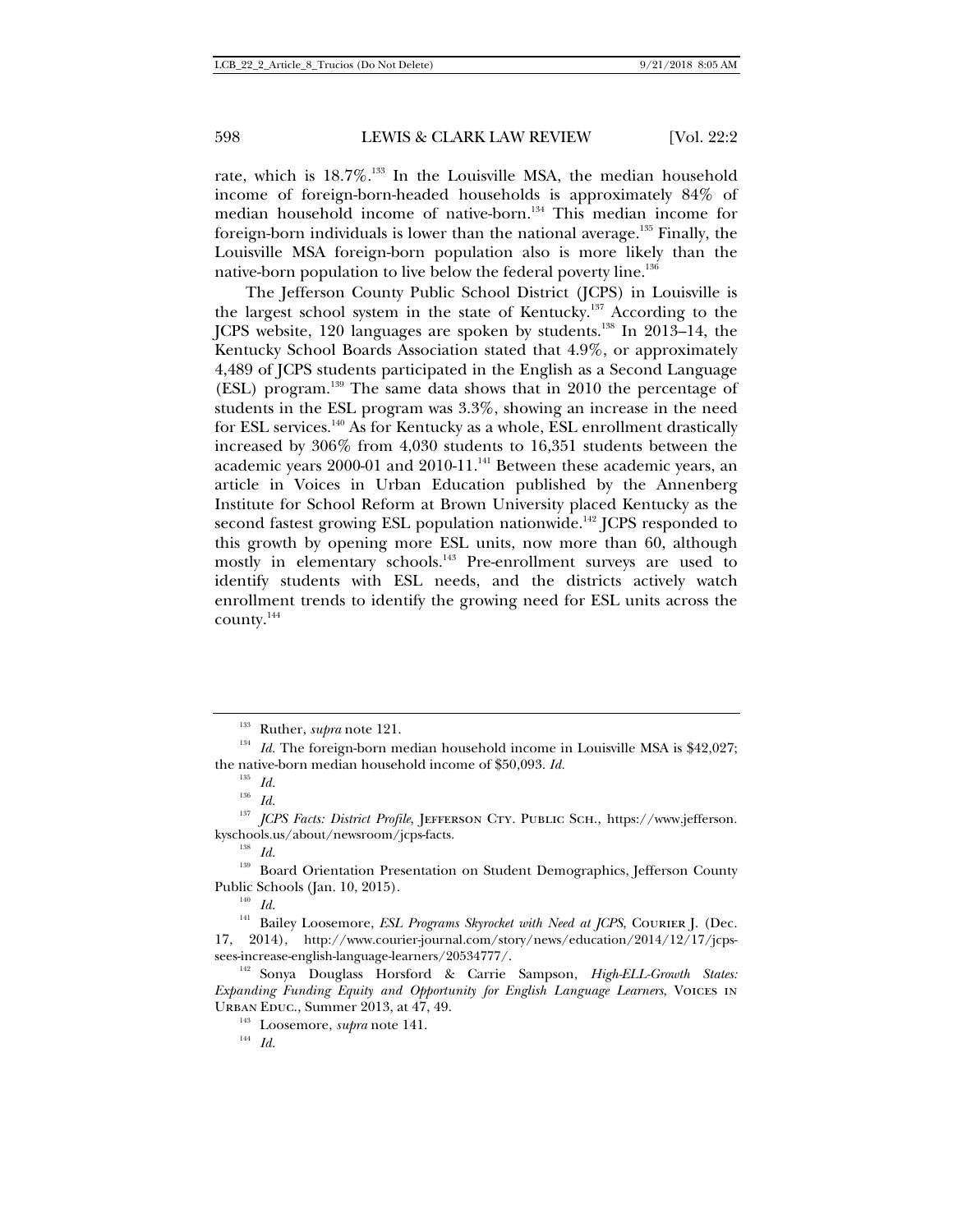### *Understanding the Legal Needs of Local Communities in Smaller Cities*

In smaller cities such as Louisville, there are significant challenges in meeting the legal and related needs of the local immigrant, noncitizen and refugee community. Too often the interrelated needs are not identified by any single organization as each smaller nonprofit or government agency is tasked with a specific focus. For example, since Louisville is a refugee resettlement city, many, if not most, nonprofit entities are focused on the specific needs of diverse refugee communities and do not attend to the needs of undocumented members of the community.145 Many local immigration attorneys in the private bar do not regularly offer pro bono services, and those that do are stretched thin in their valiant efforts to meet substantial unmet needs. The lack of robust nonprofit organizations addressing poverty among immigrant communities and providing legal and other services to undocumented people creates significant gaps. Abuses from notario fraud often are accentuated in communities that lack low cost and pro bono legal services, and recent reports confirm that notario fraud is escalating throughout the U.S.<sup>146</sup>

The Brandeis Human Rights Advocacy Program conducts research within the Louisville community through a participatory action research and community engagement model, then uses that research to create connections between the local community and the legal community. HRAP's first participatory action research project was a needs assessment to understand the composition and needs of the local immigrant, noncitizen and refugee community, as well as what resources were available and what resources were needed.<sup>147</sup> As it became clear that the needs of vulnerable noncitizen populations extended beyond legal services alone, the list of organizations and providers identified in the survey, in turn, expanded.<sup>148</sup> The need for multiple services is often

<sup>&</sup>lt;sup>145</sup> BRANDEIS HUMAN RIGHTS ADVOCACY PROGRAM, *supra* note 7, at 22–23.<br><sup>146</sup> There has been a rise in what has become known as "notario fraud," a

longstanding problem of the unauthorized practice of law that significantly harms noncitizen communities. Some people misrepresent themselves as being qualified to provide immigration advice, but are not. This leads to many immigrants missing important deadlines and opportunities to attain legal status, including U.S. citizenship, because they depend on people without the proper training. This also exemplifies a language barrier: the word "notario" in Spanish translates to someone who has a law license. *See About Notario Fraud*, Am. Bar. Ass'n, https:// www.americanbar.org/groups/public\_services/immigration/projects\_initiatives/figh tnotariofraud/about\_notario\_fraud.html; *see also Fight Notario Fraud*, Am. Bar Ass'n, https://www.americanbar.org/groups/public\_services/immigration/projects\_initiati ves/fightnotariofraud.html. 147 Brandeis Human Rights Advocacy Program, *supra* note 7, at 1. 148 *Id.* at 5.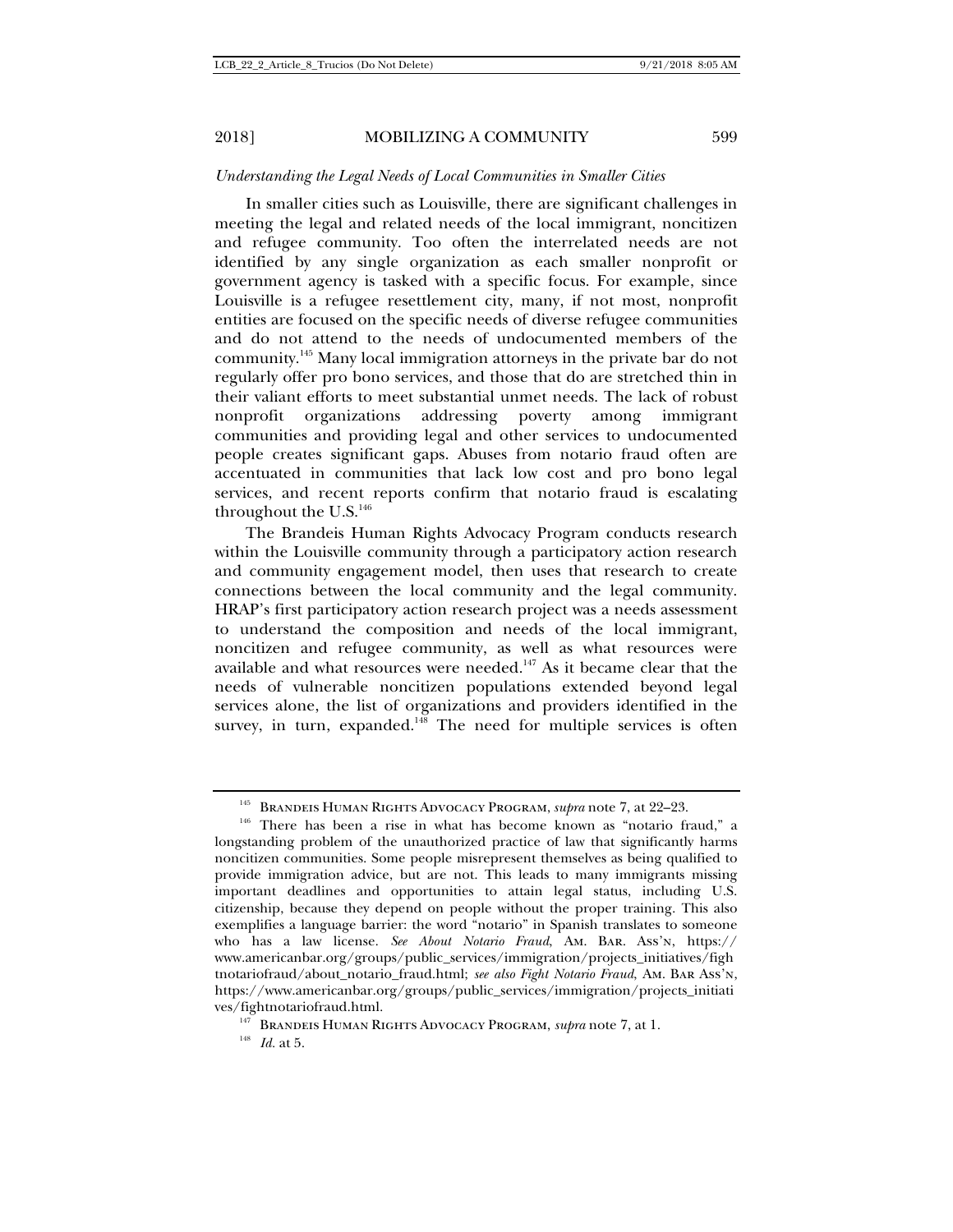interrelated, and to isolate one component for study would have provided incomplete and less helpful information.

Preliminary findings from the needs assessment report identified challenges facing many smaller cities. In Louisville, HRAP found that: (1) service providers with limited human and economic resources face challenges conducting outreach to the immigrant, noncitizen and refugee population; (2) language access is a critical priority and was particularly impacted by budget cuts and resource constraints; (3) there is a strong interest in and a need for more collaboration and communication among service providers; (4) the local immigrant, noncitizen and refugee population identifies its needs more holistically with needed services in the medical, legal, and educational domains; and (5) there is a need for shared information to develop a comprehensive understanding of the needs of our immigrant, noncitizen and refugee population.<sup>149</sup>

Nearly all organizations surveyed consistently identified outreach challenges. Advertising the services that organizations provide within the community is simply not feasible with the limited time and resources available to providers. . . . [M]ost organizations are inconsistent in this outreach[,] not able to sustain outreach efforts regularly[,]  $\dots$  and are unable to designate . . . any significant resources to advertising and/or outreach. Rather, organizations rely upon word-of-mouth, sporadic Internet announcement[s], and social media to get the word out to the community about the services provided. More than half of the organizations [interviewed] rely in whole or in part on word-of-mouth 'advertisement' or client referrals.<sup>150</sup>

One concern about this type of outreach is how this could leave considerable populations under-represented given the ever-changing noncitizen population, in both its origins and its geographic location in the Kentucky region.<sup>151</sup>

Referrals keep the client flow steady, but ... there [may be] inaccessible groups in the community who have no knowledge of the services available to them because they lack a referral source . . . . This may be especially true for non-English speakers who are part of smaller, but still significant, noncitizen populations.<sup>152</sup>

To respond to this gap, HRAP created a Community Resource Guide listing all local service providers, which is updated annually and widely

<sup>&</sup>lt;sup>149</sup> *Id.* at 3.<br><sup>150</sup> *Id.* at 22.<br><sup>151</sup> *Id.* 

<sup>152</sup> *Id.* at 22–23.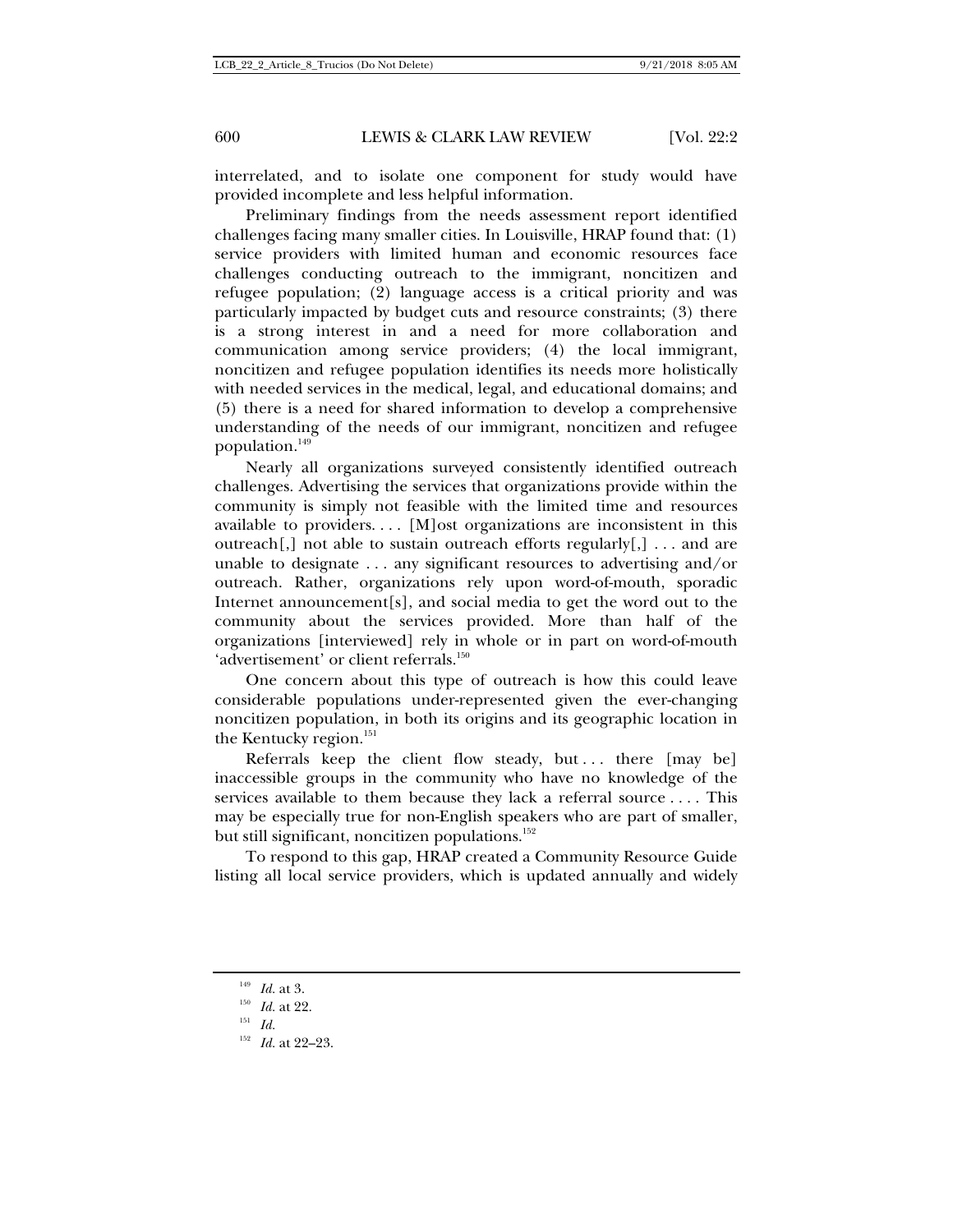distributed in the city.<sup>153</sup> Using HRAP's participatory action research and community engagement model, the Program initiated three projects focused on how the immigrant, noncitizen, and refugee communities were being received as well as what resources were available to them. These projects included the Media Rhetoric Project,<sup>154</sup> the Language Access Project,<sup>155</sup> and the Educational Access Project.<sup>156</sup> Each project exposed areas of improvement within the Louisville community and offered recommendations tailored specifically for the Louisville community.

### III. THE DIVISION OF RESOURCES

### *Leveraging Resources Within the Nation*

Early coverage of legal responses to the Travel Ban Executive Order distorted the longevity and reach of the legal needs stemming from the Trump Administration's restrictionist immigration policy, as reflected in the trio of January 2017 Executive Orders. News reports focused primarily on the coastal cities' response to the travel ban at airports.<sup>157</sup> Scenes at airports captured the nation's attention: lawyers creating makeshift law firms, spread out across the floors trampled by thousands of travelers.158 The scenes riveted the country. Money poured into various national organizations such as the ACLU.

Generally, resources are directly donated to organizations the media highlights.<sup>159</sup> The national ACLU received \$24 million in donations after

<sup>&</sup>lt;sup>153</sup> *Community Resource Guide*, BRANDEIS HUMAN RIGHTS ADVOCACY PROGRAM (Jan. 2018). http://louisville.edu/law/bhrap/our-publications/download-a-copy-of-the-2018), http://louisville.edu/law/bhrap/our-publications/download-a-copy-of-the-

community-resource-guide/view. 154 Lewis, *supra* note 111, at 3. 155 KRISTEN BARROW, BRANDEIS HUMAN RIGHTS ADVOCACY PROGRAM, RIGHT TO Meaningful Language Access for Limited English Proficiency Individuals 30 (2017), http://louisville.edu/law/bhrap/documents-pp-pdfs/language-access-report. 156 Briana Lathon, Brandeis Human Rights Advocacy Program, Report on

Education Access in Kentucky for Undocumented Immigrants: Executive Summary 2017, at 2, http://louisville.edu/law/bhrap/documents-pp-pdfs/report-on-

education-access-in-kentucky-for-undocumented-immigrants.<br><sup>157</sup> *See supra* notes 90 and 91.<br><sup>158</sup> *See* Jonah Engel Bromwich, *Lawyers Mobilize at Nation's Airports After Trump's*<br>*Order*, N.Y. TIMES (Jan. 29, 2017), http

<sup>&</sup>lt;sup>159</sup> See Timothy Sandoval, *In Wake of Travel Ban, Nonprofits See Support Surge*, Chron. of Philanthropy (Jan. 30, 2017), https://www.philanthropy.com/article/ In-Wake-of-Travel-Ban/239046; Liam Stack, *Donations to A.C.L.U. and Other Organizations Surge After Trump's Order*, N.Y. Times (Jan. 30, 2017), https://www.nytimes.com/2017/

<sup>01/30/</sup>us/aclu-fund-raising-trump-travel-ban.html ("'That is the Trump Effect,' Mr. Romero said. 'Those 400,000 people, who donated to us, I did not go after them; they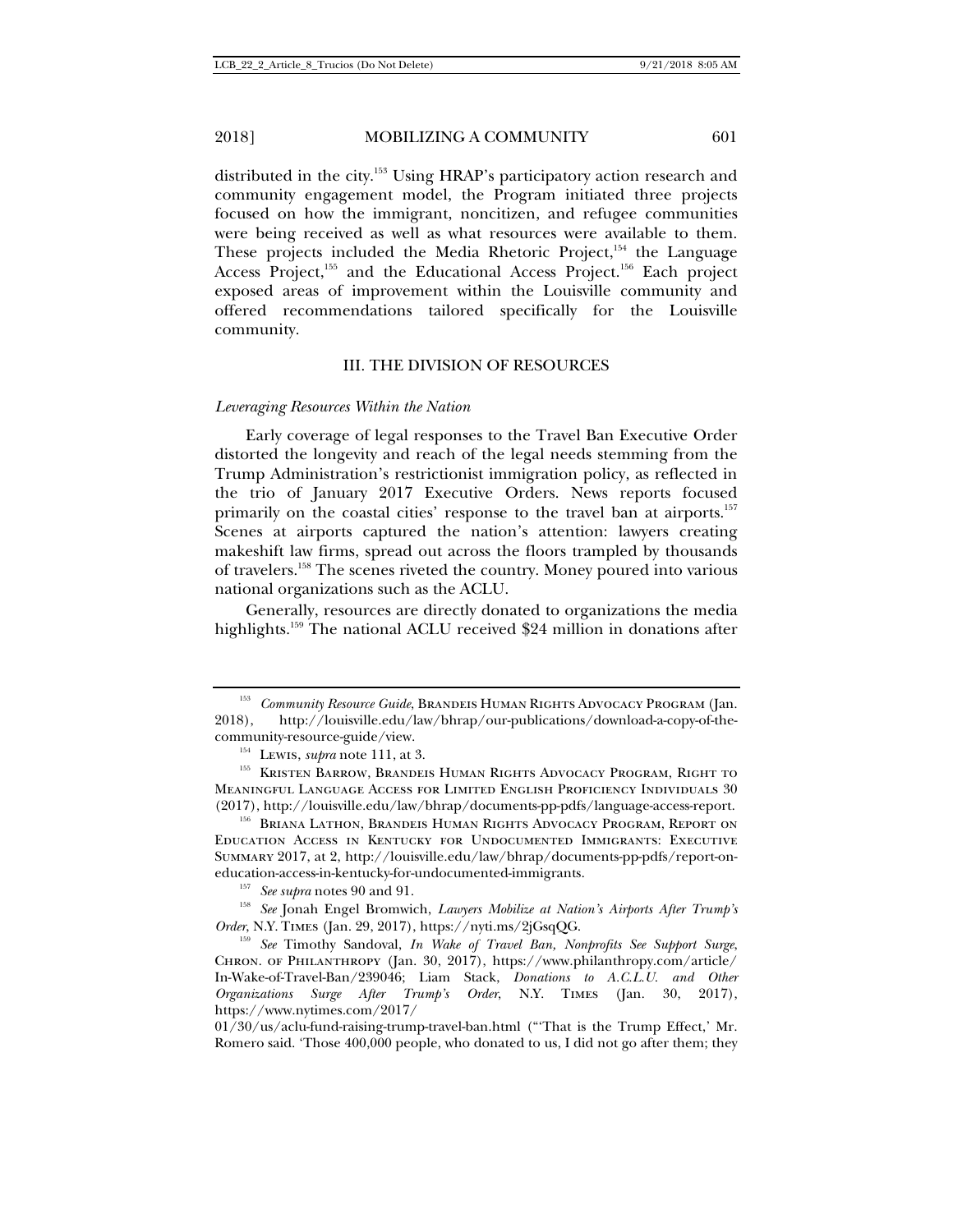it brought suit on behalf of detained individuals, which is almost seven times as much as it raised in  $2015$ .<sup>160</sup> As a direct result of donations after the election, the ACLU was able to hire 200 new staff members, a number comprised primarily of attorneys.<sup>161</sup> The National Immigration Law Center, which joined the ACLU in its suit against the Executive Branch, raised \$269,000 since the Order was signed.<sup>162</sup> The National Immigration Law Center's director pointed out how it was usually difficult to get donations but that the travel ban assisted in the nonprofit's ability to be stronger and able to adapt to new circumstances.<sup>163</sup> These two organizations were involved in the high impact litigation that the news sites followed.<sup>164</sup>

Local nonprofit organizations, including legal services providers, face different challenges. While national organizations see an increase in donations after high impact events, local legal organizations and nonprofits do not benefit similarly. Better-resourced national organizations engaged in filing high-impact litigation often receive donations and are the focus of news reporting. Conversely, local attorneys focus on meeting individual clients' needs. They would benefit the most from an increase in resources, so they could provide greater assistance to individuals who may not be able to afford legal representation. Their priorities are distinct and the spotlight on high-impact cases inevitably overshadows the constellation of related, unmet legal needs. Community organizations fill this void through the combined work of clinics, local nonprofits, and community support. The efforts of these groups are vital to providing all the services needed by affected communities. These community groups face challenges unique to their communities in their efforts to mobilize. In Louisville, where refugee resettlement is a primary focus, the reduction in refugee admissions included in the travel ban has reduced funding to these local organizations and has resulted in cuts to services available to the community. $165$ 

came to us. In fact, our website crashed we had so many donations, we could not handle it."").<br><sup>160</sup> Jennifer Calfas, *ACLU Gets \$24M in Donations After Suing Over Trump Order*, THE

HILL (Jan. 30, 2017), http://thehill.com/blogs/blog-briefing-room/news/316812-aclugets-241m-in-donations-after-suing-over-trump-immigration; Matt Drange, *After \$24 Million Anti-Trump Windfall, ACLU Heads to Silicon Valley for Startup Lessons*, Forbes (Jan. 31, 2017), https://www.forbes.com/sites/mattdrange/2017/01/31/aclu-flush-with-24min-wake-of-trump-immigration-orders-partners-with-tech-incubator-y-combinator/#13

<sup>8487487</sup>ba6; Stack, *supra* note 159.<br><sup>161</sup> Stack, *supra* note 159.<br><sup>163</sup> *Id.*<br><sup>164</sup> *See supra* Part I.<br><sup>165</sup> *See* Exec. Order No. 13,769, 82 Fed. Reg. 8977, 8879 (Jan. 27, 2017); Tessa Weinberg, *'Enormous Amount of Uncertainty' Blankets Louisville Refugee Resettlement Agencies*, Courier J. (June 13, 2017), https://www.courier-journal.com/story/news/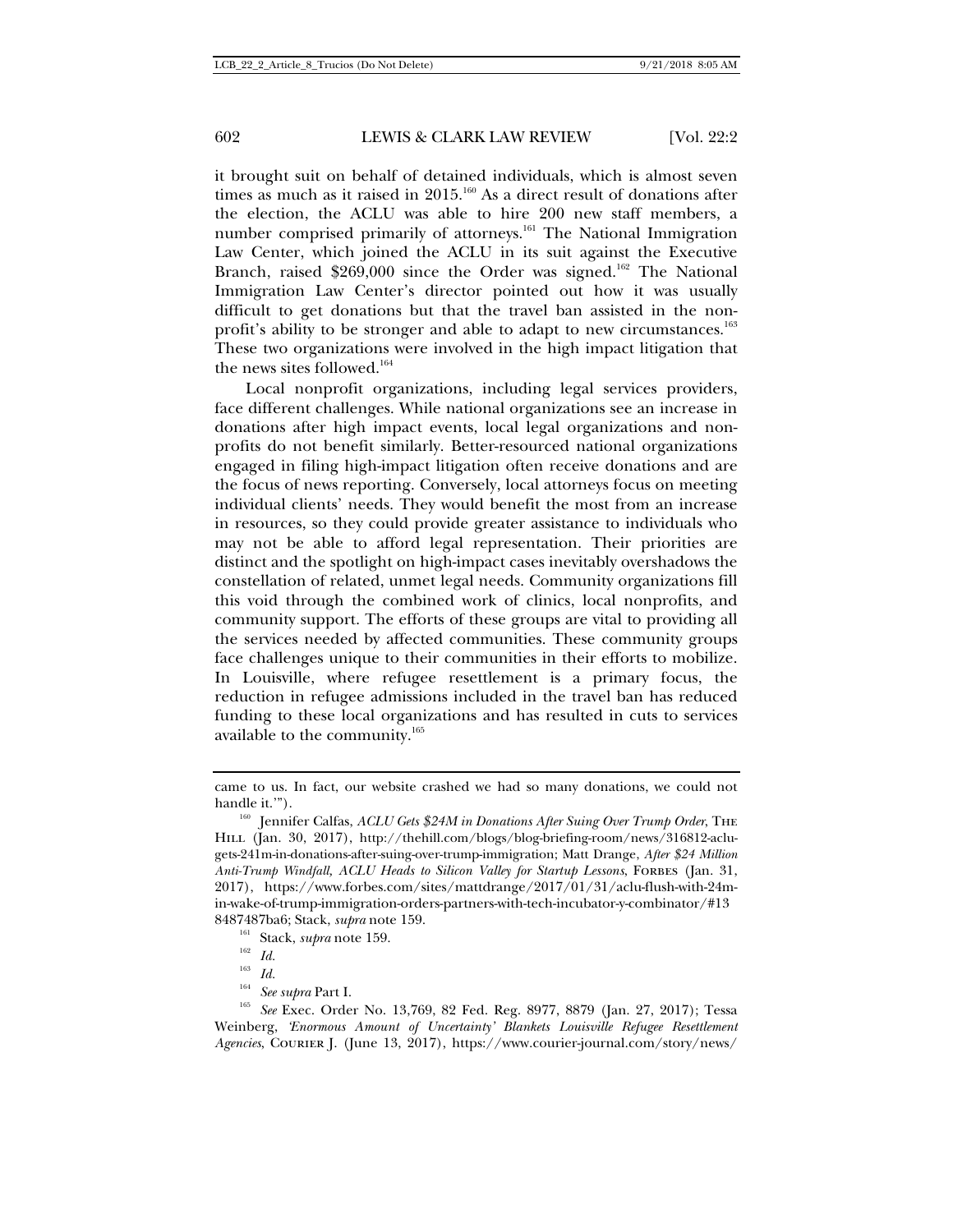### *Leveraging Resources Within the Local Community*

Mobilizing the legal community in the nation's interior, particularly in smaller cities, presented considerably different challenges. Many attorneys on the coasts and in other major international entry points mobilized nearly instantaneously.166 Law school immigration clinics, immigration lawyers, other lawyers offering pro bono services, and interpreters worked together to meet immediate needs, serving those denied entry and detained at U.S. airports.167 The work was contagious as the news coverage went viral and attorneys flocked to the airports.<sup>168</sup> There were many different ways for attorneys to help at the airports, including conducting intake, interviewing travelers, interviewing CBP to understand the reasons for detentions, and comforting loved ones awaiting their relatives.<sup>169</sup> The vagueness of the order and the lack of clarity in how the orders would be enforced complicated these efforts,

order/story?id=45127871; Westcott, *supra* note 89.<br><sup>167</sup> Maryellen Fullerton, *Trump, Turmoil, and Terrorism: The US Immigration and Refugee Ban*, 29 Int'<sup>l</sup> <sup>J</sup>. Refugee <sup>L</sup>. 327, 329 (2017). 168 *See, e.g.*, Shaver, *supra* note 84; Anna Silman, *These Are the Attorneys Fighting* 

*Trump's Immigration Ban at Airports Around the Country*, THE CUT (Jan. 31, 2017), https://www.thecut.com/2017/01/the-women-fighting-trumps-immigration-ban.html; Debra Cassens Weiss, *Airport Lawyer Website Connects Volunteer Lawyers with Travelers Affected by Immigration Ban*, ABA J. (Feb. 9, 2017), http://www.abajournal.

com/news/article/airport\_lawyer\_website\_connects\_volunteer\_lawyers\_with\_traveler s\_affected. 169 *See, e.g.*, Charlotte Alter, *Protesters Rally at JFK Airport as Lawyers Say 'Dozens'* 

local/2017/06/13/refugee-resettlement-agencies-unsure-future/362154001/

<sup>(</sup>highlighting the correlation between limiting refugee resettlement and the loss of funds, staff, and resources at local refugee resettlement agencies in Louisville,

Kentucky). 166 *See, e.g.*, Bromwich, *supra* note 158; Stephanie Ebbs, *Lawyers Around the Country Work to Counter Trump's Immigration Order*, ABC News (Jan. 29, 2017), http:// abcnews.go.com/Politics/lawyers-country-work-counter-trumps-immigration-

*Detained Over President Trump's Immigration Order*, Time (Jan. 28, 2017), http://time. com/4652654/jfk-detain-trump-immigration-order/ (assisting a woman with the release of her husband, an attorney reported that the woman was "'very emotional,' and had not slept since her husband was detained"); Maya Lao & Brittny Mejia, *As of Sunday Night, No More Foreign Travelers in Airport Detention, Officials Say*, LA Times (Jan. 30, 2017), http://www.latimes.com/local/lanow/la-me-ln-airport-protests-20170130 story.html ("The only way lawyers have a sense of whether people are being detained is if family members in the arrivals area say they've been waiting for a relative from abroad and haven't seen them emerge for a long time."); Reuters, *How Trump's Abrupt Immigration Ban Sowed Confusion at Airports, Agencies, FORTUNE* (Jan. 29, 2017), http://fortune.com/2017/01/29/trump-immigration-ban/ (documenting how attorneys asked CBP who to contact to discuss their attorneys case only to be instructed to contact the President); Shaver, *supra* note 84 (reporting that attorneys observed "the crowd in the international arrivals area for anxious looking relatives and ask attendants pushing wheelchairs from the screening area if they've seen anyone who appeared stuck").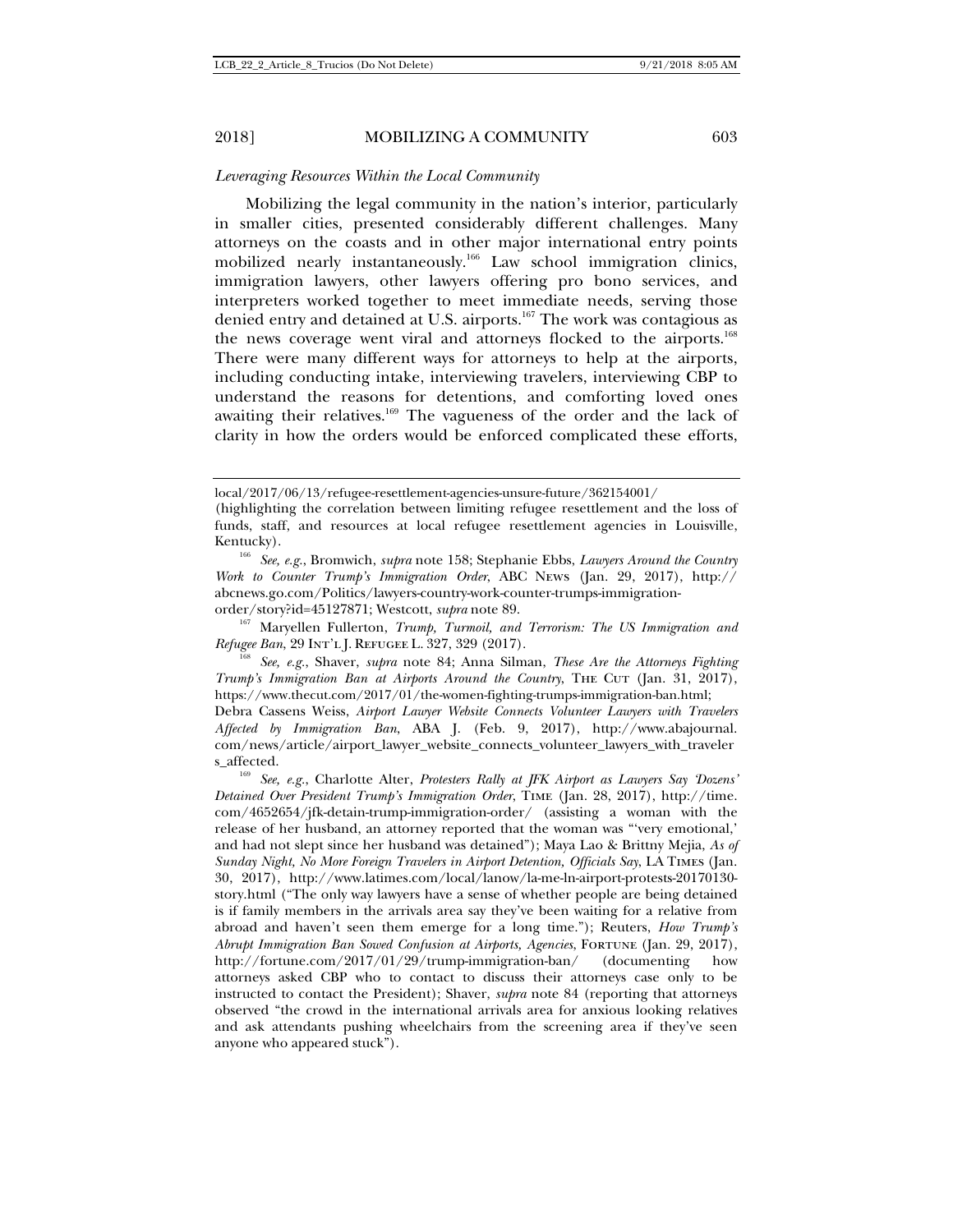but attorneys nonetheless provided critical advocacy in this time period.170

In contrast, the ripple effect did not hit smaller and midsize cities throughout the country's middle and south until days later. $^{171}$  By that time, the legal issues were more refined as the scope of the travel ban was clarified by courts and the Trump Administration. The attorneys who became the first responders at places other than airports needed basic knowledge of immigration law, an incredibly sophisticated field involving the intersection of constitutional, statutory, international and criminal law, and federal court litigation procedures, e.g., filing habeas petitions on behalf of those detained.<sup>172</sup> In the following weeks, the shift from airport advocacy to regulatory precision, in turn, greatly affected lawyers' abilities to mobilize and assist local communities nationwide. In smaller cities such as Louisville, it was much more difficult to mobilize the legal community due to its reduced size and the initial uncertainty of how the trio of Executive Orders affected the local community.173

The next stage of legal response to the January 2017 executive orders required a comprehensive assessment of the restrictionist policy shift. National immigrant advocacy organizations filled this void with published materials analyzing the changes.174 For those affected by the travel ban, there were many secondary questions and concerns. People who had petitioned for relatives to join them, many of whom had entered

<sup>170</sup> *See* Fullerton*, supra* note 167, at 330 ("Networks of volunteer attorneys and interpreters remained at the airports, in light of uncertainty as to whether the US immigration officers would obey the court orders.").<br><sup>171</sup> *See Ben Felder, Trump's Travel Ban Raises Concerns in Oklahoma's Immigrant* 

*Communities*, NewsOK (Jan. 31, 2017), http://newsok.com/article/5536226 (highlighting the struggle felt by Iranian, Russian, and Somalian immigrants in Oklahoma); *see also* Lyric Lewin, *These Are the Faces of Trump's Ban*, CNN (Jan. 2017), http://www.cnn.com/interactive/2017/01/politics/immigration-ban-stories/ (telling brief stories of individuals affected by the travel ban who live in states like Indiana and Georgia); Ariana Maia Sawyer & Holly Meyer, *Effects of Refugee Ban Felt Strongly in Tennessee*, Tennessean (Jan. 27, 2017), http://tnne.ws/2kcMawz (predicting that the Executive Order would, "have a major impact on Tennessee, a state that has a history of accepting refugees").<br><sup>172</sup> *See Introduction to Habeas Corpus*, Am. Immigration Council ((June 1, 2008),

https://www.americanimmigrationcouncil.org/practice\_advisory/introductionhabeas-corpus; *see also* Ryan Laughlin, *Executive Order on Travel Ban Rattles Locals*, WDAZ (Jan. 30, 2017), http://www.wdaz.com/news/north-dakota/4208717-executiveorder-travel-ban-rattles-locals (reporting about an immigration lawyer who has

practiced for 20 years, yet has never seen anything like the travel ban).<br><sup>173</sup> See supra Section II.<br><sup>174</sup> See, e.g., *Immigration After the Election, supra* note 12; *Information About the Travel Ban*, Hous. Immigration Legal Servs. Collaborative (Oct. 5, 2017), https://www. houstonimmigration.org/travelban; #MuslimBan Resource Guide, AJAM MEDIA Collective (Jan. 30, 2017), https://ajammc.com/2017/01/30/muslimban-resourceguide/.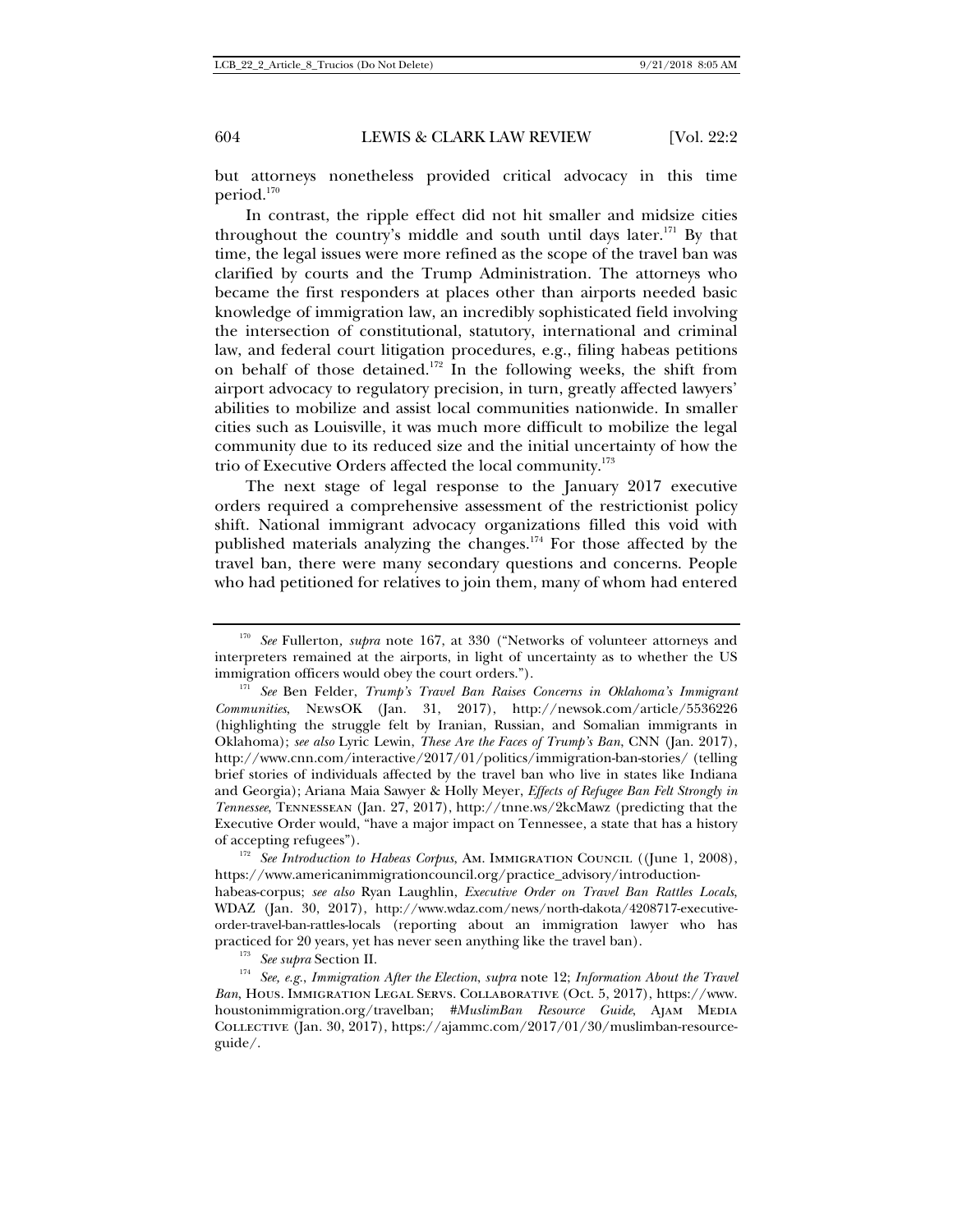as refugees from the travel ban countries, had questions that were more client-centered, factual, nuanced, and individualized. Dual citizens were uncertain about whether they were included in the travel ban.<sup>175</sup> Visas had been rescinded by CPB officers at U.S. airports before many people were returned to their home countries, creating additional complexity once the travel ban was temporarily restrained.176 Related questions arose about visa extensions, the validity of existing visas, risks of blocked entry upon future travel abroad, and whether any remaining options for admission existed for loved ones unable to arrive or return.<sup>177</sup>

Others were concerned about the impact of the Interior Enforcement and Expanded Border Security Executive Orders, which had not received much media coverage initially. Undocumented individuals lacking authorized status were fearful of expanded ICE detentions and deportations. The fear and uncertainty in local communities created its own form of chaos.

Expanded interior enforcement received national attention with the case of Guadalupe Garcia de Rayos, who was deported in early February  $2017.^{178}$  Mrs. Garcia de Rayos is the mother of two U.S. citizen children.<sup>179</sup> She arrived at the age of 14 and had been in the United States for nearly two decades with unauthorized status.<sup>180</sup> Although she was subject to an order of removal, she had received a form of deferred action on the

<sup>&</sup>lt;sup>175</sup> Dan Merica, *How Trump's Travel Ban Affects Green Card Holders and Dual Citizens*, CNN (Jan. 29, 2017), http://www.cnn.com/2017/01/29/politics/donald-trumptravel-ban-green-card-dual-citizens/index.html (quoting the International Air Transport Association guidance that says "[d]ual nationals holding and traveling with a valid passport issued by a State other than one of the [seven banned countries] will be allowed entry provided meeting all criteria based upon the passenger's nationality"); Brooke Seipel, *Trump's Visa Ban Also Applies to Dual Citizens: Report*, The Hill (Jan. 28, 2017), http://thehill.com/blogs/blog-briefing-room/news/316692-trumps-visa-banalso-applies-to-dual-citizens-report (quoting the Wall Street Journal, which contradicts the CNN article by reporting "that the refugee ban extends beyond just citizens of Iraq, Iran, Somalia, Sudan, Syria, Libya and Yemen, but also to people who may originally come from those countries but have a passport from another nation or dual

nationality"). 176 *See supra* notes 96–100 and accompanying text. 177 *See, e.g.*, Emma Cott & Taige Jensen, *Lawyers Take on Trump's Travel Ban*, N.Y. Times (Feb. 21, 2017), https://www.nytimes.com/video/us/politics/100000004914 792/trump-immigration-lawyer.html?playlistId=100000004878793&region=video-grid &version=video-grid-thumbnail&contentCollection=Times+Video&contentPlacement =0&module=recent-videos&action=click&pgType=Multimedia&eventName=video-gridclick (portraying the fight of two Louisville attorneys trying to reunite an Iraqi

immigrant with his wife and daughter). 178 *See* Emanuella Grinberg, *What We Know About This Woman's Deportation*, CNN (Feb. 9, 2017), http://www.cnn.com/2017/02/09/us/arizona-guadalupe-garcia-derayos-deported/index.html. 179 *Id.*

<sup>180</sup> *Id.*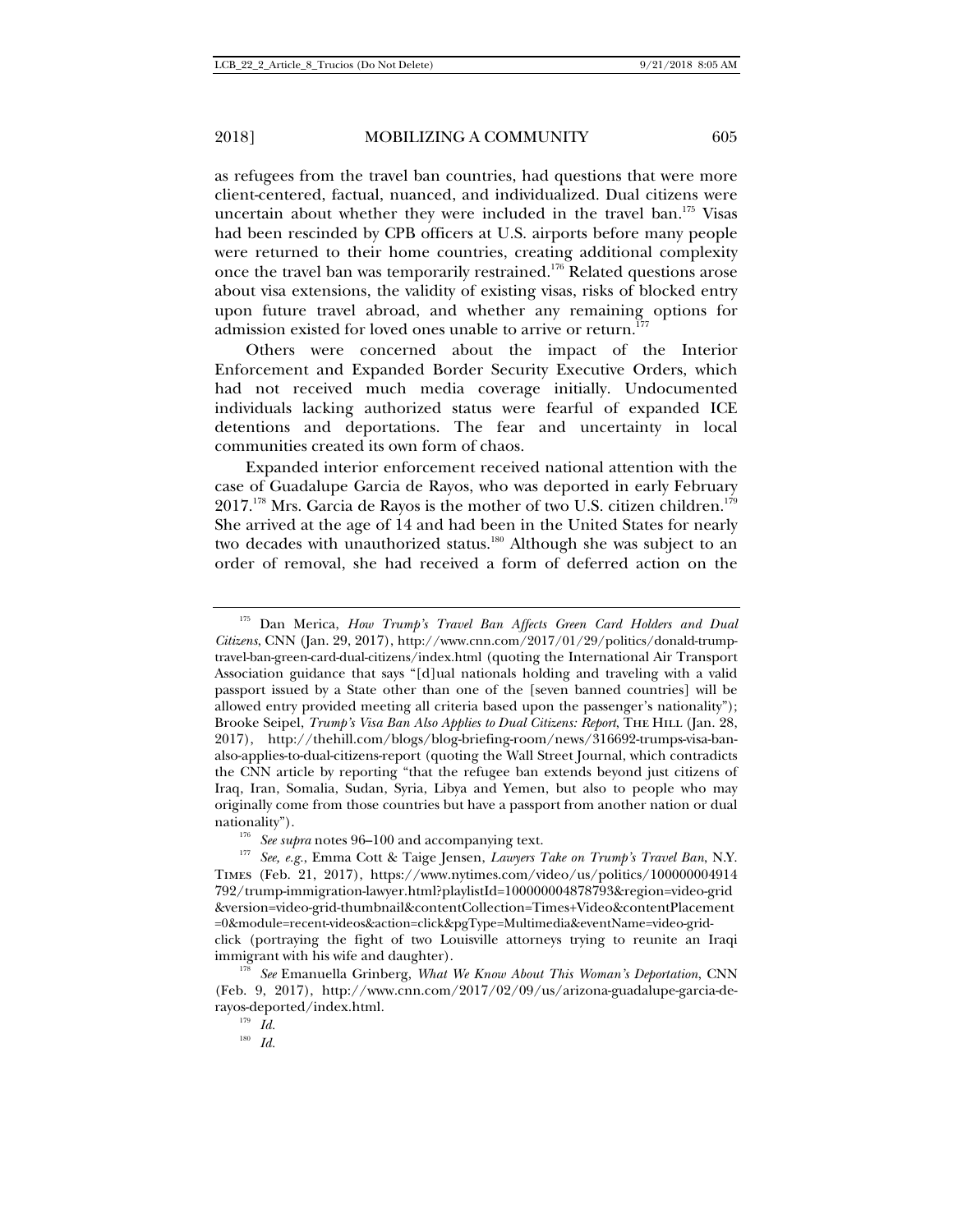deportation order and was required to check in with the local ICE office in Arizona.181 In 2016, her ICE officer told her that when she returned for her 2017 check-in, her case would likely be dropped because she was not a priority.182 The Interior Enforcement Order made her case a priority because of the prior removal order. She was deported after she checked in with the ICE office in February 2017.<sup>183</sup>

Expanded interior enforcement has created extraordinary fear in local communities. When the word spreads about ICE raids at apartment complexes or work sites, people go into hiding.184 Children do not attend school because parents are afraid of walking their children to bus stops and encountering ICE officers.<sup>185</sup> The risk of ICE apprehension and detention accompany everyday tasks, such as shopping for necessities.

The lack of trust in local government, particularly local law enforcement, is amplified as well. People do not attend local court hearings as witnesses, pay fines at local courthouses, or seek needed medical and other services because of the fear of ICE apprehension.186 Collaborations between local law enforcement and ICE officers, in addition to enforcement efforts targeting particular immigrant communities, contribute to this problem. In Louisville, an investigative report by the local public media radio station detailed the kind of cooperation that occurs despite local government assertions that regular cooperation does not happen.<sup>187</sup>

In smaller cities, such as Louisville, a lack of robust nonprofit legal services entities that serve diverse noncitizen populations is a major challenge. Often, law school immigration clinics can fill the gap representing clients as well as community outreach and education.

KY Ctr. for Investigative Reporting (Sept. 7, 2017), http://kycir.org/2017/09/ 07/louisville-police-dont-enforce-immigration-but-they-help-ice-do-it/?\_ga=2.195245 356.1019036494.1515071728-1016634787.1515071728.

 $\frac{181}{182}$  *Id.* 

 $\frac{182}{183}$  *Id.* 

<sup>183</sup> *Id.*

<sup>184</sup> Meredith Hoffman, *Aggressive Immigration Raids Are Breaking Up Families and Scaring Longtime Residents*, Vice (Feb. 16, 2017), https://www.vice.com/en\_us/article/ vvxdzy/aggressive-immigration-raids-are-breaking-up-families-and-scaring-longtimeresidents.<br> $I<sup>85</sup>$  *Id.* 

<sup>186</sup> *See* Michelle Chen, *Why Is ICE Arresting Immigrants in New York City's Courts?,* The Nation (Dec. 4, 2017), https://www.thenation.com/article/why-is-ice-arrestingimmigrants-in-new-york-citys-courts/ (highlighting the 900% increase in immigrations being targeted by ICE in courthouses since the travel ban's release); James Queally, *ICE Agents Make Arrests at Courthouses, Sparking Backlash from Attorneys and State Supreme Court*, L.A. Times (Mar. 16, 2017), http://www.latimes.com/local/lanow/la-me-ln-icecourthouse-arrests-20170315-story.html (highlighting the chilling effect that occurs when ICE officers arrest individuals attending legal proceedings).<br><sup>187</sup> Kate Howard, *Louisville Police Don't Enforce Immigration – But Help the Feds Do It*,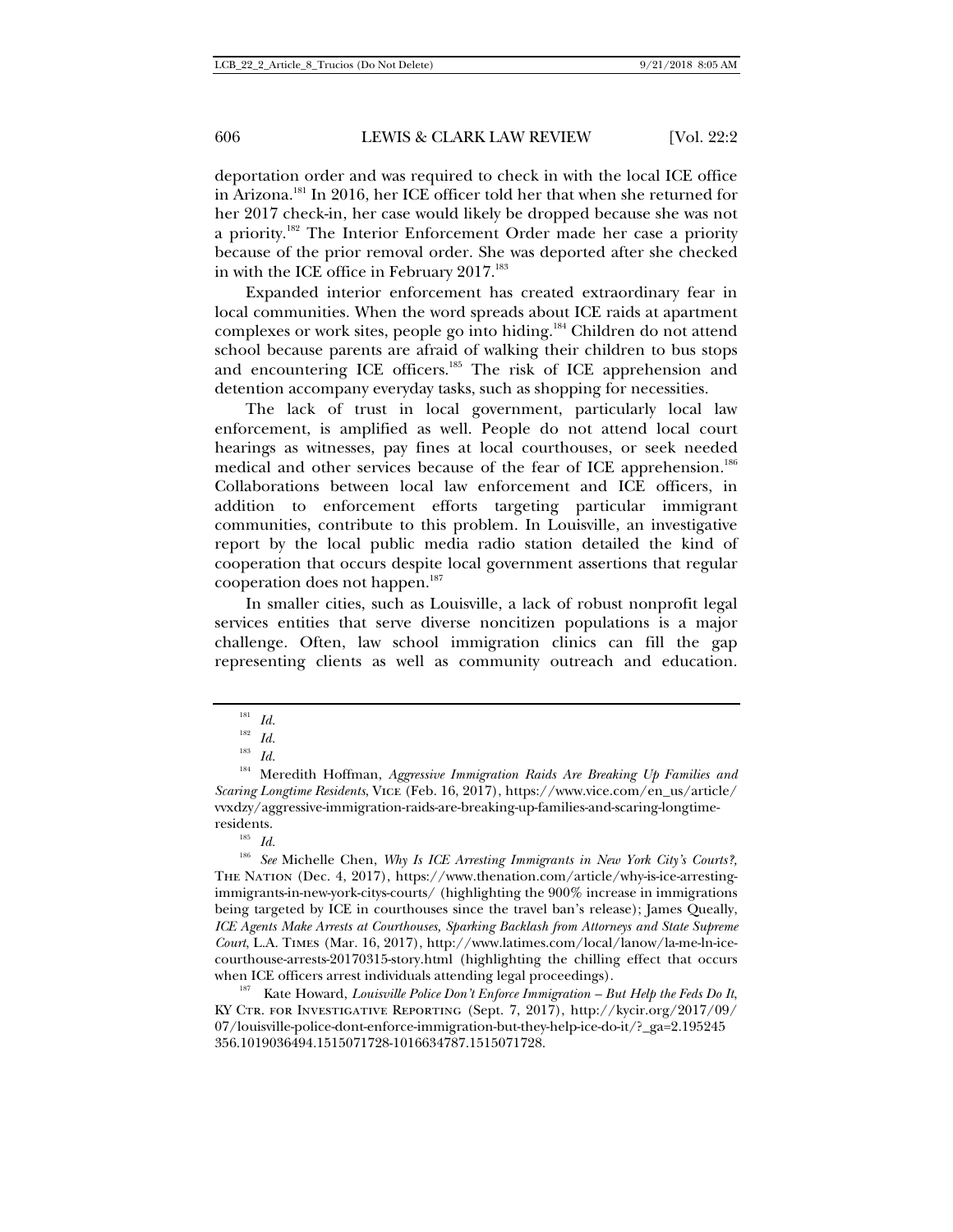Where none exist, there may be substantial unmet legal needs within undocumented communities. In smaller legal markets, private immigration attorneys may not have the capacity to provide needed pro bono services.

The complexity of immigration law is a significant barrier to increasing pro bono services in smaller legal markets. Larger cities have well-established pro bono training programs for big law firm pro bono lawyers. These training programs are offered by local bar associations and are supported by local nonprofit organizations or law school immigration clinics. For example, the Chicago Volunteer Legal Services Association works with the local American Immigration Lawyers Association chapter and the National Immigrant Justice Center to provide representation to detained individuals for bond hearings.<sup>188</sup> Even this kind of limited representation is a challenge when local attorneys do not feel competent to represent clients for bond hearings, which are similar to criminal bond hearings with which they may be very familiar. The complexity of immigration law combined with the language access issues that often accompany the representation of noncitizens can create an insurmountable barrier to expanded pro bono legal services.

These challenges exist in many smaller legal markets. In Louisville, in the months following the January 2017 Executive Orders, existing immigration attorneys who worked with individual clients were at capacity. One of the largest immigration law firms in the city reported that appointments for initial consultations were backlogged for weeks. Local attorneys who were not immigration specialists voiced their interests in assisting with bond hearings or one-day pro bono clinics but were anxious about language access issues or their own lack of in-depth knowledge about immigration law. It was difficult to maintain a sustained pro bono network although local attorneys participate in one-day clinics organized by HRAP or the local bar association.

The media's coverage shaped the national narrative, creating the impression that the work was episodic and immediate only at the nation's entry points.189 In reality, the work is sustained and expansive throughout the country as ICE enforcement increased throughout the nation. In the 100 days after the January 2017 Executive Orders, ICE arrested more than 41,000 individuals who were either known or suspected of being in the country illegally, representing a 37.6% increase over the same period in  $2016.^{190}$ 

<sup>188</sup> *CVLS Seminar: How to Represent a Detained Immigrant Client in a Bond Hearing*, Ill. Legal Aid Online, https://www.illinoislegalaid.org/for-legal-professionals/

calendar/cvls-seminar-how-represent-detained-immigration-client-bond-hearing. 189 *See supra* Part I. 190 Hing et al., *supra* note 32, at xxi; *Ice ERO Immigration Arrests Climb Nearly 40%*, ICE (Nov. 2, 2017), https://www.ice.gov/features/100-days.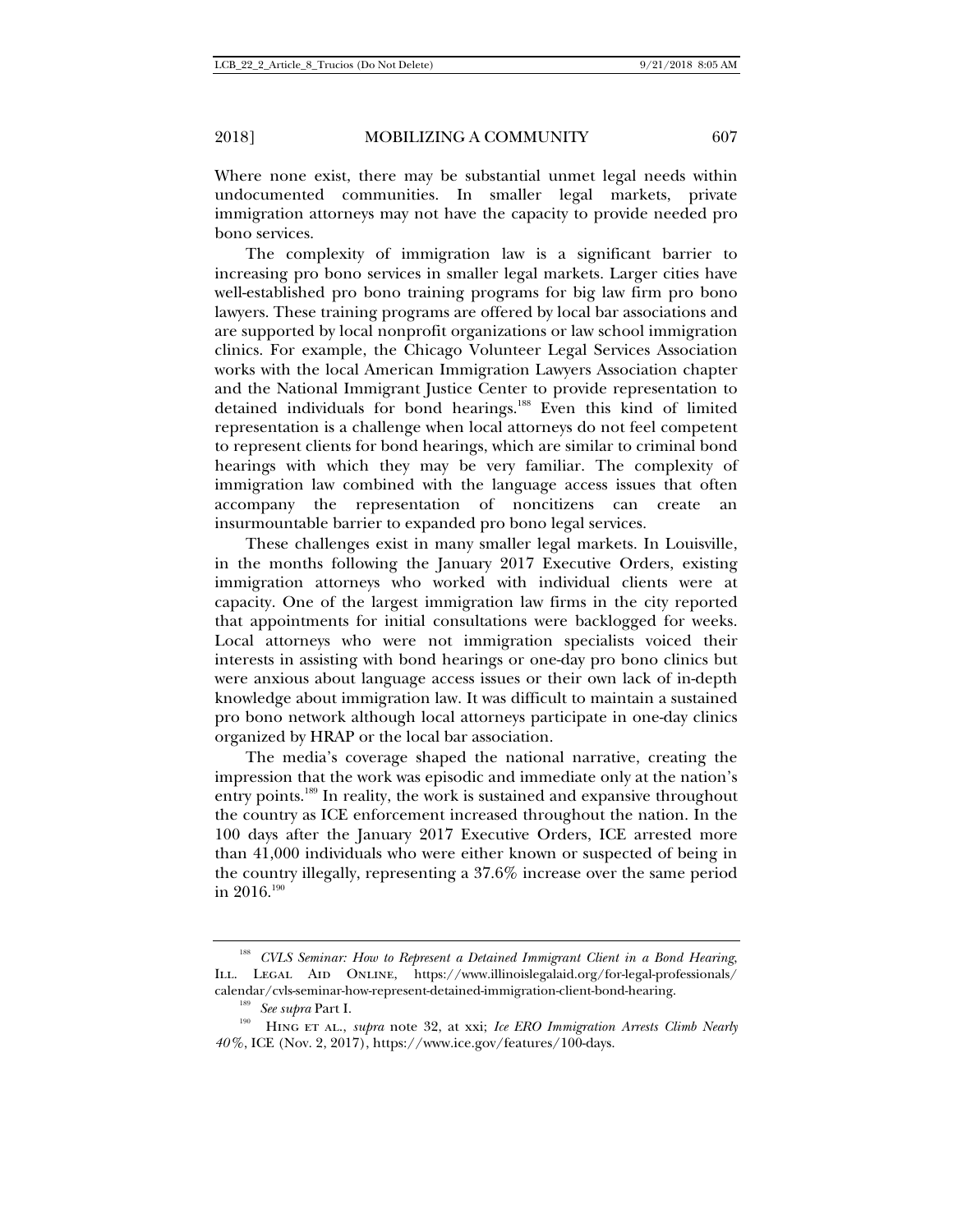Local nonprofit organizations attempted to provide outreach and education in Louisville with programs providing "Know Your Rights" presentations and advice about preparing in advance for a possible ICE apprehension.191 The possibility of expanded expedited removal created significant concerns among immigration attorneys who were concerned about creating panic in the local community. Community events were held at nonprofit organization offices, in local churches, and at the University of Louisville to provide up-to-date information about what to do in case an individual is confronted by ICE officers. They stressed the importance of gathering important documents to demonstrate presence in the U.S. for more than two years in the event of an ICE apprehension. Additionally, they discussed creating an emergency plan that would account for things like childcare and a division of assets in the event members of the family were deported. Family law attorneys were involved in creating information packets.

Many immigrant advocates organized a variety of efforts to assist and inform the local immigrant, noncitizen and refugee community about the new reality. ICE detention center visits organized by HRAP's codirector, Professor Trucios-Haynes, were immediately expanded to determine the impact of increased detentions in the local area. Discussion began with local immigration lawyers about providing pro bono representation for bond hearings at the local ICE detention center. The Russell Immigration Law Firm hosted bond clinics to train lawyers to assist in bond hearings and conducted "Know Your Rights" sessions at local churches. In addition to the bond clinics, the firm now offers asylum clinics to train local lawyers who want to work on asylum cases.

Other organizations in Louisville, such as Doctors & Lawyers for Kids and the Kentucky Refugee Ministries, also reached into their own networks to find legal assistance after the January 2017 Executive Orders.192 One immigration attorney mobilized attorneys to go to Chicago and offer assistance at international airports. In the wake of the Executive Orders, Louisville's Mayor, Greg Fischer, quickly hosted a "Rally for American Values" outside of the Muhammad Ali Center as a

<sup>&</sup>lt;sup>191</sup> Kate Howard, *Renewed Push for Sanctuary City Policies in Wake of LMPD*, *Immigration Revelations*, WFPL (Sept. 15, 2017), http://wfpl.org/renewed-push-

sanctuary-city-policies-wake-louisville-police-immigration-revelations/.<br><sup>192</sup> Doctors & Lawyers for Kids is a medical/legal partnership that combines the resources of both fields to assist individuals in the Louisville community with personal and family stability, housing and utilities, income and insurance, education, and legal status. See Our Mission, DOCTORS & LAWYERS FOR KIDS, http://www. doctorslawyerskids.org/index.html#mission. Kentucky Refugee Ministries is a local non-profit organization that provides "resettlement services to refugees through faithand agency-based co-sponsorship in order to promote self-sufficiency and successful integration into our community." *Mission*, Ky. Refugee Ministries, Inc., https:// kyrm.org/about/.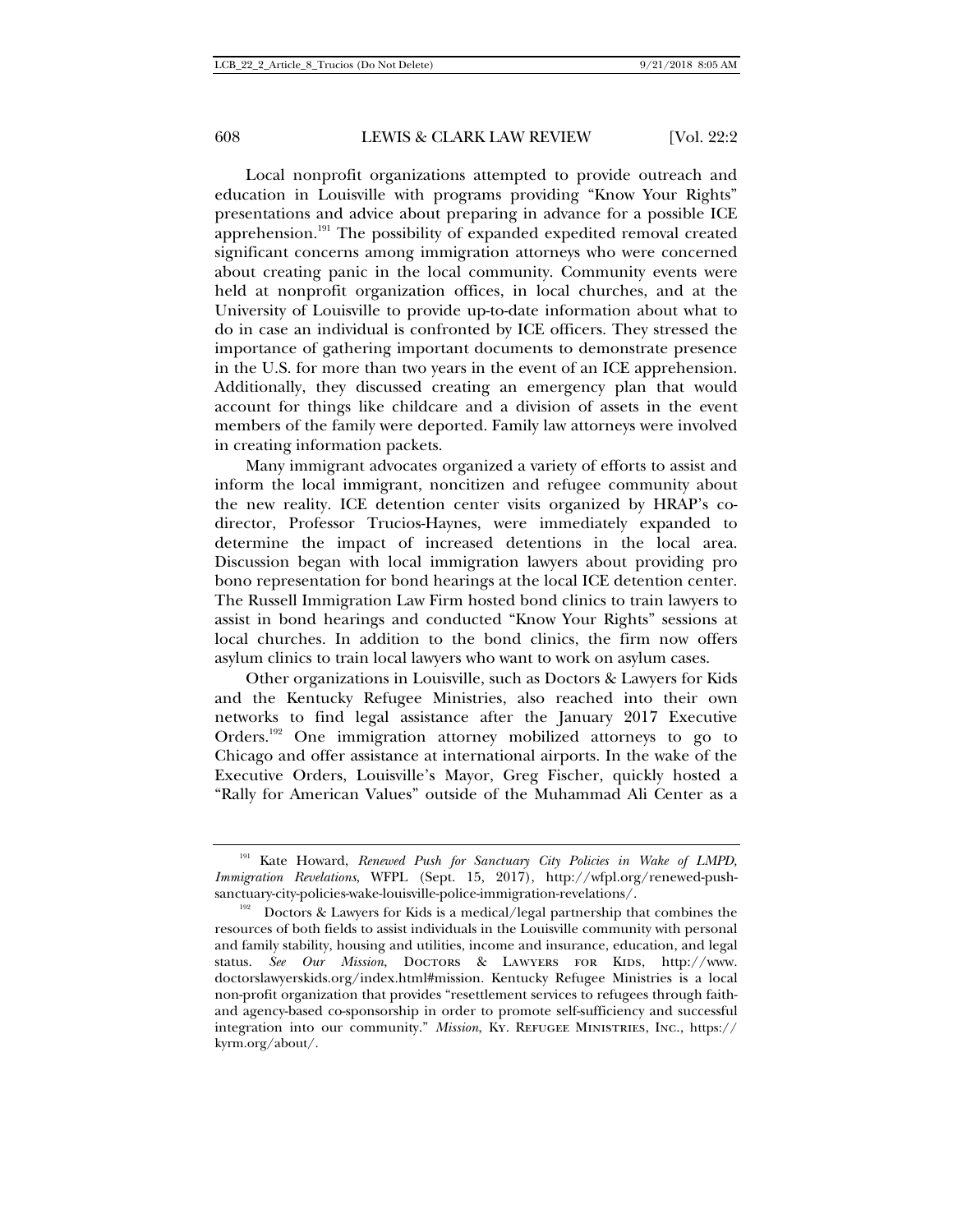showing of solidarity for immigrants.<sup>193</sup> The rally was intended to show support in the face of uncertainty and to ensure that affected populations felt welcome in their own city.

These efforts in Louisville address some of the issues raised by the dramatic shift to a restrictionist immigration policy under the 2017 Executive Orders; however, sustained pro bono assistance remains unavailable. This is a challenge for many smaller cities, like Louisville, which lack a deep immigration bar, a law school immigration clinic, or expansive legal services entities.

## *The University as a Community Resource194*

Universities are another local resource that can fill the gap between national and local organizations. Universities are positioned as institutions of concentrated power, particularly in smaller cities, with many resources and various connections throughout the community. Universities should utilize their resources even more aggressively when local communities are targeted and vulnerable. This collaboration between campus and community to address social justice and human rights issues has been accomplished using different models, such as experiential learning, clinics, and Participatory Action Research (PAR). The PAR methodology is an ideal mechanism for universities to extend their resources into the community and ensure that the university's work furthers the goals of the community. HRAP engages our community, including the immigrant, noncitizen and refugee community as well as local service providers and immigrant advocates, by using PAR to achieve positive social change.

### *The Participatory Action Research Model*

The Participatory Action Research model emerges as a solution to combining the resources found in universities with those found in local communities and optimizing them for the benefit of those in need. The action research approach of working collaboratively with community members to solve social problems has been expanding since Kurt Lewin promoted this type of research after World War II.195 Lewin saw that

<sup>193</sup> *Louisville Mayor Greg Fischer to Hold Rally Showing Support for Immigrants*, WDRB (Jan. 29, 2017), http://www.wdrb.com/story/34373916/louisville-mayor-greg-fischerto-hold-rally-showing-support-for-immigrants.  $\frac{194}{194}$  A perennial question arises when faced with a changing political climate:

whether universities are safe for students, such as undocumented students or those who are here on visas. This underlying question affects universities' policies and their ability to act in certain situations. 195 *See generally* Kurt Lewin*, Action Research and Minority Problems*, 2 J. Soc. Issues

<sup>34 (1946) (</sup>discussing the "action-research organization designed primarily to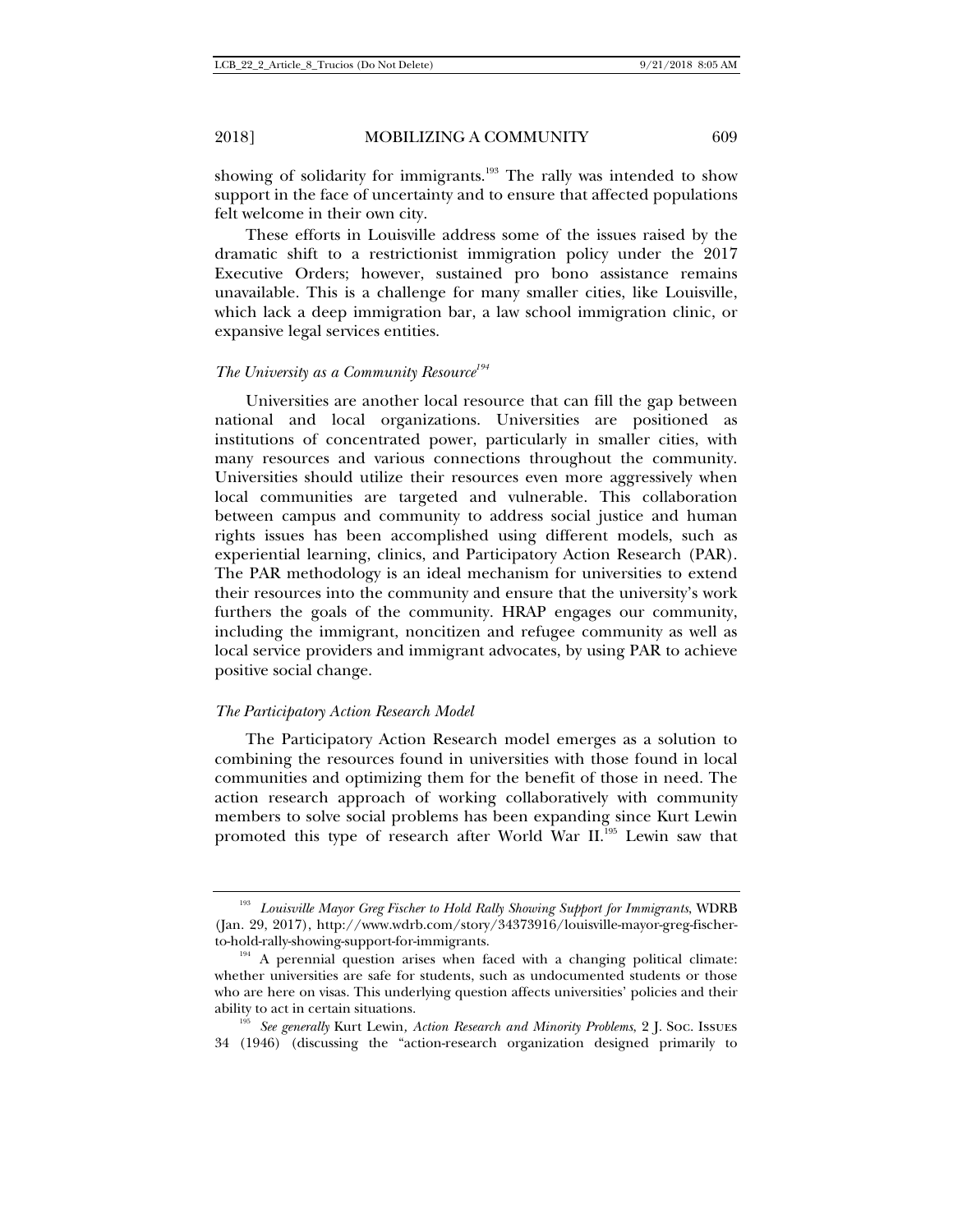people needed to be engaged in democratic inquiry about the problems they faced in their own lives and the best solutions to those problems.<sup>196</sup> Using the PAR model, sustained collaboration and partnership with community groups can yield the most effective strategies to address community problem solving. PAR adopts the goal of supporting action to achieve positive social change and embraces the equal participation of community throughout the entire research process.<sup>197</sup> This research methodology has been adopted in a number of disciplines, including public health, environmental science, and other health sciences research.<sup>198</sup>

PAR is distinguished from traditional forms of research where the principal goal is to investigate. According to Peter Reason and Kate McArdle, PAR has two objectives: "to produce knowledge and action directly useful to a group of people—through research, through adult education, and through sociopolitical action[;] . . . [and] to empower people at a second and deeper level through the process of constructing and using their own knowledge . . . ."199 This research approach embraces the principle of critical reflection to create a collaboration of researchers and stakeholders.200 PAR relies on the input of stakeholders to shape the research process including action and reflection by all stakeholders. PAR aims to solve concrete problems, make a positive difference in the lives of people, and directly impact social problems.

The iterative cycle of PAR involves planning, acting, observing, and reflection leading to the beginning of a new inquiry cycle.<sup>201</sup> The criticisms of PAR include the long-term nature of this type of research, which contrasts with specified end dates for traditional research. In addition, some deride a PAR as an "ideology" dictating how research should be undertaken rather than offering a practical research method.<sup>202</sup>

Work 467, 467–81 (Mel Gray et al. eds., 2012). 201 MacDonald, *supra* note 198, at 37. 202 Walter, *supra* note 197, at 6.

function as a service organization to Jewish and non-Jewish bodies in the field of

group interrelations").<br><sup>196</sup> *Id.* at 45. 197 Maggie Walter, *Participatory Action Research*, Social Research Methods 3–4 (M. Walter ed., 2009).<br><sup>198</sup> Cathy MacDonald, *Understanding Participatory Action Research: A Qualitative* 

*Research Methodology Option*, 13 CANADIAN J. ACTION RES. 34, 43 (2012).<br><sup>199</sup> Peter Reason & Kate McArdle, *Brief Notes on the Theory and Practice of Action* 

*Research*, Ctr. for Action Research in Prof'l Practice (2004), http://peterreason. eu/Papers/Brief\_Notes\_on\_AR.pdf. 200 Mark Baldwin, *Participatory Action Research*, *in* The SAGE Handbook of Social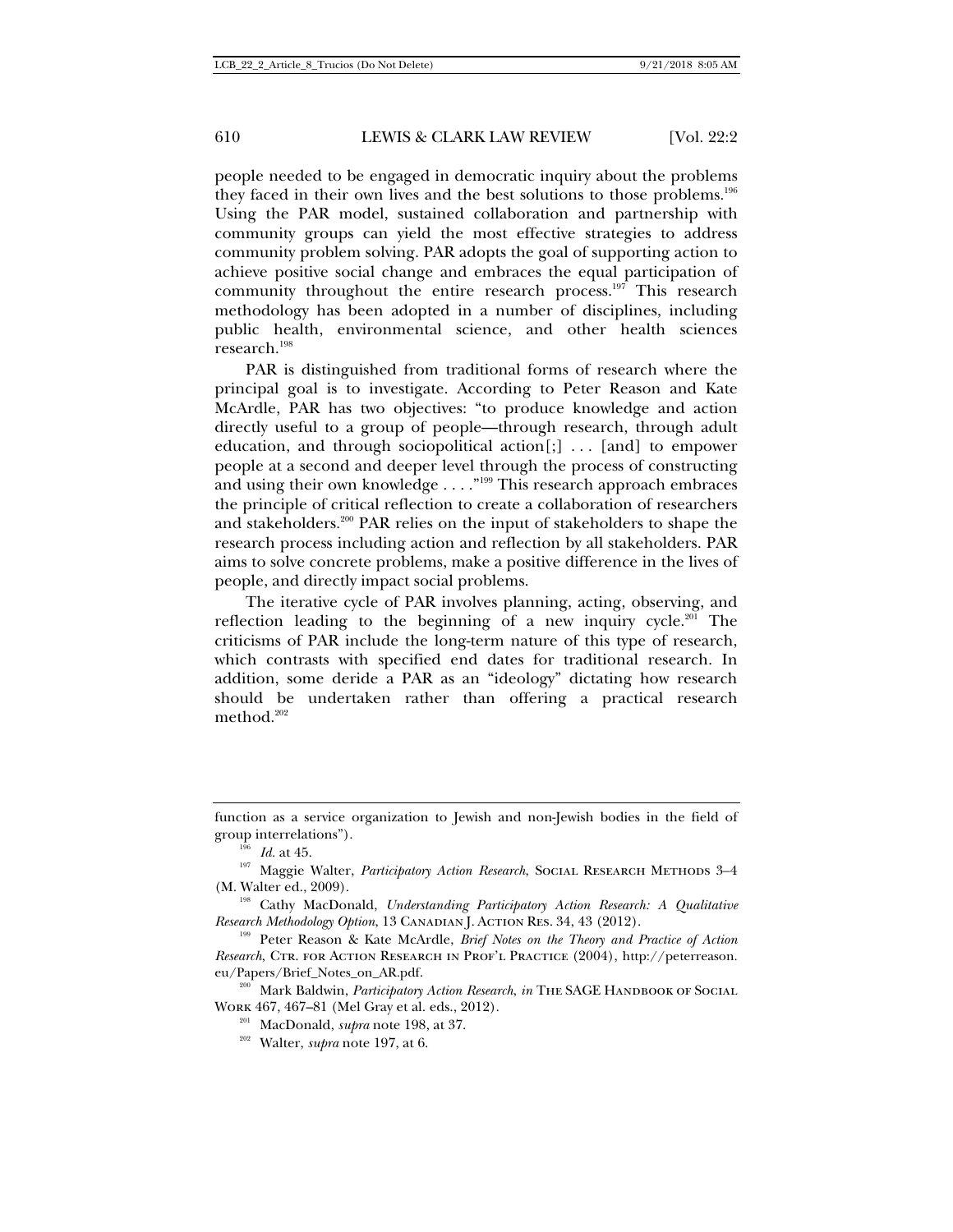One result of PAR is Community Engaged Scholarship (CES).203 CES is the collaboration of students, faculty, and community partners to create new solutions to enduring social justice issues while expanding academic scholarship.<sup>204</sup> As academia once embraced clinical education, there is now a greater emphasis on direct involvement with communities to identify solutions to modern day problems.<sup>205</sup> As CES has been increasingly recognized, adopted, and accepted at universities, there are more opportunities for faculty, students, and community partners to take part in it. $206$ 

CES has been called many different things and defined in many different ways. Some sources cite its various names as synonyms while other sources claim distinct differences between related ideas. Some scholars define CES, action research, public scholarship, engaged scholarship, and PAR as "a cluster of applied research methods, namely, participatory research, collaborative inquiry, action learning, and community-based research."207 Other scholars identify a distinction between Community Engagement and Community Engaged Scholarship.<sup>208</sup> While Community Engagement involves faculty and students using university resources to work with communities to solve community problems, CES includes a scholarly component of documentation and publication. Professor Cate Fosl of the University of Louisville acknowledges the blurred boundaries between Community Engagement and  $CES.<sup>209</sup>$  She views the challenge of academia accepting CES as stemming from this lack of a distinction.<sup>210</sup> Regardless of the challenges that exist in defining Community Engaged Scholarship, it is increasingly found at more universities, many of which have adapted traditional research frameworks to this type of research.

CES is important because it aims to solve enduring social problems. It is beneficial for everyone involved: faculty, students, and community partners. Faculty benefit as universities have begun incentivizing faculty

<sup>203</sup> *See* Sherril B. Gelmon et al., *Community-Engaged Scholarship in the Academy: An Action Agenda*, Change, July/Aug. 2013, at 58–59, http://www.csusm.edu /community/facultyengagement/resources/documents/gelmon-communityengaged

scholarship-2013.pdf<br><sup>204</sup> *Id.* at 58–59. <br><sup>205</sup> Susan R. Jones & Shirley J. Jones, *Innovative Approaches to Public Service Through Institutionalized Action Research: Reflections from Law and Social Work*, 33 Univ. Ark. LITTLE ROCK L. REV. 377, 388–91 (2011).<br>
<sup>206</sup> See Gelmon et al., *supra* note 203, at 58.<br>
<sup>207</sup> Jones & Jones, *supra* note 205, at 384–85.<br>
<sup>208</sup> See, e.g., Gelmon et al., *supra* note 203, at 59.<br>
<sup>209</sup> Cate Fosl, *Im* 

*Report to the Provost*, Univ. of Louisville 9–10 (2015), https://louisville.edu /braden/files/Imagine-Engaged-Scholarship.pdf. 210 *Id.*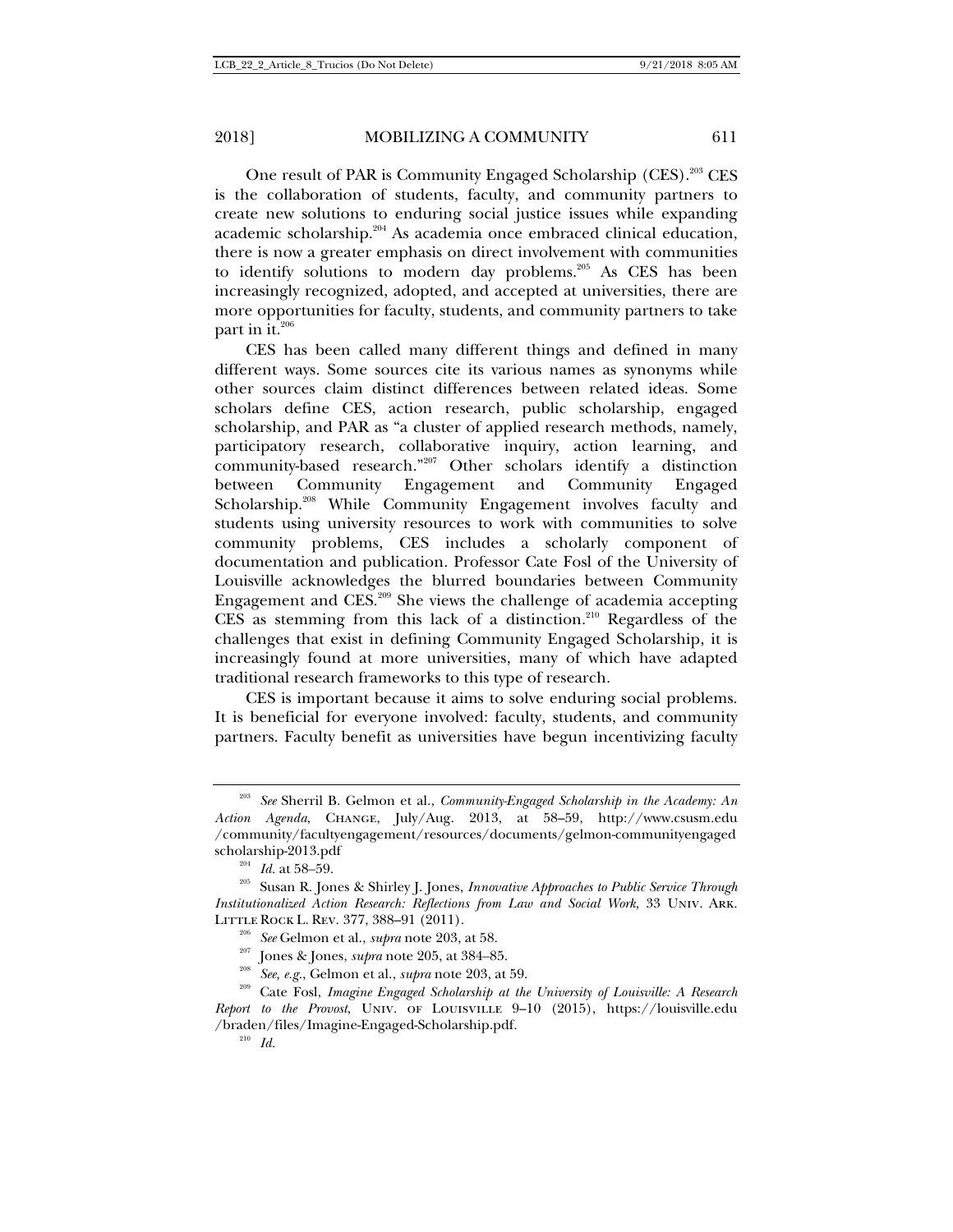to practice CES by providing recognition of this work in the tenure and promotion process.211 Students benefit through service-learning and research experience. Community partners benefit by the opportunity to frame the research process and by receiving the resources of a university to address social justice issues. The history of universities and academia in general involves enriching the knowledge base to better society and address the challenging issues of the day.<sup>212</sup> CES takes this desire to better society and pushes academia further to connect with society itself.<sup>213</sup> Through CES, universities have an opportunity to return to their founding roots and fulfill a civic purpose while still building the knowledge base of academic scholarship.<sup>214</sup> HRAP provides that to the Louisville community.

HRAP is an example of how law schools can address social justice issues and human rights needs outside of the traditional clinical education model. The formal requirements associated with law school courses focused on experiential learning and clinics limits the ability to adapt to a rapidly changing political and social landscape. In two days, President Trump's January 2017 Executive Orders dramatically altered the expectations of immigrants, noncitizens, and refugees. Fortunately, HRAP is structured to be adaptive and responsive to change. This can be accomplished by leveraging the resources of the university, including legal expertise, by engaging the local legal community, and by creating connections between people with knowledge and power and people in affected communities.

In Louisville, HRAP is uniquely positioned as an organization that has a deep knowledge of the community's needs due to its prior research and collaboration with the local community and various local stakeholders.<sup>215</sup> The Program's initial work in surveying the community allows it to bridge the divide between service providers, the community, and the university because it has empirical and anecdotal evidence to support its claims of community need. ${}^{216}$  From its inception, the Program focused on community-engaged research. After the trio of executive orders, the Program continued to engage in its research with an additional focus on community-engaged service in the form of one-day

<sup>&</sup>lt;sup>211</sup> John Saltmarsh et al., *Community Engagement and Institutional Culture in Higher Education: An Investigation of Faculty Reward Policies at Engaged Campuses*, *in* Creating Our Identities in Service-Learning and Community Engagement 3, 6–14 (Barbara E. Moely et al. eds., 2009). 212 *Id.* at 10–11. 213 *Id.*

<sup>214</sup> *Id.*

<sup>215</sup> *Community Resource Guide*, *supra* note 153; Barrow, *supra* note 155 at 4; Lathon, *supra* note 158, at 2; Lewis, *supra* note 111, at 1–2.<br><sup>216</sup> *Community Resource Guide*, *supra* note 153; BARROW, *supra* note 155, at 31;

Lathon, *supra* note 156, at 2; Lewis, *supra* note 111, at 8.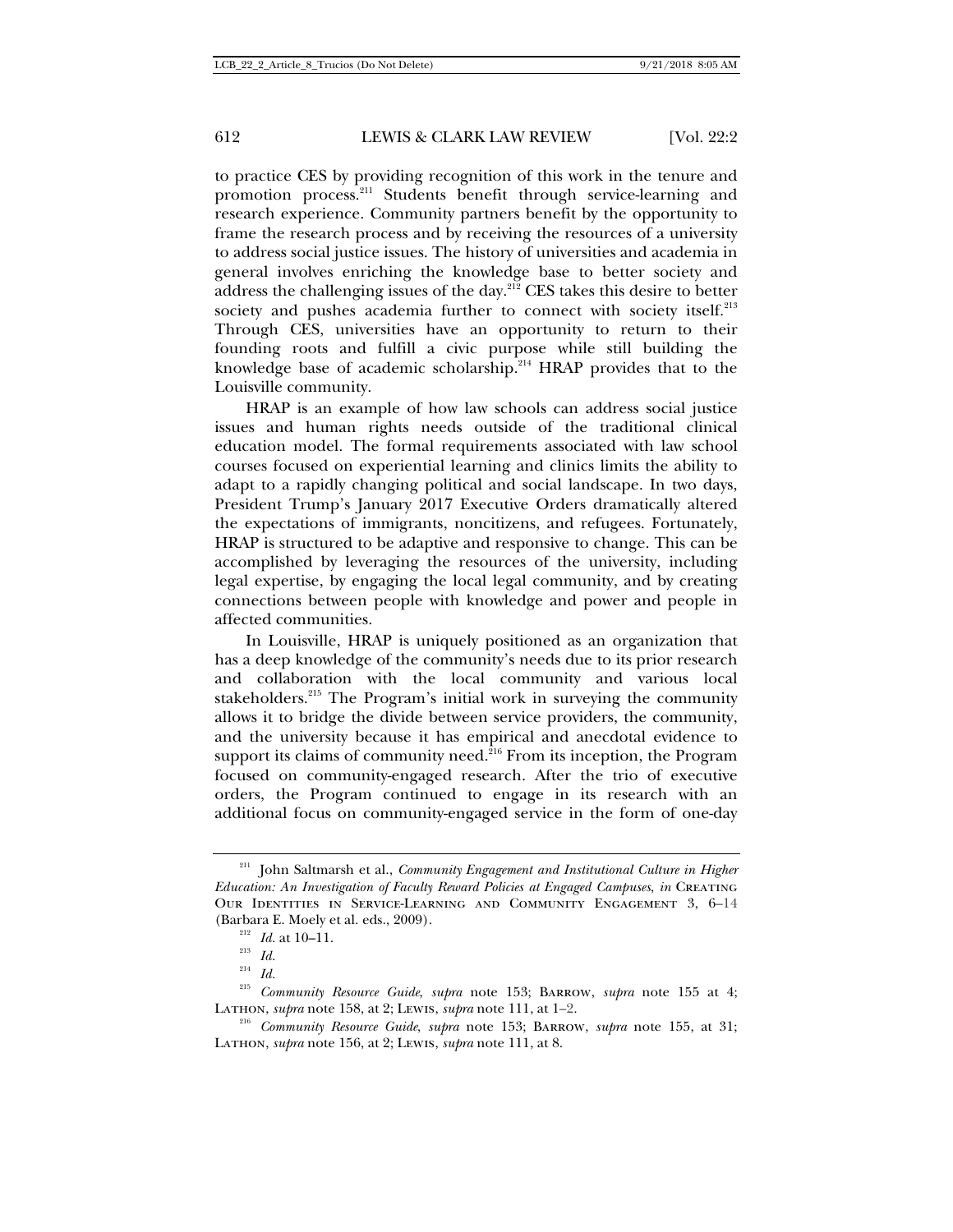pro bono legal clinics and increased "Know Your Rights" presentations. Utilizing its community partnerships, HRAP focused on ensuring that the community's needs were being met.

Communities are not in need of an ivory tower when they are trying to provide basic services, ensuring that people are getting their basic needs fulfilled, or dealing with their immigration status. The community needs a participatory action model in which universities utilize their resources—including their networks of alumni and city leaders within the surrounding community, in addition to any financial assistance they can provide—and connect back with local organizations that are providing services to the local community.

# *A Collaborative and Inclusive Organizational Model for Legal Education and Community Engagement*

HRAP is unique in its organizational design, which incorporates the democratic principles of PAR. It has adopted a model that is collaborative and inclusive of faculty, staff, fellows, volunteers, and community members. It is also a non-hierarchal model in which students, faculty members, and community members work side-by-side to achieve social change and make an impact. $217$  It is a hybrid of a law school clinic, a community organization, a research center, and a law course.

Across the nation, universities and law schools have created their own versions of immigration fellowships and clinics.<sup>218</sup> Most of these programs focus on providing legal representation for individual clients during their Immigration Court proceedings. These schools focus on the traditional clinic model of allowing third-year law students with limited law practice licenses to represent and advocate for their clinic's clients under the close supervision of a professor.<sup>219</sup> These students will typically engage in client counseling and interviews, fact investigation, legal research, preparation of affidavits, writing legal arguments, and submitting applications for immigration benefits for their clients.<sup>220</sup> Overwhelmingly, these clinics focus on clients seeking citizenship; however, the university's geographic location is often a factor in determining what type of services are offered in their clinic. For example, the University of Miami School of Law Immigration Clinic focuses on the

<sup>&</sup>lt;sup>217</sup> See Brandeis Human Rights Advocacy Program Overview & Objectives, UNIV. OF Louisville Brandeis Sch. of Law, https://louisville.edu/law/bhrap/fellowship. 218 *See, e.g.*, *Clinics*, Univ. of Tenn. Coll. of Law, https://law.utk.edu/clinics/;

*Immigration Clinic*, Univ. of Tex. Sch. of Law, https://law.utexas.edu/clinics/ immigration/; *Mission/Vision*, UNIV. OF LOUISVILLE CULTURAL CTR., http://louisville. edu/culturalcenter. 219 *See, e.g.*, *Immigration Clinic*, Univ. of Miami Sch. of Law, http://www.law.

miami.edu/academics/clinics/immigration-clinic. 220 *Clinics*, *supra* note 218.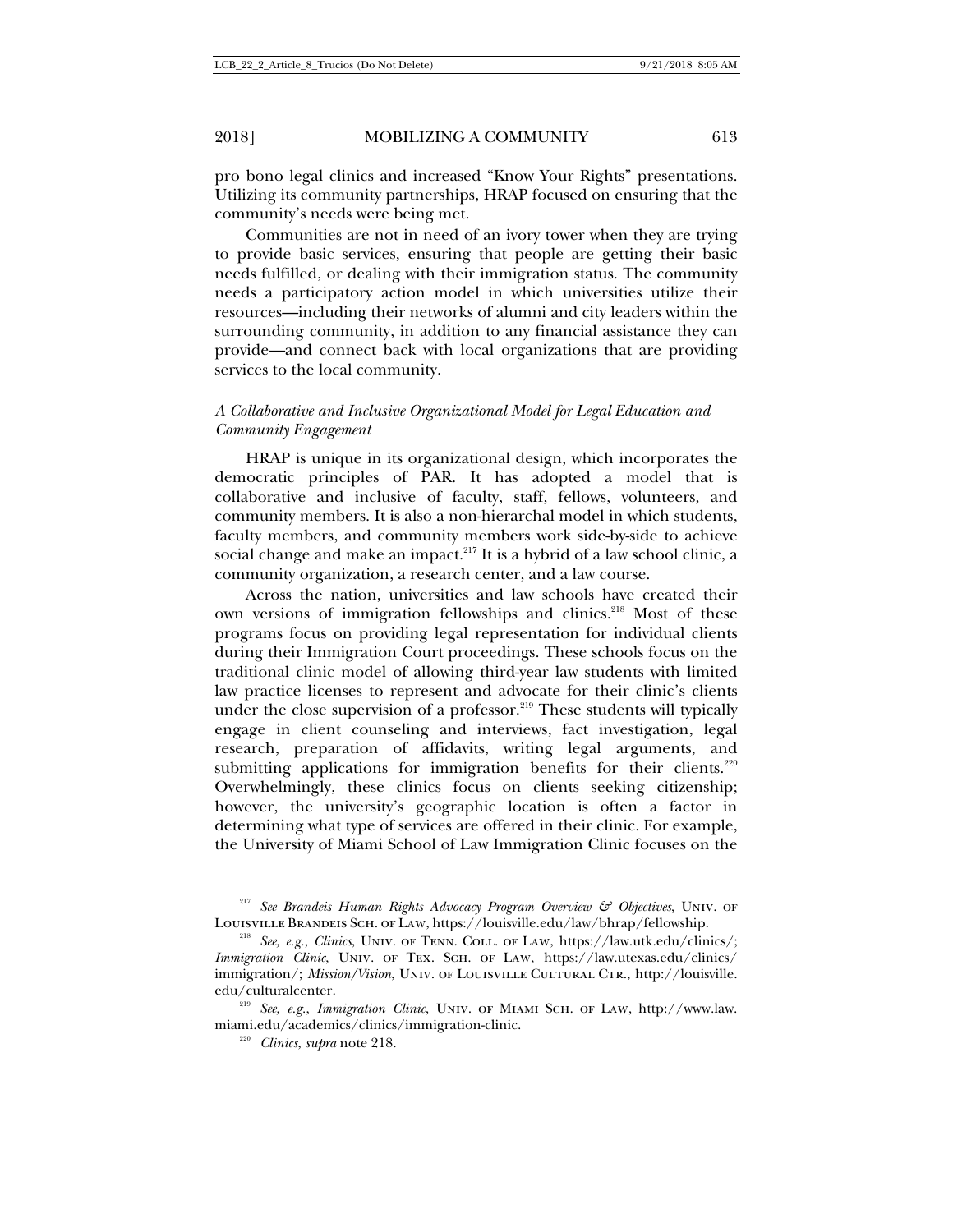Haitian community and working to stop the recent wave of deportations.221 Another example is the University of Texas at Austin Law School, whose immigration clinic focuses on combating the use of family detention centers across the state.<sup>222</sup>

Those models of immigration legal clinics are beneficial in the sense that they positively impact the lives of individuals; however, these clinics do not necessarily address underlying issues that exist in their local communities. Typically, law school clinics are structured as a class and allow students to receive credit for their participation. The clinical education model does not usually include the investigative work, assessment, public education, and policy advocacy roles of HRAP. In addition, HRAP student fellows are awarded a scholarship, and their work in the Program is extracurricular.<sup>223</sup> HRAP students also participate during all three years of their course of study, allowing for the growth of leadership and sustained educational development, compared to a onesemester or one-year clinic or course enrollment.<sup>224</sup>

HRAP differs from traditional law school clinics because it can be versatile and pivot to changing conditions and engage in more participatory community engagement. HRAP's model uniquely resembles a sophisticated hybrid of a campus clinic, a campus-community partnership, and an independent study opportunity for students to produce scholarship. The adaptability, shared governance, and community-university partnership has been more important than ever in the complex political environment surrounding immigrants, noncitizens, and refugees. HRAP's reach is amplified through community collaboration and the ability to leverage university resources in this work.

The PAR projects created by HRAP are the outcome of the researchaction-reflection cycle. The initial needs assessment report was presented at a roundtable forum of service providers and community members for collaborative inquiry, including both nonprofit organizations and the private immigration bar. This collaborative inquiry process led to the creation of three participatory action research projects: the Media Rhetoric Project, $225$  the Language Access Project, $226$  and the Educational Access Project.<sup>227</sup> These projects were conceived as opportunities to leverage university resources leading to tangible social change, to enhance the understanding of service providers about the intersection of

<sup>221</sup> *Immigration Clinic*, *supra* note 219. 222 *Id.*<sup>223</sup> *Brandeis Human Rights Advocacy Program: Mission Statement*, Univ. of Louisville Brandeis Sch. of Law, http://louisville.edu/law/bhrap.<br><sup>224</sup> *Id.* <sup>225</sup> Lewis, *supra* note 111, at 3.

<sup>&</sup>lt;sup>226</sup> Barrow, *supra* note 155, at 30.<br><sup>227</sup> Lathon, *supra* note 156, at 2.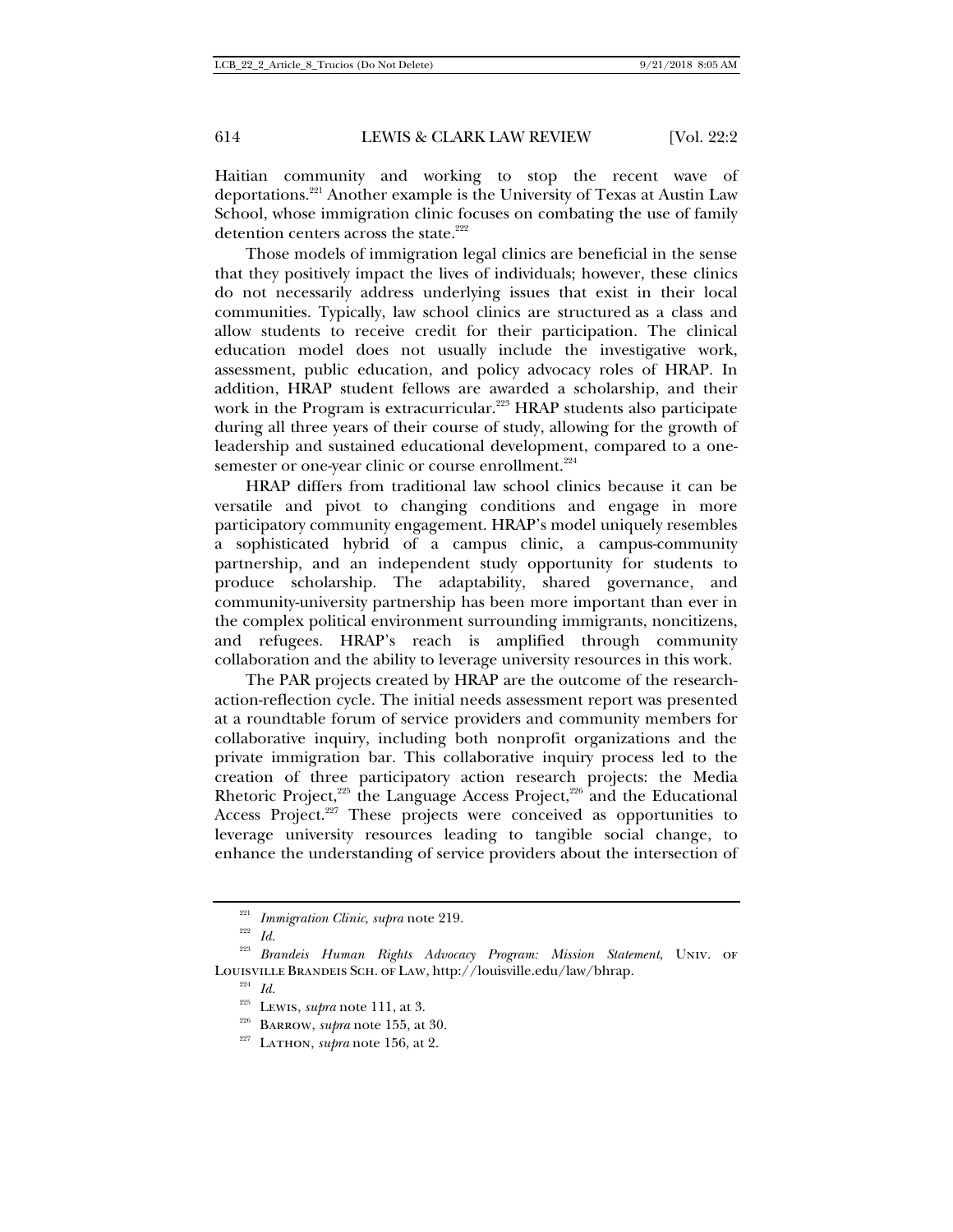their work with other agencies, and to ensure responsiveness to community members who identify the key issues for continued research.

HRAP's signature community partner is La Casita Center, a local organization dedicated to enhancing the wellbeing of Louisville's Latino community through education, empowerment, advocacy, and wellness.<sup>228</sup> La Casita Center provides services to all immigrants, noncitizens, and refugees in Louisville by hosting pro bono clinics and organizing a rapid response team of immigrant advocates who began meeting regularly shortly after the 2016 election (Alerta Roja or Red Alert).<sup>229</sup> La Casita Center's services address the individuals' basic needs, which allows the community to be more receptive to the Program's efforts of providing outreach and education about legal needs.<sup>230</sup> La Casita Center and its dynamic director have their finger on the pulse of a significant portion of the local immigrant, noncitizen and refugee community. Following the Executive Orders, La Casita expressed an urgent need for regular law clinics addressing a range of questions from educational access to driver's licenses to family law questions. HRAP responded as noted above.

HRAP's work critically responds to human rights needs identified by the immigrant, noncitizen and refugee community. This includes access to due process rights in detention, hosting legal clinics, and providing informational forums to educate the general public, as well as the local community, about immigration issues. $\frac{231}{231}$  These efforts, among others, are more necessary than ever for an urban metropolitan research institution with a vital international community connected to it. By engaging the community, HRAP's research furthers the goals of the local community and creates community-engaged scholarship.

## IV. A COMMUNITY AFFAIR: IMPLEMENTING THE PARTICIPATORY ACTION RESEARCH MODEL POST-TRAVEL BAN

It is important to understand the political atmosphere surrounding Kentucky, Louisville, and the University during the time HRAP attempted to provide services to the immigrant, noncitizen, and refugee communities. Kentucky is a southern state. President Trump won the state during the 2016 presidential election—which was expected because Kentucky is a historically Republican state.<sup>232</sup> For the first time in 95 years,

<sup>&</sup>lt;sup>228</sup> *Our Mission*, La CASITA CTR., http://www.lacasitacenter.org/mission-andvision.html.<br><sup>229</sup> *Empowerment and Education*, LA CASITA CTR., http://www.lacasitacenter.org/

empowerment-and-education-1.html (clinics).<br><sup>230</sup> *Hospitality and Solidarity*, La Casita Ctr., http://www.lacasitacenter.org/

hospitality-and-solidarity.html.<br><sup>231</sup> *See Empowerment and Education, supra* note 229.<br><sup>232</sup> *See Party Affiliation Among Adults in Kentucky by Political Ideology*, PEW RESEARCH

CTR. (2014) http://www.pewforum.org/religious-landscape-study/compare/party-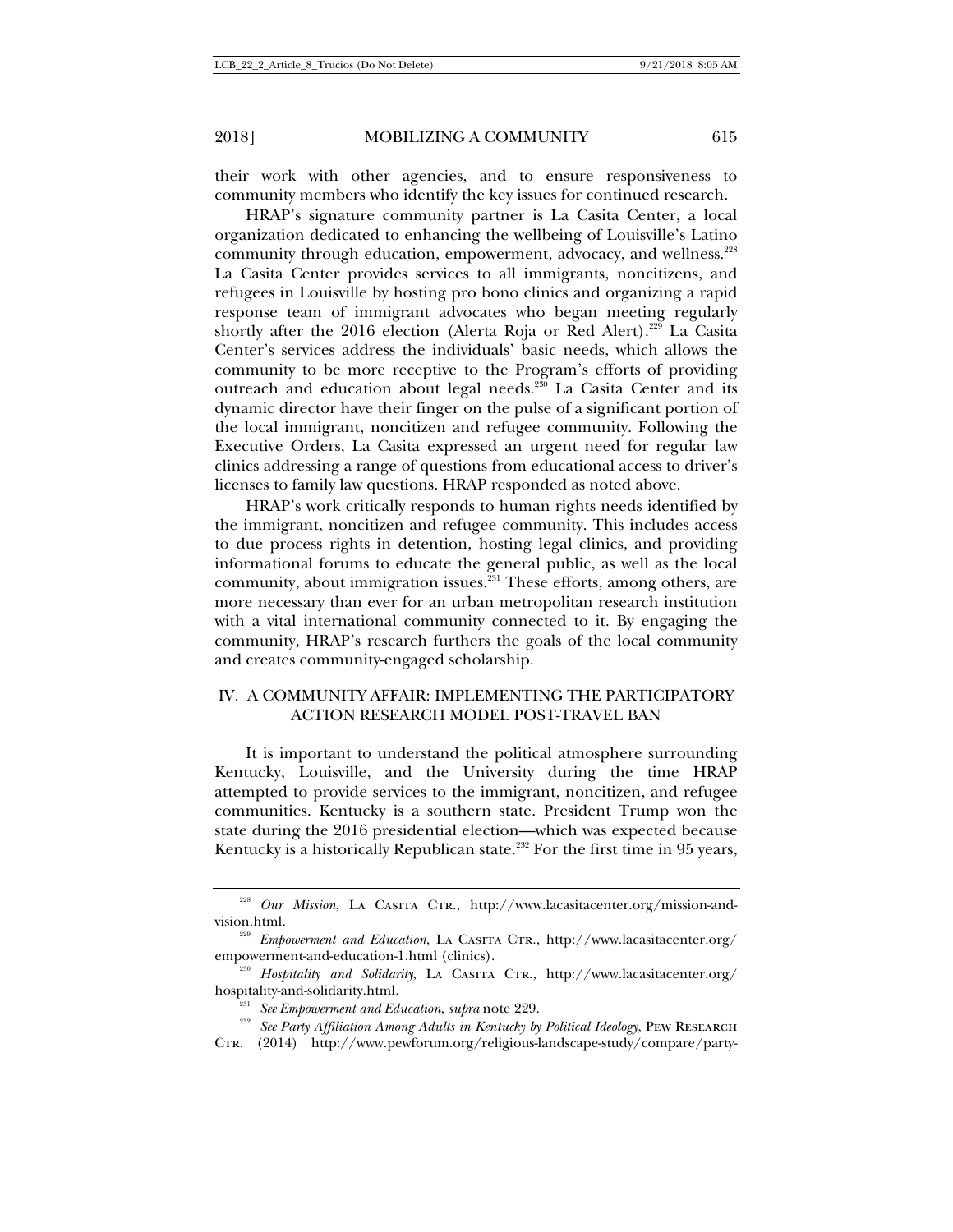Kentucky's legislative branch was controlled by the Republican Party when the House of Representatives shifted to a Republican majority after the 2016 elections.<sup>233</sup> The day after the election, vandals defaced University of Louisville property with graffiti reading, "Trump #BuildThatWall."234 This incident happened less than 100 feet from the law school.<sup>235</sup> An HRAP fellow and an HRAP volunteer began the cleaning process when they noticed it the morning after the election. Unfortunately, the incident was repeated at another location close to the law school at the end of the week. Someone replicated the statement and wrote it on a fountain, as well as on the sidewalk leading to the student parking lot. Though the University is committed to diversity, these incidents heightened the insecurity felt by many students on campus after the election. The Travel Ban Executive Order directly affected approximately 50 University scholars and students on student visas, foreign exchange visas, or other temporary work visas. The University, well known for its athletics, was one of the most vocal about the travel ban's effect on students on its basketball team.<sup>236</sup>

In response, HRAP quickly shifted its focus and concentrated on the services it could provide to the community. The PAR projects, including an update to the 2015 needs assessment, were put on hold as the HRAP faculty co-directors and student fellows became first responders to the new reality faced by the local community. HRAP identified ways to assist and support the mobilization of the legal community using a multipronged approach. First, the community was invited to multiple information sessions to learn about the legal implications of the January

affiliation/by/political-ideology/among/state/kentucky/ (showing 66% of adults either are Republican or lean Republican and that 30% of adults that identify as moderate are Republican or lean Republican). 233 Jack Brammer & Linda Blackford, *Republicans Take the Kentucky House After 95* 

*Years of Democratic Control*, Lexington Harold Leader (Nov. 8, 2016), http://www. kentucky.com/news/politics-government/article113464563.html. 234 Kyeland Jackson, *Trump Victory Elicits Protests, Vandalism in Louisville*,

Louisville Cardinal (Nov. 14, 2016), http://www.louisvillecardinal.com/2016/11/ trump-victory-elicits-protest-vandalism-louisville/; Brooke Moody & Eric Matthews, *Vandals Continue to Leave Their Mark on Campus*, LOUISVILLE CARDINAL (Nov. 13, 2016), http://www.louisvillecardinal.com/2016/11/41322/; Amber Powell, *'The Thinker' at U of L Vandalized with Pro-Trump Graffiti*, Wave3 News (Nov. 9, 2016), http://www.wave3.com/story/33671204/the-thinker-at-uofl-vandalized-with-pro-

trump-graffiti/. 235 *See* Powell, *supra* note 234. 236 Jeff Greer, *Immigration Order Won't Affect U of L Players*, Courier <sup>J</sup>. (Jan. 29, 2017) http://www.courier-journal.com/story/sports/college/louisville/2017/01/29/ immigration-order-hits-home-louisville-basketball-players-deng-adel-ana-mahmoudmangok-mathiang-sudan-egypt/97213110/ ("I don't think they said, 'OK, what're the bad points of this decision?' And nobody said anything about a basketball player, or a track star, or a soccer player. Nobody brought it up, so obviously there are no athletes in the cabinet.").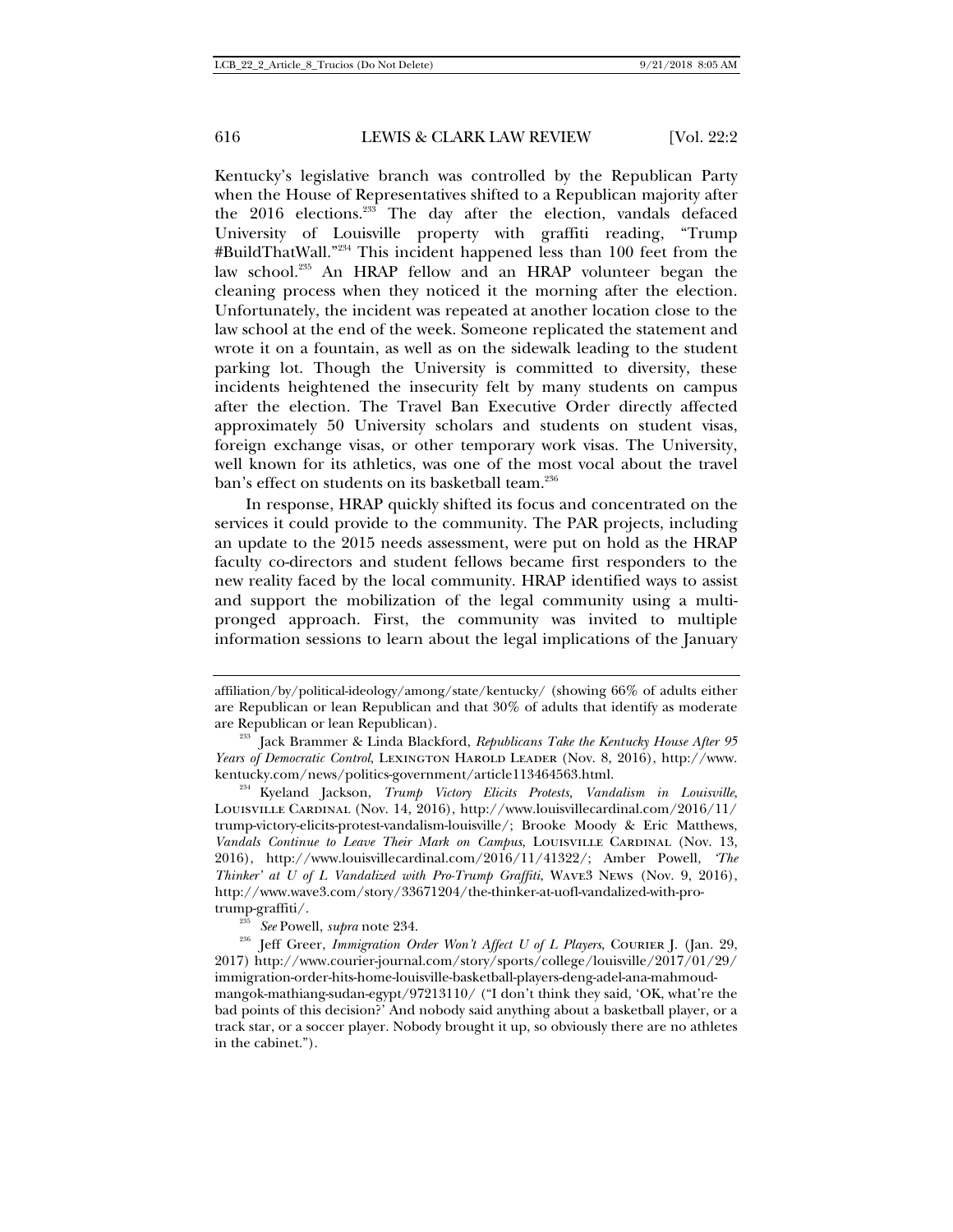2017 Executive Orders. The information sessions provided the public and those particularly affected with a forum to share concerns and learn about the substance of the executive orders and their predicted effects. Second, the Program hosted a pro bono immigration clinic to provide legal advice from practicing immigration attorneys. Third, HRAP's fellows went into particularly affected communities to inform residents of their rights and distribute written materials in Spanish and English. Simultaneously, HRAP student fellows increased their own participation in the "Know Your Rights" presentations at the local detention facility. Fourth, HRAP faculty and fellows offered their services at pro bono immigration clinics hosted by La Casita Center and the Louisville Bar Association.

While creating a one-day clinic was one of the main priorities, HRAP also recognized that members of the local community were uninformed and had many unanswered questions. By educating the community, HRAP was able to ensure that Louisville had a group of people who understood the Executive Orders and were ready to assist.<sup>237</sup> There are two parts to educating a community. The first part includes educating the advocates and allies, and the second part includes educating the affected community about their rights. HRAP hosted a community discussion at the law school entitled, *Trump on Immigration*, with a panel including an immigration attorney, a refugee, a first-generation immigrant, and the Program's co-director, Professor Trucios-Haynes.<sup>238</sup> The event was wellattended by participants from the University's multiple campuses and local community members. The second step included hosting "Know Your Rights" trainings at local apartment complexes where increased ICE apprehensions were occurring.

For many years, HRAP and the law school worked to enhance due process for those in immigration detention. Since 2011, under the direction of Professor Trucios-Haynes, students, local lawyers, and community volunteers have conducted "Know Your Rights" sessions at the only immigration detention center in Kentucky. The sessions were conducted through a U.S. Department of Justice's Executive Office of Immigration Review (EOIR) Legal Orientation Program in collaboration with National Immigrant Justice Center. HRAP fellows and faculty have participated in these visits, which generally occur monthly, but grew in frequency after an increase in ICE apprehensions after January 2017. HRAP fellows also increased their participation in "Know Your Rights" programs held in local neighborhoods beginning in June 2016. These

<sup>237</sup> *See* Gerald P. López, *Shaping Community Problem Solving Around Community Knowledge*, 79 N.Y.U. L. Rev. 59, 63–66, 78 (2004). 238 *See Trump on Immigration: A Community Dialogue on the Legal Implications of Recent* 

*Executive Orders and Their Local Impact*, Univ. of Louisville, http://louisville.edu/ graduate/news/trump-on-immigration-a-community-dialogue-on-the-legalimplications-of-recent-executive-orders-and-their-local-impact.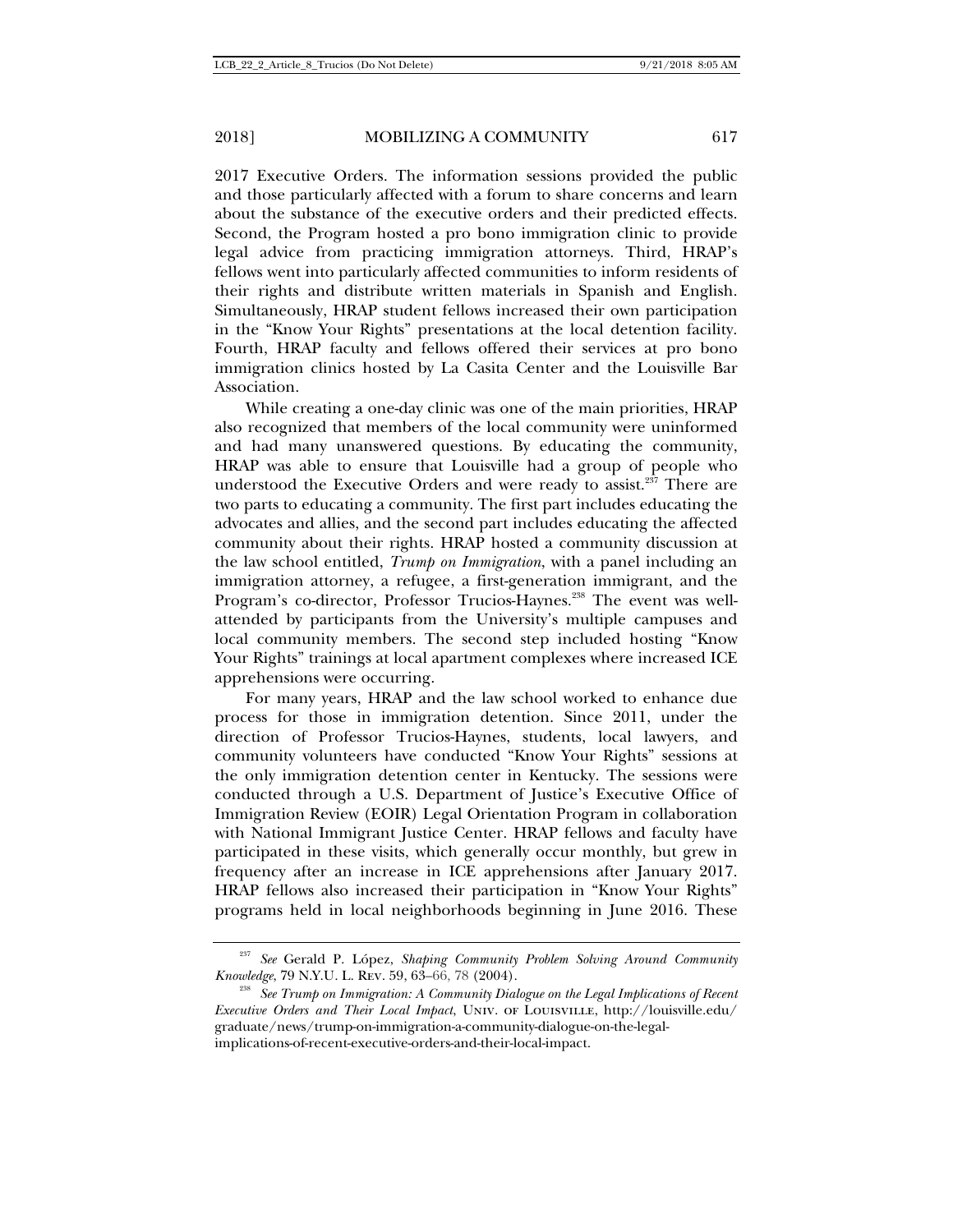neighborhood sessions included local law enforcement, immigrant activists, and lawyers educating the community about individual rights in interactions with local law enforcement or immigration officials.

Shortly after the January 2017 Executive Orders were issued, a HRAP fellow organized a "Know Your Rights" session in an at-risk neighborhood at an apartment complex experiencing an increase in ICE raids. HRAP fellows distributed written materials collected by the Program, including its own materials and others from local law firms and the ACLU-KY. The student organizer's Spanish language skills were particularly valuable to the group of students answering questions and listening to concerns. At the time when this event was held, tensions were high in the community and outsiders were viewed with great fear and skepticism.

HRAP's biggest initiative immediately after the January 2017 Executive Orders was to organize an on-campus pro bono immigration clinic to provide legal advice to students, staff, and faculty members. The event, organized by HRAP fellows and held at the law school approximately one month after the Executive Orders were released, represented a collaboration with the University's Cultural Center, the Assistant Director for Hispanic-Latino Initiatives, and the President's Office.239 At a University Faculty Senate meeting on February 1, 2017, the President committed to providing legal services to students, faculty, and staff, particularly to DACA-mented students. On February 2, 2017, the University's Provost requested HRAP's assistance.

The pro bono legal clinic provided legal advice to students, faculty and staff members, and their family members. The fears of undocumented students and their families were a major focus. Many feared ICE enforcement efforts could extend to the University's campus. Racial profiling and hate incidents targeting Latino and other noncitizens on campus were increasing. The accompanying information session also provided information about federal immigration and state and local law enforcement boundaries. The organization process for this clinic highlighted the many concerns facing people in the U.S. who lack an authorized status. The safety of those attending the clinic was a major concern, and there was substantial uncertainty in those early days about the full impact of the January 2017 Executive Orders. The University hosted the clinic rather than La Casita Center, which is a central meeting place known to the local community. La Casita Center was not a viable option due to their known reputation and the community's fear of possible ICE raids at that location during the clinic. The organizing group also discussed emergency procedures in the event that ICE agents showed up at the law school during the clinic. Although a 2011 ICE Policy memo generally prohibits enforcement actions, including arrests,

<sup>&</sup>lt;sup>239</sup> Immigration Clinic on Campus, UNIV. OF LOUISVILLE, http://events.louisville. edu/event/immigration\_clinic\_on\_campus#.WnaGbqinHIU.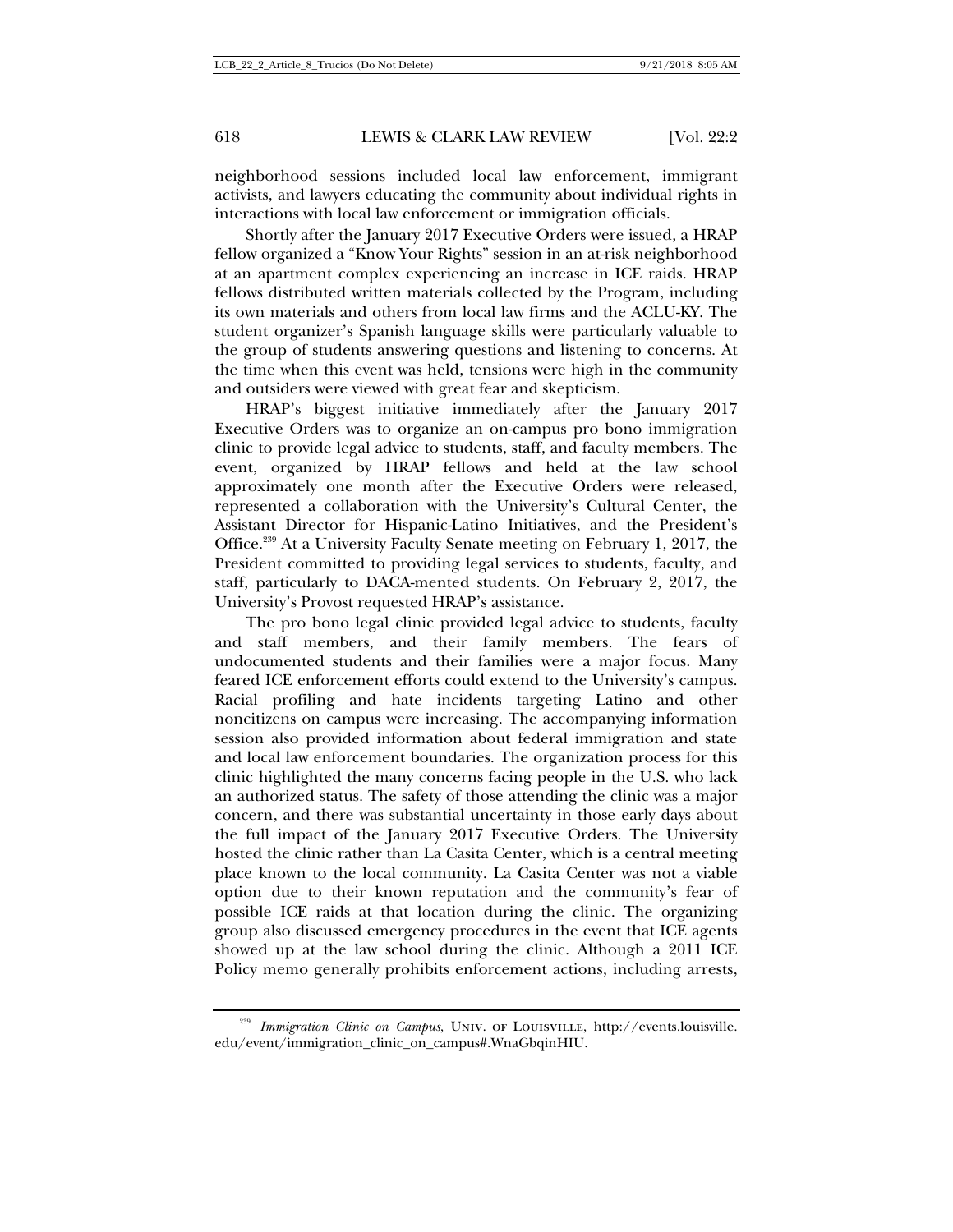interviews, searches, or immigration enforcement related surveillance in sensitive locations such as schools and churches, initially it was unclear whether the policy would remain in effect after the January 2017 Executive Orders.<sup>240</sup> The Trump Administration later confirmed in June  $2017$  that the policy remains in effect.<sup>241</sup> A related safety concern was whether protesters or anti-immigrant activists would attend. The President's Office and University police advised HRAP's co-director that it would keep a silent, watchful presence to protect against any disruptions.

Communication was another challenge, raising questions about which avenues to use for communication, how to advertise the event, get people to sign up, and further communicate with the participants. There were concerns about anonymity, and in order to maintain anonymity HRAP utilized a third-party source to have people RSVP to the event. The event was entitled "HRAP event," a title that identified the organization, so that participants knew who was putting it on, but was vague enough so that the event would be protected and not targeted for an ICE raid. One professor asked whether it was necessary for an individual to provide her real name when reserving a space for the clinic. The exchange with the professor revealed the depth of the fear created by the Executive Orders. Twenty-seven individuals reserved a spot for the event through the thirdparty source.

HRAP worked with various campus organizations to both spread the word and develop a better understanding of the community's need. It partnered with the Cultural Center,<sup>242</sup> the Hispanic/Latino Initiative, $243$ F.I.R.E.: Fighting for Immigrant Rights and Equality,<sup>244</sup> the Undocumented Student Resource Council, and the International

<sup>240</sup> *See FAQ on Sensitive Locations and Courthouse Arrests*, U.S. Immigration & Customs Enf't, https://www.ice.gov/ero/enforcement/sensitive-loc (last updated Jan. 31, 2018). According to the ICE FAQ, locations treated as sensitive locations under ICE policy would include, but are not be limited to:

Schools, such as known and licensed daycares, pre-schools and other early learning programs; primary schools; secondary schools; post-secondary schools up to and including colleges and universities; as well as scholastic or educationrelated activities or events, and school bus stops that are marked and/or known to the officer, during periods when school children are present at the stop; Medical treatment and health care facilities, such as hospitals, doctors' offices, accredited health clinics, and emergent or urgent care facilities; Places of worship, such as churches, synagogues, mosques, and temples; Religious or civil ceremonies or observances, such as funerals and weddings; and

During a public demonstration, such as a march, rally, or parade.<br><sup>241</sup> *See id. Mission/Vision, supra* note 218.

<sup>242</sup> *Mission/Vision*, *supra* note 218. 243 *Hispanic/Latino Initiative*, Univ. of Louisville Cultural Ctr., https:// louisville.edu/culturalcenter/retention/hli. 244 *Fighting for Immigrants' Rights and Equality (FIRE)*, Univ. of Louisville, https://

orgsync.com/66940/chapter.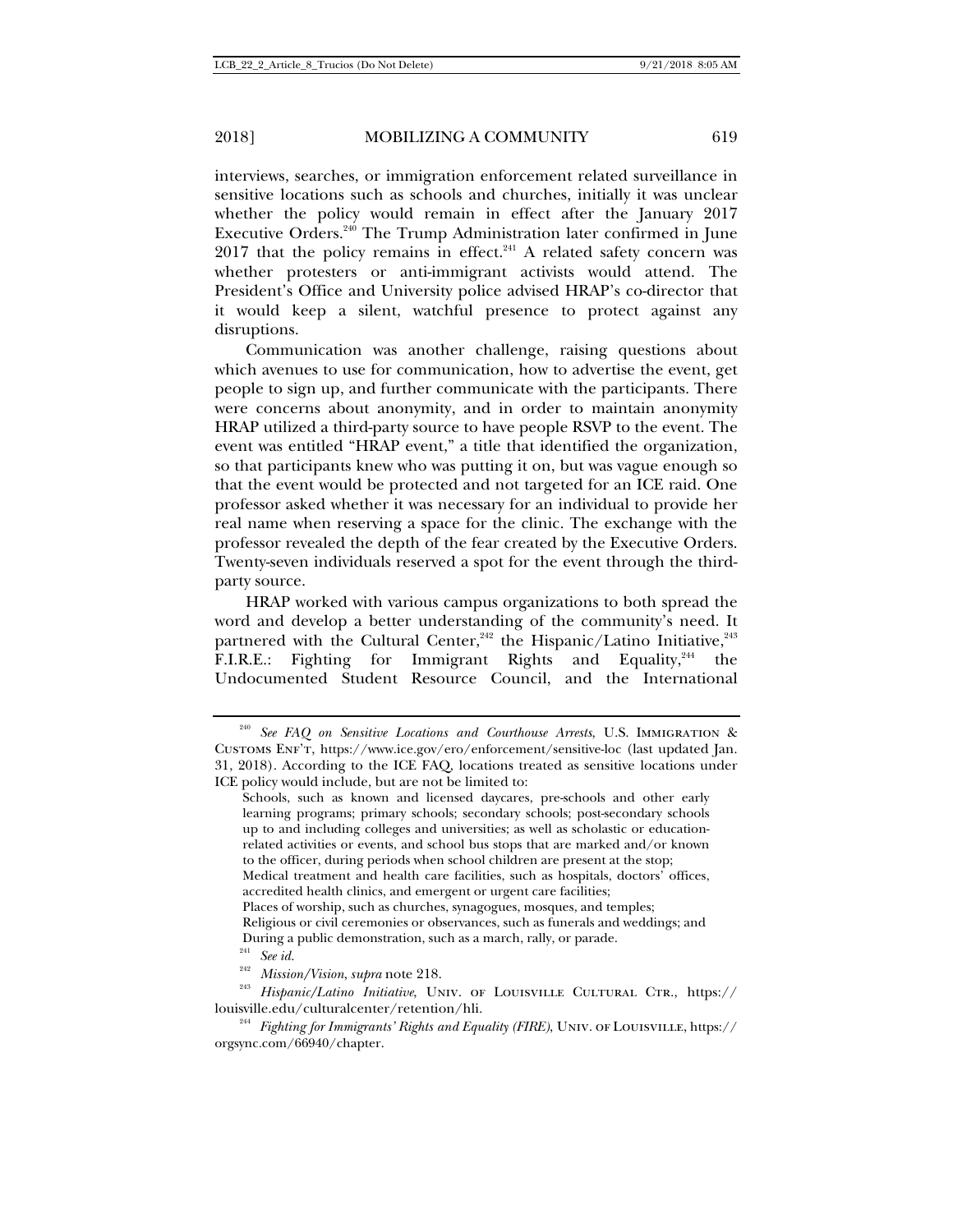Student and Scholar Services.<sup>245</sup> These organizations were chosen because they were in contact with diverse student populations, including DACA-mented students and students or faculty members with visa status questions. These organizations worked closely with the immigrant, noncitizen and refugee students, faculty and staff, and knew what resources were already available. An important part of serving a community is to prevent replication of services already provided. With such limited resources, collaboration allows the optimal use of time, money, and volunteer services.

Campus groups viewed HRAP as the organization that could help bridge the gap between the University and the legal community, and HRAP managed the task of recruiting local immigration attorneys to provide pro bono legal advice. The challenge was not finding attorneys who would provide their services for free but finding attorneys who had the time to assist. After the January 2017 Executive Orders, local immigration attorneys were spread thin due to the increased need for legal advice. Five attorneys volunteered their time to provide advice. Based on the number of perceived attendees and the number of attorneys, the program was split into fifteen 20-minute private conferences between the attendees and the attorneys.

HRAP also managed the expected need for language services in the event that an attendee needed a translator. Fortunately, the Program had several fellows who could speak multiple languages well enough to provide limited assistance. Finally, HRAP fellows decided which resources to provide to attendees: HRAP's Resource Guide, a "Know Your Rights" pamphlet from the ACLU, and various documents from local law firms were made available to attendees to provide supplemental information. The fellows encouraged those who were attending to take the materials and distribute them within their community.

The preparation for this clinic provided some key insights for future projects that can be adapted to changing needs. HRAP realized it needed a nimble model that would accommodate all of the services it wanted to provide to the community. The clinic was initially modeled after several DACA clinics organized in 2012 by Professor Trucios-Haynes and local immigrant advocates. However, the ramifications of the January 2017 Executive Orders were constantly evolving without defined boundaries. As a result, the Program found it most helpful to run this clinic with two moving parts. In this case, both legal and practical information needed to be disseminated to the community. Individualized client meetings with local attorneys provided the legal advice for specific cases. Educational outreach providing practical information to the general public and those particularly affected was provided through an informal information

<sup>245</sup> *International Student and Scholar Services*, Univ. of Louisville, http:// louisville.edu/internationalcenter/isss.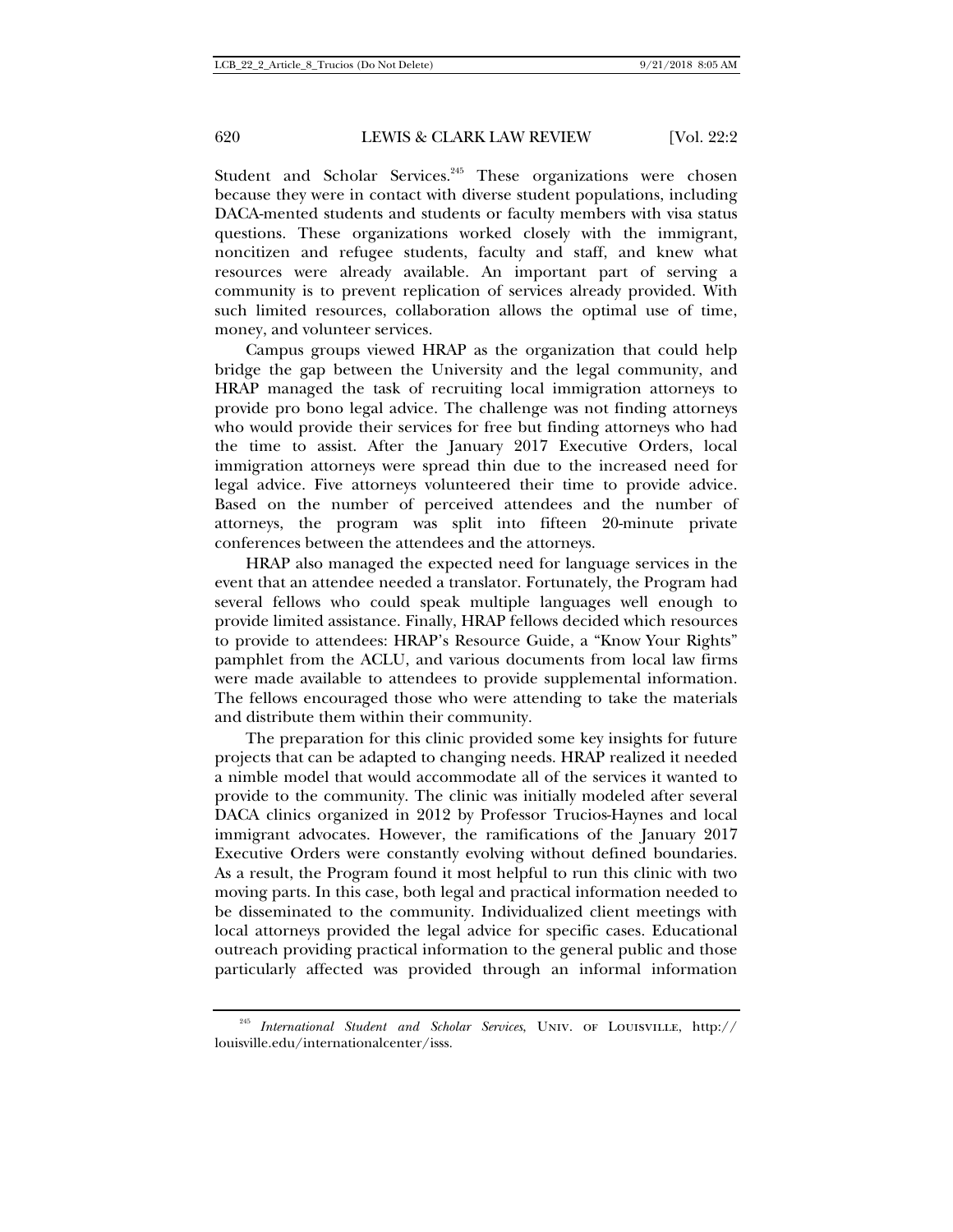session, which included an analysis of the executive orders and a presentation about the services provided by the University. The information session conducted by Professor Trucios-Haynes was a useful mechanism for people from around the community who wanted to learn about ways they could help and the impact of the executive orders in our community.

Another key lesson learned was to anticipate low turnout and unexpected people showing up for services. Although 27 people reserved a spot for the clinic, the great majority of them did not show up to the event. Approximately five individuals from the original list showed up, and the rest of the attendees were walk-ins. A total of 12 individuals sought legal advice, and some sought information to disseminate to the community rather than answers to individual questions. Due to the low turnout, the attorneys were able to spend more time with the attendees, which was needed. Among those who did not register were two Syrian men completing their residencies at a local hospital. Both had just finished their hospital shifts and were seeking guidance about their next steps. The attorneys, who had been on their way out, sat down and offered advice in what became a sort of group session.

One concern about this model for future impromptu one-day clinics is the discrepancy between the amount of people who reserved a spot for the clinic and the amount of people who showed up. The Program identified various factors that may have influenced this outcome: (1) the event's location was at the University, which may have intimidated attendees or attendees may have assumed a lack of parking facilities, which is a common issue for on-campus events; (2) the attendees may have been unable to get to the location due to work, childcare, or lack of transportation; and (3) the lack of clarity in the advertisements. Although the University was the optimal location at the time, other options, such as La Casita Center, local religious organizations, or other community centers in the city, would be better for future events. At these locations, particularly at La Casita Center, additional services would be available and may be necessary. For example, La Casita Center provides its community with food, translation services, childcare, and much more. As for clarity in communication, the Program realized that in its efforts to maintain confidentiality and protect its attendees, it may not have provided enough information to effectively communicate its purpose. While nothing could be changed for the past event, the Program has made note of these difficulties and will remedy them at future events.

### **CONCLUSION**

Moving forward, there are many challenges facing Louisville's immigrant, noncitizen and refugee community that are unique to smaller cities in the interior of the country, although many of these challenges mirror those found in larger cities. The narrative created by national